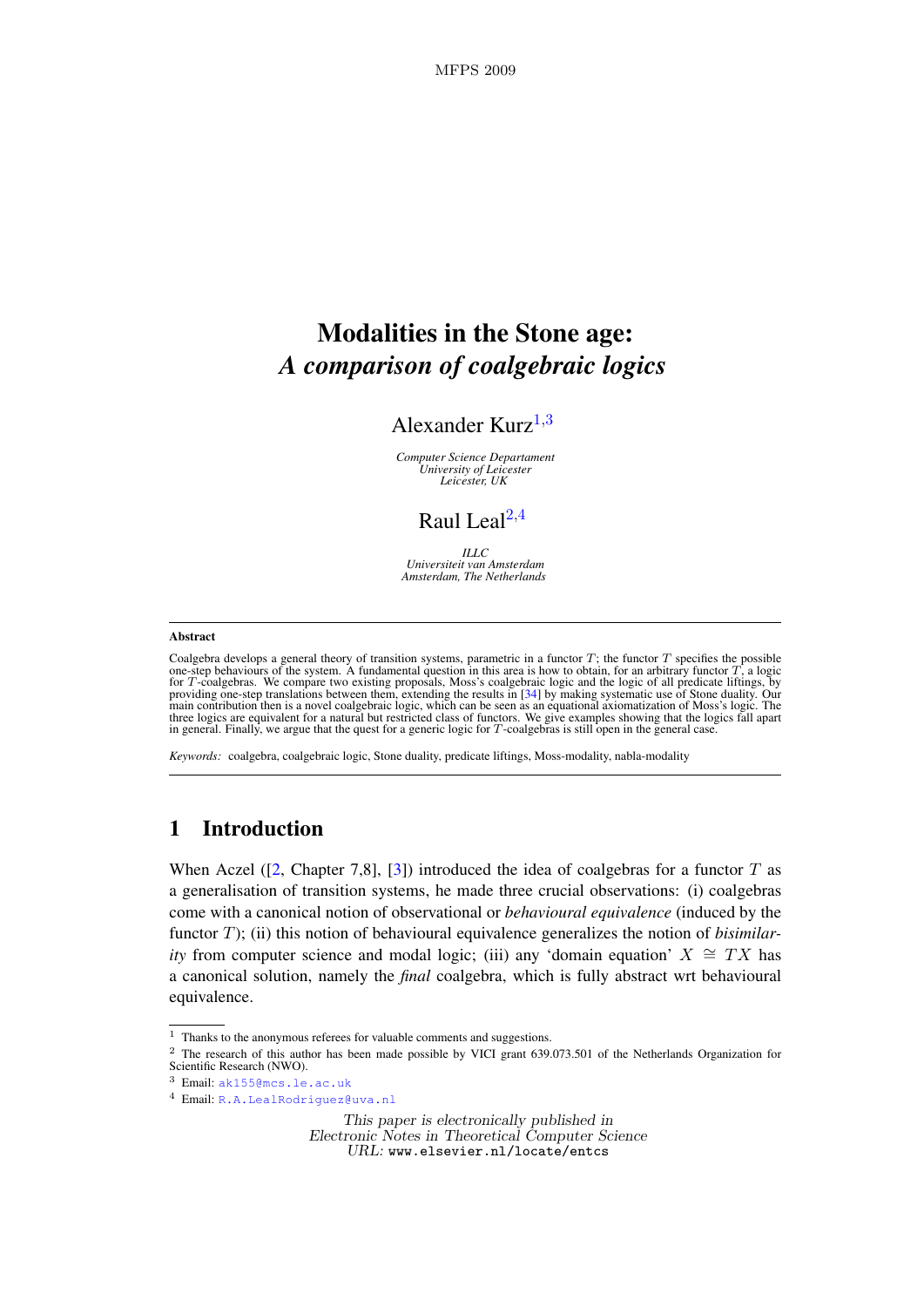### Kurz-Leal

This idea of a type of dynamic systems being represented by a functor  $T$  and an individual system being a T-coalgebra, led Rutten [\[40\]](#page-43-1) to the theory of universal coalgebra which, parametrized by T, applies in a uniform way to a large class of different types of systems. In particular, final semantics and the associated proof principle of coinduction (which are dual to initial algebra semantics and induction) find their natural place here.

These ideas have been proved very successful. Coalgebras encompass such diverse systems as, for example, labelled transition systems [\[2\]](#page-42-0), deterministic automata [\[39\]](#page-43-2),  $\pi$ calculus processes [\[18\]](#page-43-3), HD-automata [\[17\]](#page-42-2), stochastic systems [\[15\]](#page-42-3), neighborhood frames [\[19\]](#page-43-4).

Very early on in this endeavour the following question arose. If universal coalgebra can cover a wide range of models of computation uniformly and parametric in the type-functor T, can the same be done for logics for coalgebras? The first positive answer was given by Moss  $[36]$ . His fascinating idea was, roughly, to take T itself as constructing a modality. More precisely, if M is the set of formulas of his language and  $\alpha \in T\mathcal{M}$  then  $\nabla \alpha \in \mathcal{M}$ .

In the case of the power-set functor  $P$ , this modality, denoted as  $\nabla$ , can be defined using the standard box and diamond: With  $\alpha \in \mathcal{PM}$  a set of formulas, the formula  $\nabla \alpha$  can be seen as an abbreviation  $\nabla \alpha = \Box \bigvee \alpha \wedge \bigwedge \Diamond \alpha$ , where  $\Diamond \alpha$  denotes the set  $\{\Diamond a \mid a \in \alpha\}$ .

Independently of Moss's work, Janin and Walukiewicz [\[22\]](#page-43-6) already observed that the connectives  $\nabla$  and  $\vee$  may replace the connectives  $\Box, \Diamond, \wedge, \vee$ . This observation, which is closely linked to fundamental automata-theoretic constructions, lies at the heart of the theory of the modal  $\mu$ -calculus, and has many applications, see for instance [\[12](#page-42-4)[,41\]](#page-43-7). Kupke & Venema [\[28\]](#page-43-8) generalized the link between fix-point logics and automata theory to the coalgebraic level of generality by showing that many fundamental results in automata theory are really theorems of universal coalgebra.

Moss's connective  $\nabla$  is not easily studied with standard methods of modal logic. Sub-sequently [\[29\]](#page-43-9) proposed a standard modal logic for a restricted class of coalgebras and Pattinson [\[37\]](#page-43-10) discovered how to describe modal logics for coalgebras in general via *predicate liftings*. The logic  $\mathcal L$  of all predicate liftings was first investigated by Schröder [[42\]](#page-43-11) and Klin [\[25\]](#page-43-12).

The second author's [\[34\]](#page-43-0) started a systematic investigation of the relationship of Moss's logic M and the logic  $\mathcal L$  of all predicate liftings. In particular, [\[34\]](#page-43-0) introduced a special notion of predicate liftings, the *singleton liftings*, and observed that 1) they generate all other predicate liftings and 2) they can be translated into Moss's logic for all Kripke polynomial functors.

We continue this line of research and summarize the contributions of this paper as follows:

- Coalgebraic logics can extend different underlying propositional logics. We investigate how this choice influences translations between Moss's logic and logic with predicate liftings.
- If the underlying logic is classical, i.e. based on Boolean algebras, we
	- $\cdot$  improve on the result of [\[34\]](#page-43-0) by showing that all singleton liftings for any functor T can be translated into Moss's logic, establishing a one-step translation  $\mathcal{L} \to \mathcal{M}$ ,
	- $\cdot$  give a simple description of a one-step translation of M to  $\mathcal{L}$ ,
	- · show that all expressive coalgebraic logics for a finitary functor that preserves finite sets are mutually translatable.
- We show that Moss's logic can be given a more standard equational (or modal) logic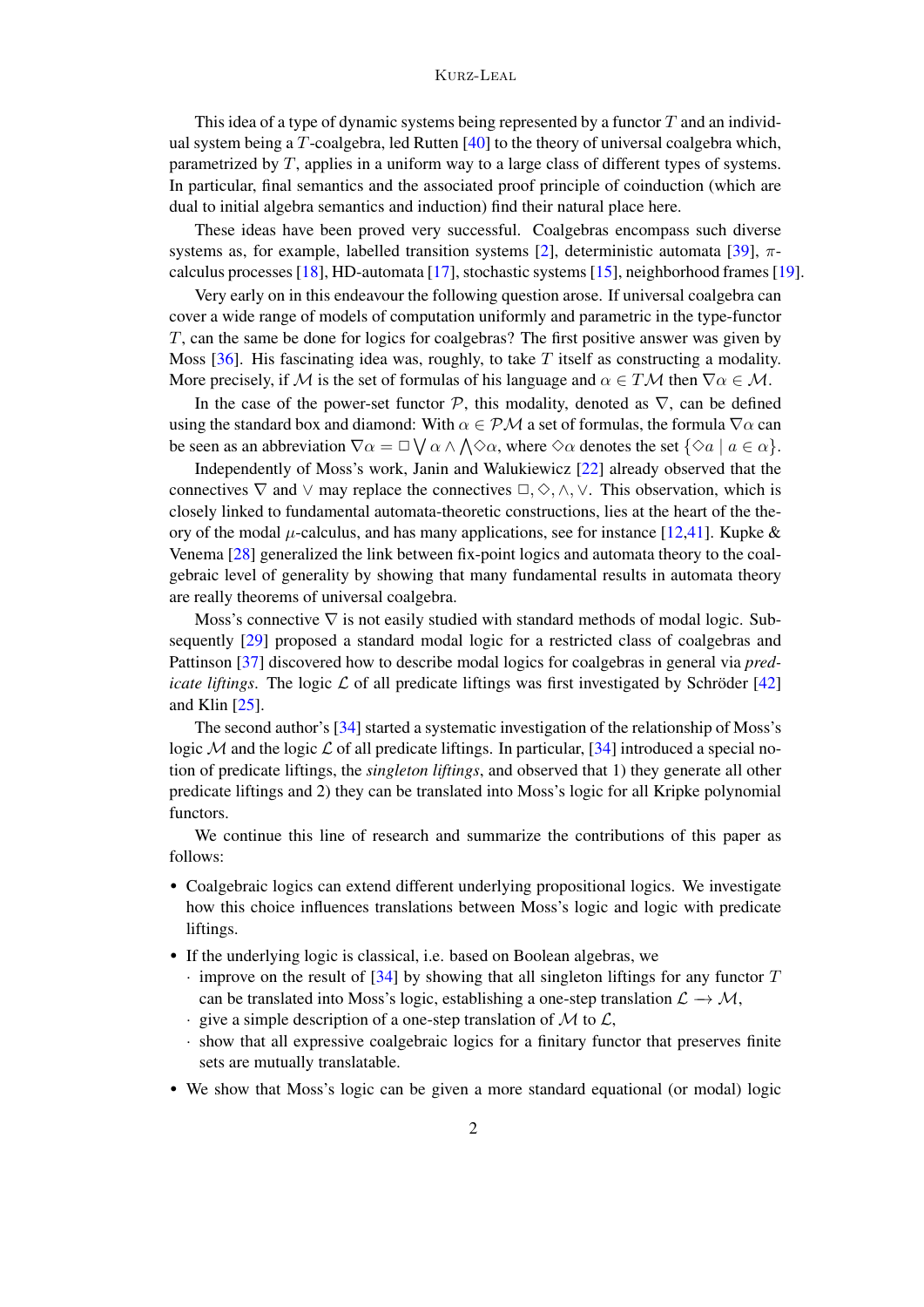style by replacing the modal operator  $\nabla$  by a set of conventional modal operators. This is based on the well-known fact that any set-functor  $T$  has a presentation by operations and equations [\[6\]](#page-42-5).

# 2 Notation and Preliminaries

In this section we will introduce the terminology and notation to be used in the paper. We assume the reader to be familiar with the basics of category theory and classical propositional logic. Familiarity with transition systems and modal logic will be helpful.

### *2.1 Categories*

We write Set for the category of sets, functions and usual composition; we identify the natural number n with the set  $\{0, 1, \ldots, n-1\}$ . BA denotes the category of Boolean algebras and Boolean homomorphisms and usual composition.  $BA_{\omega}$  is the category of finite Boolean algebras and all Boolean homomorphisms between them, and  $Set_{\omega}$  is the category of finite sets and all functions. The category of distributive lattices and lattice homomorphisms is denoted DL.

### *2.2 Functors*

In the following, we fix our notation for the functors that will appear.

- (i) We use  $Q : Set \rightarrow Set^{op}$  for the contra-variant power set functor. This functor maps a set X to its power set and a function  $f : X \to Y$  to its inverse image. Q is intended to remind us of 2, because of  $\mathcal{Q}X = 2^X$ .
- (ii)  $\mathcal{P}:$  Set  $\rightarrow$  Set denotes the covariant power set functor. This functor maps a set to its power set and  $f: X \to Y$  to the function  $\mathcal{P}f: \mathcal{P}X \to \mathcal{P}Y$  which maps a subset of  $X$  to its direct image under  $f$ .
- (iii) Given a fixed set A, we write  $(-)^A$  for the exponential functor. This functor maps a set X to the set of functions from A to X, denoted by  $X^A$ . A function  $f: X \to Y$  is mapped to the function  $f^A: X^A \to Y^A$  mapping  $h \in X^A$  to  $f \circ h$ ; if there is no risk for confusion, we write  $f \circ -$  for  $f^A$ .
- (iv) We write  $\mathcal{B}_{\mathbb{N}}$  : Set  $\to$  Set for the finite multiset functor: It maps a set X to  $\mathcal{B}_{\mathbb{N}}X$ which consists of all maps ('bags')  $B: X \to \mathbb{N}$  with finite support; for  $f: X \to Y$ , the function  $\mathcal{B}_{\mathbb{N}}(f)$  maps  $B : X \to \mathbb{N}$  to the function  $\mathcal{B}_{\mathbb{N}}(f)(B) : Y \to \mathbb{N}$  given by  $y \mapsto \sum_{x \in f^{-1}(\{y\})} B(x).$
- (v) The finite distribution functor  $D$  follows the same idea of the finite multiset functor: A set  $X$  is mapped to  $\mathcal{D}X$ , which is the set of probability distributions, i.e. functions  $\mu : X \to [0,1]$  such that  $\sum_{x \in X} \mu(x) = 1$ , with finite support. Similarly,  $\mathcal{D}_{\leq}$  denotes the subdistribution functor, which maps X to  $\{\mu : X \to [0,1]$  $\mu$  has finite support and  $\Sigma_{x \in X} \mu(x) \leq 1$ ; on functions, both functors act like  $\mathcal{B}_{\mathbb{N}}$ .

Given a set endofunctor  $T$  and a set  $X$ , we keep the following conventions: We use  $\varphi, \psi$  for subsets of X. The letters  $\alpha, \beta$  are used for the elements of  $T(X)$ . We write A for subsets of  $T(X)$ , i.e. elements of  $\mathcal{P}T(X)$  or  $\mathcal{Q}T(X)$ . Finally, we use  $\Phi$  for entities in  $T \mathcal{P} X$  or in  $T \mathcal{Q}(X)$ .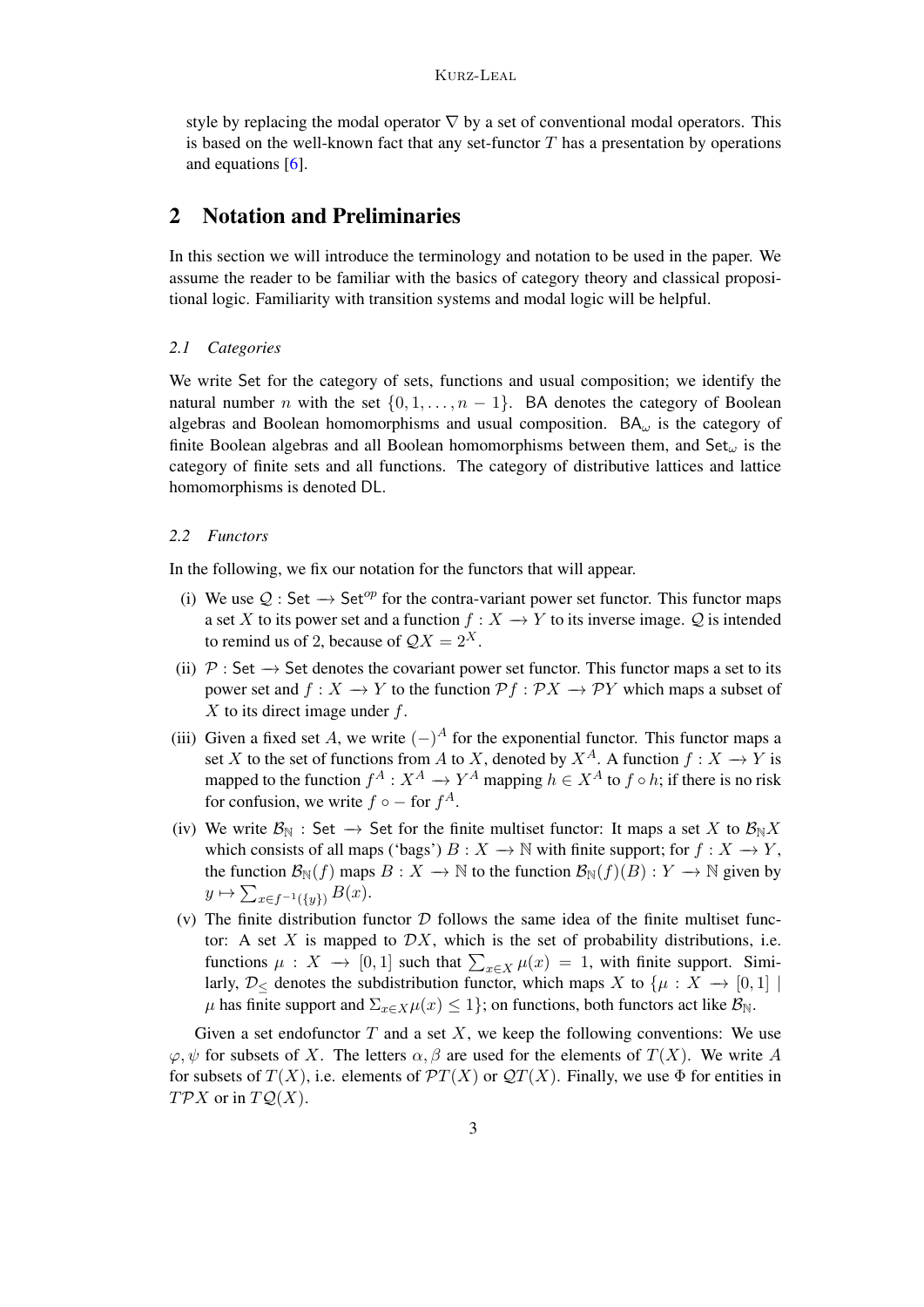The following class of functors will be an important source of examples.

Definition 2.1 A *Kripke polynomial functor* [\[38\]](#page-43-13), or KPF for short, is built according to the following grammar

$$
T ::= Id \mid K_C \mid (-)^A \mid \mathcal{P} \mid T + T \mid T \times T \mid T \circ T
$$

where Id is the identity functor,  $K_C$  is the constant functor that maps all sets to the finite set  $C$ ,  $(-)$ <sup>A</sup> is the exponential functor for a finite set A, i.e.  $X^A$  is the set of functions from A to X; and  $\mathcal P$  is the covariant powerset functor. Functors that are built without using  $\mathcal P$ are called *polynomial functors*.

Some of the results of the paper will only hold for functors  $T$  that **preserve finite sets**, i.e. map finite sets to finite sets. Notice all Kripke polynomial functors, as defined above, preserve finite sets whereas the multiset functor and finite distributions functor do not.

The following definition will be particularly useful in connection with Moss's logic, see Section [3.3.1.](#page-11-0)

<span id="page-3-0"></span>**Definition 2.2** A functor  $T : Set \rightarrow Set$  is *standard* if T preserves inclusions and the equalizer  $0 \rightarrow 1 \rightrightarrows 2$ . Under these assumptions we can define the finitary version of T by  $T_{\omega}X = \bigcup \{TY \mid Y \subseteq X, Y \text{ finite }\}$ . A standard functor is said to be *finitary* iff  $T = T_{\omega}$ .

For example,  $P$  is standard and  $P_{\omega}X$  is the set of finite subsets of X. An important property of finitary functors, is that they preserve directed or, equivalently, filtered colimits. In fact, in a general category this is used as the definition of finitary functor (see e.g. [\[4\]](#page-42-6)).

In all our investigations we can always assume that  $T$  is standard without loss of generality. Indeed, given any T we can define  $T'X = TX$  for  $X \neq 0$  and T0 as the equaliser T0  $\rightarrow T1 \Rightarrow T2$ . Further, given T' we can find a naturally isomorphic T'' that preserves inclusions. The details can be found in [\[6\]](#page-42-5), but the important point for us is that the categories of  $T$ -coalgebras and  $T''$ -coalgebras are (concretely) isomorphic.

As an illustration of the previous situation consider the functor  $(-)^2$ . This functor is not standard because functions can only be equal if their codomains are equal. However,  $(-)^2$  is isomorphic to  $Id \times Id$  which is standard. A similar remark applies to  $B, D, D_{\leq}$ . For example, D becomes standard if we replace the  $\mu : X \to [0, 1]$  by  $\{(x, \mu(x)) \mid \mu(x) \neq 0\}.$ 

### <span id="page-3-2"></span>*2.3 Relation Lifting*

We write composition of relations  $R \subseteq X \times Y$ ,  $R' \subseteq Y \times Z$  as  $R$ ;  $R'$  and the converse of a relation as  $R^o$ .

<span id="page-3-1"></span>**Definition 2.3** Given a binary relation  $R \subseteq X \times Y$  with projections  $X \xleftarrow{p_1} R \xrightarrow{p_2} Y$ , the *relation lifting*  $\overline{T}(R) \subseteq TX \times TY$  of R is the set

$$
\overline{T}(R) = \{ (t, t') \in TX \times TY \mid (\exists r \in TR)(Tp_1(r) = t \text{ and } Tp_2(r) = t' \}.
$$

We identify functions with their graphs. Using this we can show  $\overline{T}(R) = (Tp_1)^o; Tp_2$ . Moreover,  $\overline{T}(R)$  can also be characterised as the image of  $TR \xrightarrow{\langle Tp_1,Tp_2 \rangle} TX \times TY$ . Here are some concrete examples.

<span id="page-3-3"></span>**Example 2.4** (i) In the case of  $T = Id$ , for every relation R we have  $\overline{T}(R) = R$ .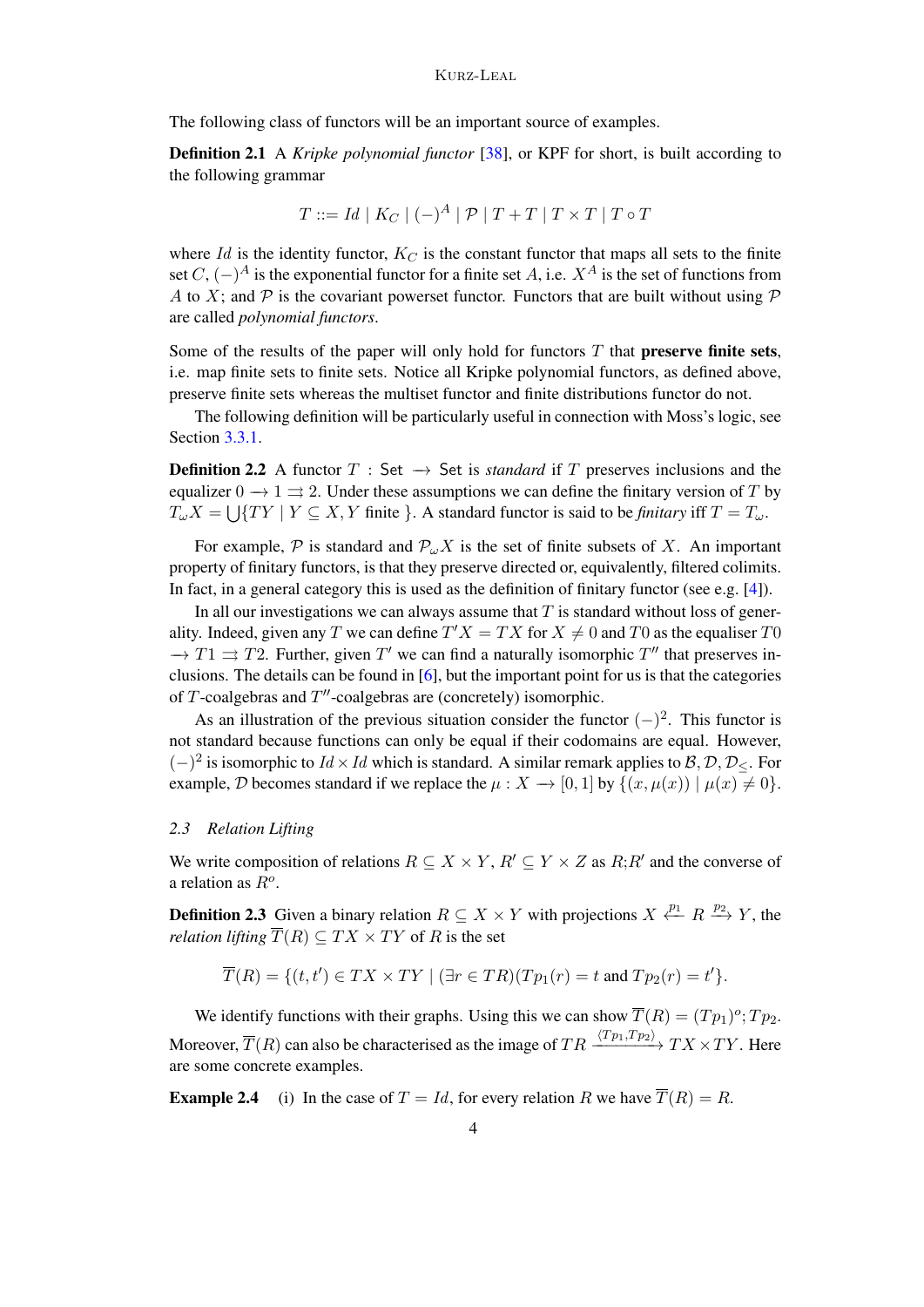(ii) For  $T = \mathcal{P}$ , the lifting of a relation  $R \subseteq X \times Y$  is the set

$$
\overline{T}(R) = \left\{ (\varphi, \psi) \in \mathcal{P}(X) \times \mathcal{P}(Y) \mid
$$
  

$$
(\forall x \in \varphi)(\exists y \in \psi)(xRy) \land (\forall x \in \psi)(\exists y \in \varphi)(xRy) \right\}
$$

Relationlifting is closely related to bisimulation. A binary relation  $B$  between Kripke frames  $(X, R_0)$  and  $(Y, R_1)$  is a bisimulation iff  $(R_0[x], R_1[y]) \in \overline{\mathcal{P}}(B)$  for all  $(x, y) \in B$ ; where  $R[x]$  denoted the set of R-successors of x.

(iii) Using the finite distribution functor the lifting of a relation  $R \subseteq X \times Y$  can be described as follows: Recall the illustration after Definition [2.2.](#page-3-0) A distribution  $\mu$  : X  $\rightarrow$  [0, 1], with finite support, can be seen as a finite list  $\{(x_i, p_i) \mid i \in n\}$ ; the idea is to only consider states that have non zero probability; with this in mind, we read the pair  $(x_i, p_i)$  as  $\mu(x_i) = p_i$ . Using this perspective, we see that  $\{(x_i, p_i) \mid$  $i \in n\} \overline{D}(R)\{(y_j, q_j) \mid j \in m\}$  holds iff there exists  $(r_{ij})_{1 \leq i \leq n, 1 \leq j \leq m}$ ,  $r_{ij} \in [0, 1]$ such that  $\neg(x_i R y_j) \Rightarrow (r_{ij} = 0)$  and  $\sum_i r_{ij} = q_j$  and  $\sum_j r_{ij} = p_i$ . As in the previous item, relation lifting is related to bisimulation; in [\[14\]](#page-42-7) a presentation like the one above is used to describe bisimulation of probabilistic systems.

The process described in Definition [2.3](#page-3-1) determines a function  $\overline{T}$  mapping relations to relations. In case T preserves weak pullbacks,  $\overline{T}$  is a functor  $\overline{T}$  : Rel  $\rightarrow$  Rel, where Rel is the category with sets as objects and relations as arrows. It is known that  $T$  preserves weak pullbacks iff  $\overline{T}$ : Rel  $\rightarrow$  Rel is a functor iff  $\overline{T}(R \circ S) = \overline{T}(R) \circ \overline{T}(S)$ . A proof of this fact appears in [\[7\]](#page-42-8) although it is not explicitly stated there.

### <span id="page-4-1"></span>Proposition 2.5 *If* T *preserves weak-pullbacks, then*

- (i)  $T(\{-\}); T(\infty) = \text{id where } \{-\}_X : X \to \mathcal{Q}X, x \mapsto \{x\} \text{ and } \in_X \subseteq X \times \mathcal{Q}X \text{ is the }$ *membership relation,*
- <span id="page-4-2"></span>(ii) *the map*  $\nabla : TQ \to QT$ ,  $\Phi \mapsto {\alpha \in TX \mid \alpha \ \overline{T}(\epsilon_X) \ \Phi}$  *is natural.*

The first item is immediate from  $\overline{T}$  preserving composition; this property plays a crucial role in [\[27\]](#page-43-14). The second item is essentially the observation that Moss's logic is invariant under bisimilarity [\[36\]](#page-43-5).

#### <span id="page-4-0"></span>*2.4 Stone Duality*

From the general theory of Stone duality [\[23,](#page-43-15)[13,](#page-42-9)[43\]](#page-43-16), we mainly need that Set<sub>ω</sub> and BA<sub>ω</sub> are dually equivalent categories. In detail, the contravariant powerset functor  $Q : Set \rightarrow Set^{op}$ can be seen as a functor P : Set  $\rightarrow$  BA<sup>op</sup> to Boolean algebras. It has a right adjoint  $S: BA^{op} \to Set$ , which maps a Boolean algebra to its set of ultrafilters (an ultrafilter is a maximal consistent propositional theory). On maps, both functors map a function  $f$  to its inverse image  $f^{-1}$ . Now, restricting P and S to Set<sub> $\omega$ </sub> and BA<sub> $\omega$ </sub>, the adjunction becomes an equivalence. The following well-known proposition will be needed.

**Proposition 2.6** (i) *Every Boolean algebra homomorphism*  $h : PX \rightarrow PY$ *, where* X *is finite, is the inverse image of a function*  $f: Y \to X$ .

(ii) *The free Boolean algebra on the finite set n is given by*  $PQn$ *.*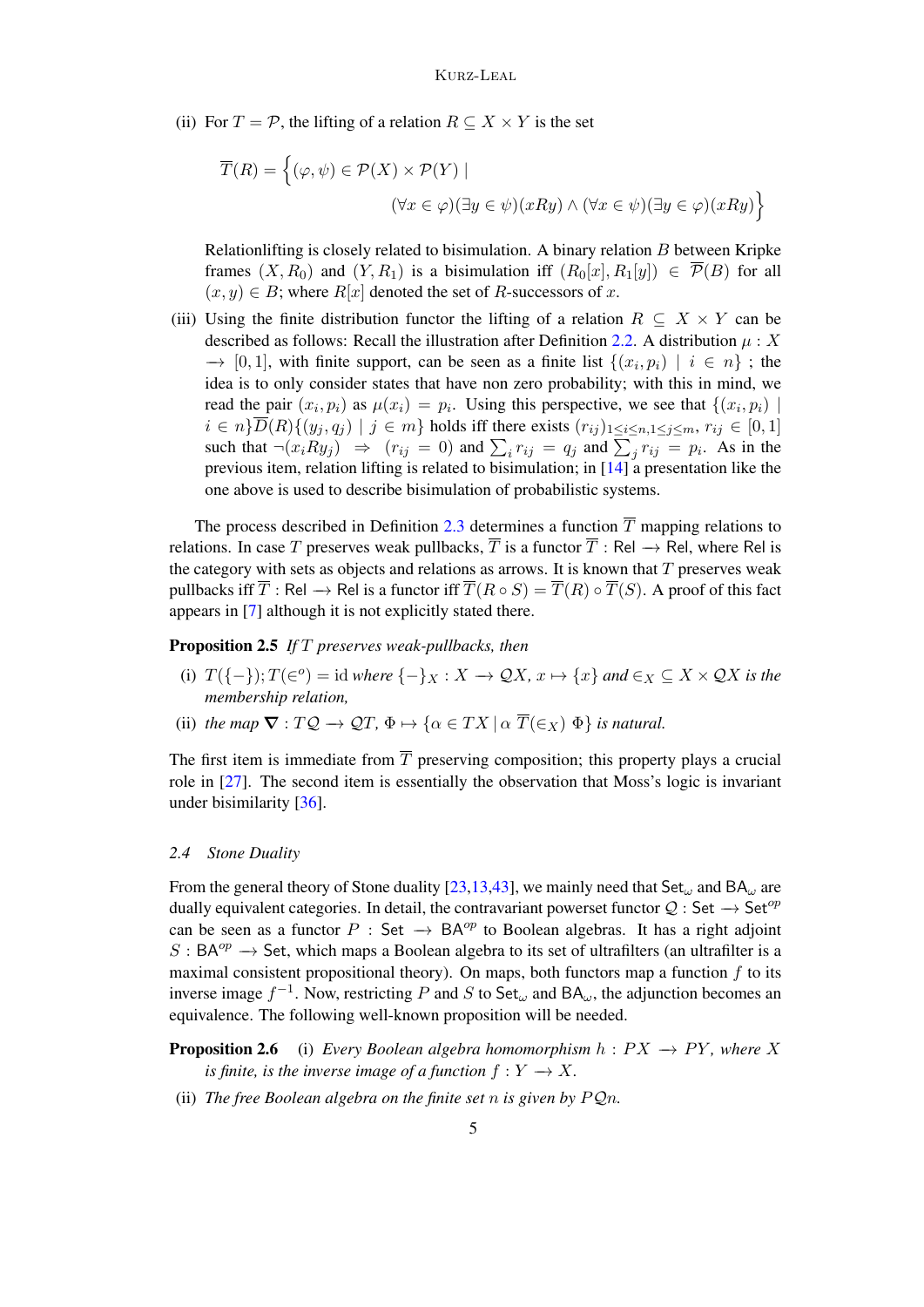To recall the argument: Since  $h$  is a homomorphism, it preserves finite meets. Because X is finite, h actually preserves all meets in  $PX$ . Therefore, since  $PX$  is complete, h has a left adjoint q; since  $q(b)$  is a join of atoms (singletons) and h preserves joins and  $b \leq h(q(b))$ , it follows that  $q(b)$  is an atom if b is an atom; thus we can restrict g to a map  $f: Y \to X$ and since every element of PY is a join of atoms, we have that  $g = Pf$  is direct image, which implies  $h = f^{-1}$ .

### <span id="page-5-2"></span>*2.5 Varieties*

BA is a (one-sorted) *variety* in the sense that it is described by operations of finite arity and equations. Every variety A comes equipped with a forgetful functor  $U : A \rightarrow$  Set, which has a left-adjoint F : Set  $\rightarrow$  A. Every algebra  $A \in \mathcal{A}$  is a colimit  $Fn_i \rightarrow A$  of finitely generated free algebras in a canonical way [\[5\]](#page-42-10). In fact,  $A \cong \text{colim}(I \downarrow A \rightarrow \mathcal{A}_0 \stackrel{I}{\rightarrow} \mathcal{A})$ where  $I : A_0 \hookrightarrow A$  is the inclusion of the full subcategory  $A_0$  of finitely generated free algebras. Thus, to define a functor  $L : A \rightarrow A$ , it is enough to describe L on  $A_0$  and to extend to general  $A \in \mathcal{A}$  via colimits, that is,  $LA \cong \text{colim}(I \downarrow A \rightarrow \mathcal{A}_0 \stackrel{L}{\rightarrow} \mathcal{A})$ . This colimit is preserved by  $U$  and thus calculated as in Set.

<span id="page-5-1"></span>**Definition 2.7** We say that a functor  $L$  on a variety  $A$  is determined by finitely generated free algebras if  $LA \cong \text{colim}(I \downarrow A \rightarrow \mathcal{A}_0 \stackrel{L}{\rightarrow} \mathcal{A})$ .

A functor is determined by finitely generated free algebras iff it preserves, so-called, sifted colimits [\[5\]](#page-42-10). It was proved in [\[32\]](#page-43-17) that a functor preserves sifted colimits iff it can be described by operations and equations [\[11\]](#page-42-11). We will see examples of such presentations in Sections [3.2,](#page-9-0) [3.3.2](#page-13-0) and [5.](#page-27-0)

### *2.6 Coalgebras*

In this section we introduce coalgebras and bisimilarity.

**Definition 2.8** The category  $\text{Coalg}(T)$  of *coalgebras* for a functor T on a category X has as objects arrows  $\xi: X \to TX$  in X and morphisms  $f: (X, \xi) \to (X', \xi')$  are arrows  $f: X \to X'$  such that  $Tf \circ \xi = \xi' \circ f$ .

Coalgebras are generalized transition systems. The states of the system are the elements of the set X, the type of transitions are described by the functor  $T$  and the transitions of the system are given by the function  $\xi : X \to TX$ .

- <span id="page-5-0"></span>**Example 2.9** (i) Coalgebras for  $1 + Id$  are transition systems with termination. In a coalgebra  $\xi : X \to 1 + X$  we say that  $x \in X$  terminates if  $\xi(x) \in 1$ ; this is written  $x \nightharpoonup$ . If  $\xi(x) = y$  then we write  $x \rightarrow y$  and say that there is a transition from x to y.
- (ii) Coalgebras for  $2 \times (-)^A$  are deterministic automata on the alphabet A. A coalgebra  $\xi : \overline{X} \to 2 \times X^A$  is described by two functions  $\xi_1 : X \to 2$  and  $\xi_2 : X \to X^A$ . The former function provides the accepting states of the automaton, the latter function describe the transition of the system, i.e., if  $\xi_2(x)(a) = y$  we write  $x \stackrel{a}{\rightarrow} y$  and read "there is a transition  $\alpha$  from  $x$  to  $y$ ".
- (iii) Coalgebras for the covariant power set functor are Kripke frames, also known as non-deterministic (unlabelled) transitions systems [\[2\]](#page-42-0). For this, recall that a function  $\xi : X$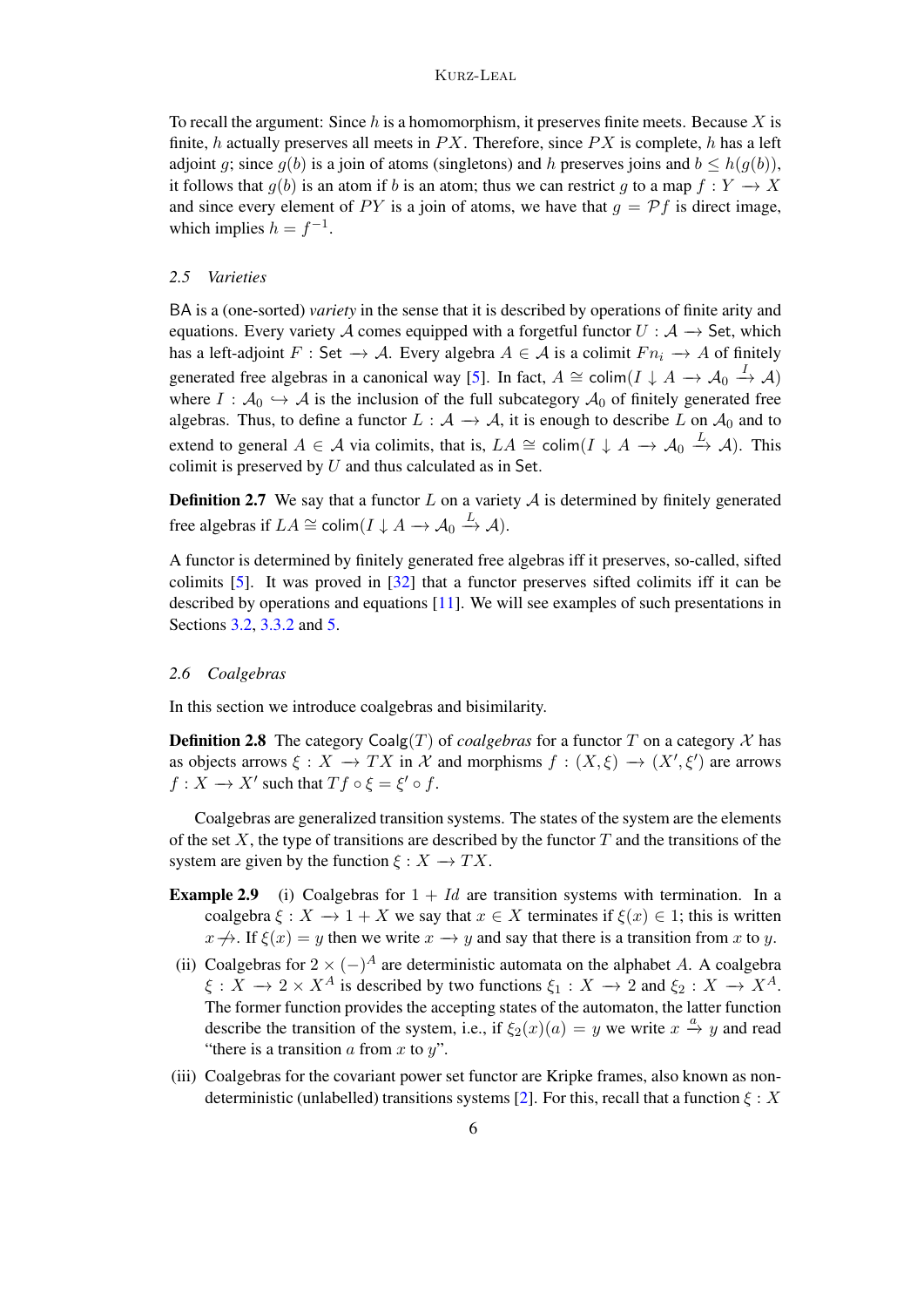$\rightarrow \mathcal{P}(X)$  can be seen as a binary relation  $R_{\xi}$ , on X, defined as  $xR_{\xi}y$  iff  $y \in \xi(x)$ . If  $y \in \xi(x)$  we write  $x \to y$  and read "there is a transition from x to y".

- (iv) Slight variations of the previous examples allow us to add labels to transitions of states. Coalgebras for  $\mathcal{P}^A$  are labelled transition systems. Equally important are nondeterministic automata which can be seen as coalgebras for  $2 \times \mathcal{P}^A$ .
- (v) Coalgebras for the finite distribution functor are discrete time Markov chains [\[8\]](#page-42-12), also known as probabilistic transition systems. This can be seen as follows. Given a coalgebra  $\xi : X \to \mathcal{D}(X)$  and a state  $x \in X$ , we obtain a probability distribution  $\xi_x = \xi(x) : X \to [0, 1]$ . If  $\xi_x(y) = p$ , we write  $x \stackrel{p}{\to} y$  and read "the probability of having a transition from  $x$  to  $y$  is  $p$ ".
- (vi) Coalgebras for the finite multiset functor are directed graphs with N-weighted edges, often referred as multigraphs [\[44\]](#page-43-18). The idea follows the same spirit used in the example of distributions.
- (vii) QQ-coalgebras are known as neighborhood frames in modal logic and are investi-gated as coalgebras in [\[19\]](#page-43-4). A coalgebra  $\xi : X \to \mathcal{QQ}(X)$  can be interpreted as a two player game where a move in state  $x_1$  consists of the first player choosing a set  $S \in \xi(x_1)$  and the second player then the successor-state  $x_2 \in S$ .

The traditional notion of bisimilarity can be captured coalgebraically as follows.

<span id="page-6-0"></span>**Definition 2.10** Two states  $x_i$ ,  $(i = 1, 2)$ , in two coalgebras  $(X_i, \xi_i)$  are T-bisimilar, or T*behaviourally equivalent*, if there is a coalgebra  $(Z, \zeta)$  and there are coalgebra morphisms  $f_i: (X_i, \xi_i) \to (Z, \zeta)$  such that  $f_1(x_1) = f_2(x_2)$ .

Going back to Example [2.9,](#page-5-0) one finds that this notion of bisimilarity coincides with the standard notions found in computer science. In detail: in Example [2.9](#page-5-0) two states are bisimilar iff in (i), they do precisely the same number of steps before terminating; in (ii), they accept the same language [\[39\]](#page-43-2); in (iii-vii), they are bisimilar in the sense of process algebra and modal logic [\[2,](#page-42-0)[40](#page-43-1)[,14](#page-42-7)[,19\]](#page-43-4).

**Remark 2.11** A bisimulation between two coalgebras  $(X_1, \xi_1)$  and  $(X_2, \xi_2)$  is a relation  $B \subseteq X_1 \times X_2$  such that there is a coalgebra  $B \to TB$  making the two projections B  $\rightarrow X_i$  into coalgebra morphisms. In case the functor T preserves weak pullbacks, to say that there is a bisimulation relating  $x_1, x_2$  is the same [\[40\]](#page-43-1) as to say that  $x_1, x_2$  are bisimilar according to Definition [2.10.](#page-6-0) In case  $T$  does not preserve weak-pullbacks, the notion of bisimulation is problematic but the notion of bisimilarity still works fine [\[30\]](#page-43-19).

# 3 A Brief Survey of Coalgebraic Logic

In this section we will briefly introduce logics for coalgebras and describe how they can be treated parametric in the type-functor  $T$ . We will start with a general abstract framework based on Stone duality and then show how it relates to concrete logics. The main part of the section then discusses in detail the two most important examples of coalgebraic logics, namely Moss's logic and the logic given by all predicate liftings, before we turn in Section [4](#page-16-0) for a detailed comparison of the two.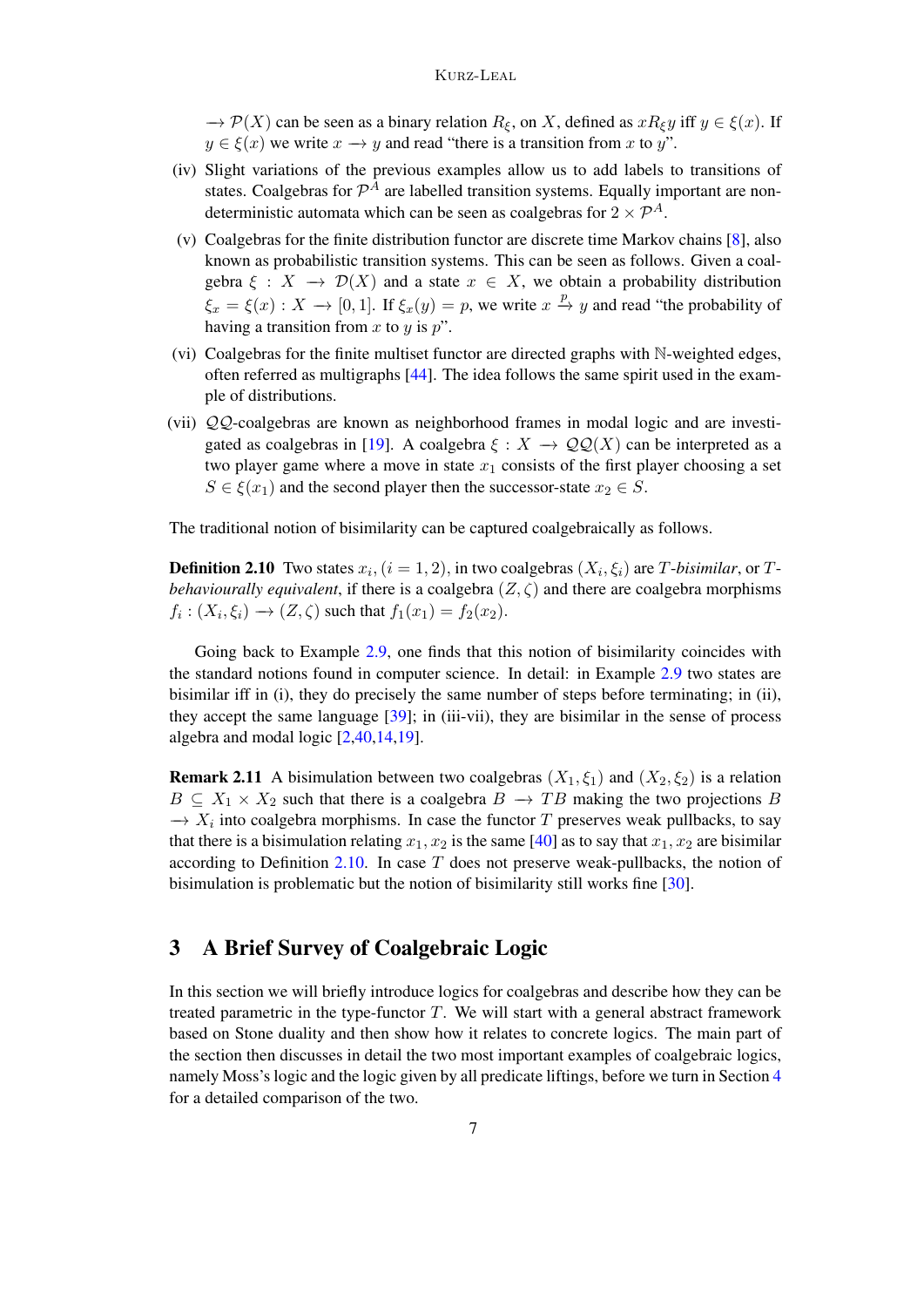#### <span id="page-7-3"></span>*3.1 Coalgebraic Logic: The abstract functorial framework*

<span id="page-7-0"></span>For most of the paper, we are interested in Set-coalgebras and (finitary) logics which extend Boolean propositional logic; this is where our journey begins. More explicitly, we are in the following situation:

$$
L\left(\bigcirc{\mathsf{BA}}\xrightarrow{P}\mathsf{Set}\right)T\tag{1}
$$

In the above picture, S and P are contravariant functors as described in Section [2.4.](#page-4-0) A coalgebraic logic has two components, syntax and semantics. Syntax is given by the functor  $L$ ; semantics is a mean to relate  $L$ -algebras to  $T$ -coalgebras. The following definition formulates this more precisely.

**Definition 3.1** A (Boolean) logic for T-coalgebras is a functor  $L$  determined by finitely generated free algebras (Definition [2.7\)](#page-5-1) together with a natural transformation

<span id="page-7-2"></span><span id="page-7-1"></span>
$$
\delta: LP \to PT. \tag{2}
$$

Using  $\delta$  we can associate to a T-coalgebra  $\xi : X \to TX$  its dual L-algebra

$$
\widehat{P}(\xi) = LPX \xrightarrow{\delta_X} PTX \xrightarrow{P(\xi)} PX.
$$
\n(3)

The logic is given by the initial L-algebra  $LI \rightarrow I$ , and the semantics by the unique arrow

$$
\llbracket - \rrbracket_{(X,\xi)} : I \to \widehat{P}(\xi) \tag{4}
$$

A formula  $\varphi \in I$  is then mapped to a set  $[\varphi]_{(X,\xi)} \subseteq X$ . If  $x \in [\varphi]_{(X,\xi)}$ , we say that x *satisfies*  $\varphi$  and write  $x \Vdash_{\varepsilon} \varphi$ .

- <span id="page-7-4"></span>**Remark 3.2** (i) The requirement that the functor  $L$  is determined by finitely generated free algebras ensures that free  $L$ -algebras exist and that  $L$  can be described by modal operators of finite arity. A proof of this can be found in [\[32\]](#page-43-17), but we will see examples in the next subsections.
- (ii) It is important to understand that  $L$  only describes how to add one layer of modalities: If A consists of Boolean formulas, then LA consists of modal formulas in which each formula  $a \in A$  is under the scope of precisely one modal operator. The initial L-algebra is obtained by iterating this construction and contains modal formulas of arbitrary depth. Moreover,  $L$  can take into account not only the syntax, but also the axiomatisation of the logic, as revealed in Equation [\(7\)](#page-9-1) below. To capture these by a functor, it is essential to consider  $L$  on BA and not simply on Set.

The functorial approach to modal logic makes it possible to directly relate the type constructors  $T$  on the semantic side with the 'logic constructors'  $L$  on the logical side. We will see examples of this in Section [3.3;](#page-11-1) there, the functor L will be defined directly from  $T$ .

Another advantage of the functorial approach is that  $(L, \delta)$  gives us an abstract syntax-free description of the logic. This will be exploited, for example, in Sections [4.4](#page-24-0) and [4.5](#page-27-1) to define translations. Another illustration of this is given by the following definition where  $\eta$ and  $\varepsilon$  refer to the units of the adjunction in Diagram [\(1\)](#page-7-0).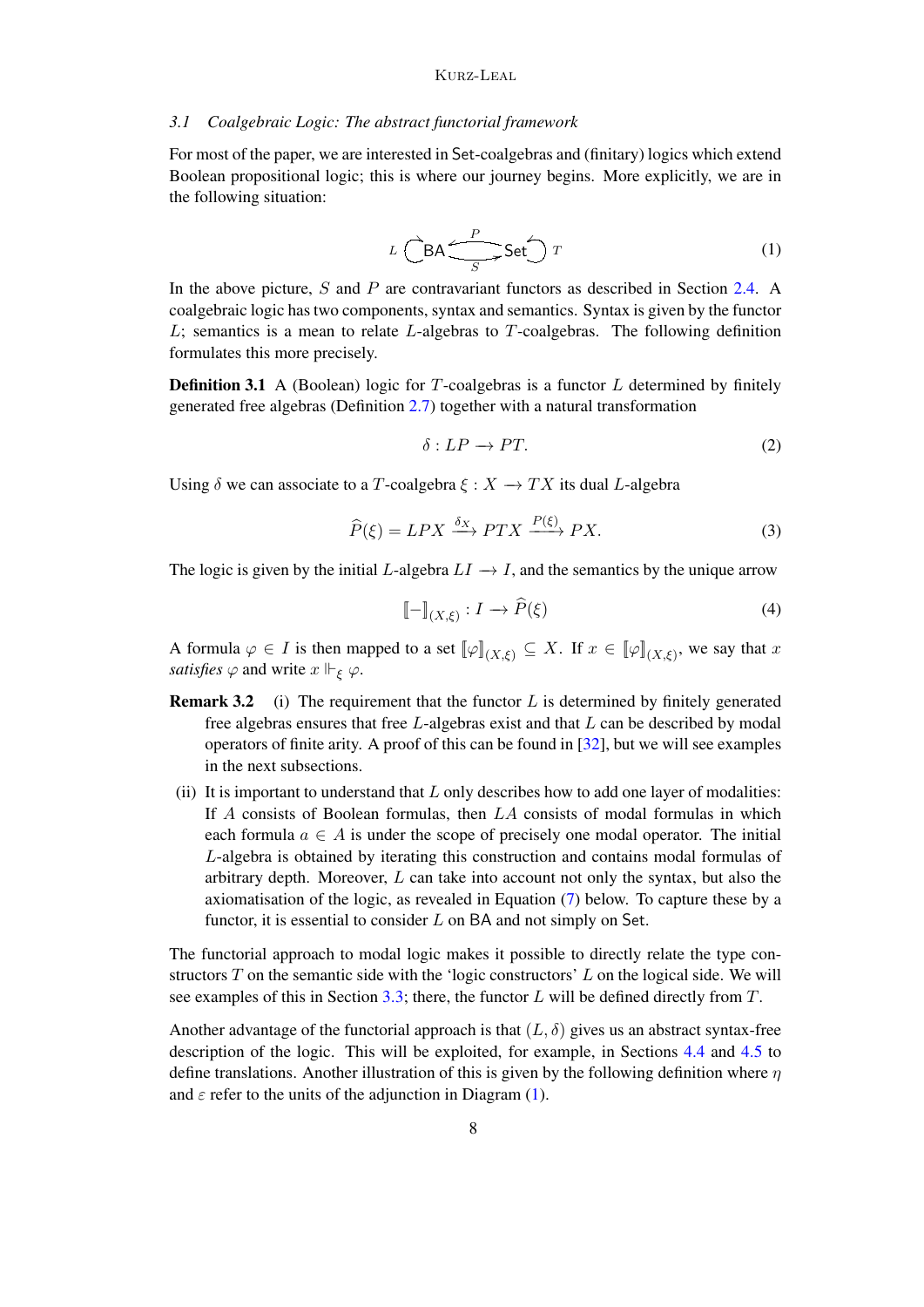**Definition 3.3** Let  $(L, \delta)$  be a Boolean logic for T-coalgebras. It is *one-step complete*, if  $\delta$ is injective. It is *one-step expressive*, if  $TS \stackrel{\eta_{TS}}{\rightarrow} SPTS \stackrel{S\delta_S}{\rightarrow} SLPS \stackrel{SLE}{\rightarrow} SL$  is injective.

<span id="page-8-3"></span>Remark 3.4 That one-step completeness implies completeness was shown in [\[26\]](#page-43-20). Com**pleteness** here means that if two elements  $\varphi_1, \varphi_2$  of the initial L-algebra have the same extension in all coalgebras, then  $\varphi_1 = \varphi_2$ . That one-step expressiveness implies expressiveness for finitary T was shown in  $[42,25,21]$  $[42,25,21]$  $[42,25,21]$ . Here **expressiveness** means that any two non-bisimilar states of any two coalgebras are distinguished by some formula. If T preserves finite sets, then  $(L, \delta)$  is one-step complete and expressive iff  $\delta$  is an iso on finite sets.

Yet another advantage of the functorial approach is that Diagram [\(1\)](#page-7-0) immediately suggests important generalisations. For example, in the following sections, to construct certain counterexamples, we will need to replace BA by other categories corresponding to other logics. For example, the category of distributive lattices which corresponds to the positive fragment of propositional logic; also the category of sets will be used to describe the modalities that need no extra structure to be translated. In all these examples, it is essential that powersets are algebras. To make this precise, we replace BA by any category  $A$  that comes with a 'forgetful' functor  $U : A \rightarrow$  Set and a functor  $P : Set \rightarrow A^{op}$  such that  $UP = Q$  (in fact'  $U^{op}P = Q$  would be a more precise notation). As before a coalgebraic logic is then a functor  $L : A \rightarrow A$  together with a natural transformation  $\delta : LP \rightarrow PT$ . The situation is depicted in the following diagram

<span id="page-8-1"></span>

and formalised in

<span id="page-8-0"></span>Definition 3.5 A category A is said to be a category *with powerset algebras* if (i) it is a concrete category over Set; (ii) the forgetful functor  $U : A \rightarrow$  Set is monadic [\[35\]](#page-43-22) with left adjoint F: Set  $\to \mathcal{A}$ ; (iii) there exists a functor P: Set  $\to \mathcal{A}^{op}$  such that  $U^{op}P = Q$ .

We require  $U$  to be monadic in order to guarantee that, under mild conditions, initial algebras for L exist. In case  $A = BA$  the following proposition specialises to Diagram [\(1\)](#page-7-0). The category  $A$  is called the base category of the coalgebraic logic.

<span id="page-8-2"></span>**Proposition 3.6** *Under the assumptions of Definition* [3.5,](#page-8-0) we have that  $P : Set \rightarrow A^{op}$ *has a right adjoint*  $S : \mathcal{A}^{op} \to \mathsf{Set}$  *given by*  $A \mapsto \mathcal{A}(A, P1)$ *.* 

**Proof.** The unit  $\eta_X : X \to SPX$  is given by  $x \mapsto P(i_x)$  where we write  $i_x : 1 \to X$ for the map picking x. To show that P is left-adjoint, given  $f : X \rightarrow SA$ , we need to find an appropriate morphism  $A \rightarrow PX$  in A. Note that since U is monadic,  $U^{op}$ creates colimits; together with  $U^{op}P = Q$  and the fact that Q preserves colimits, this implies that P preserves colimits. Now, f is a family  $f_x : A \rightarrow P1$ , that is, a map A  $\rightarrow \prod_{x \in X} P1 \cong P(\coprod_{x \in X} 1) \cong PX.$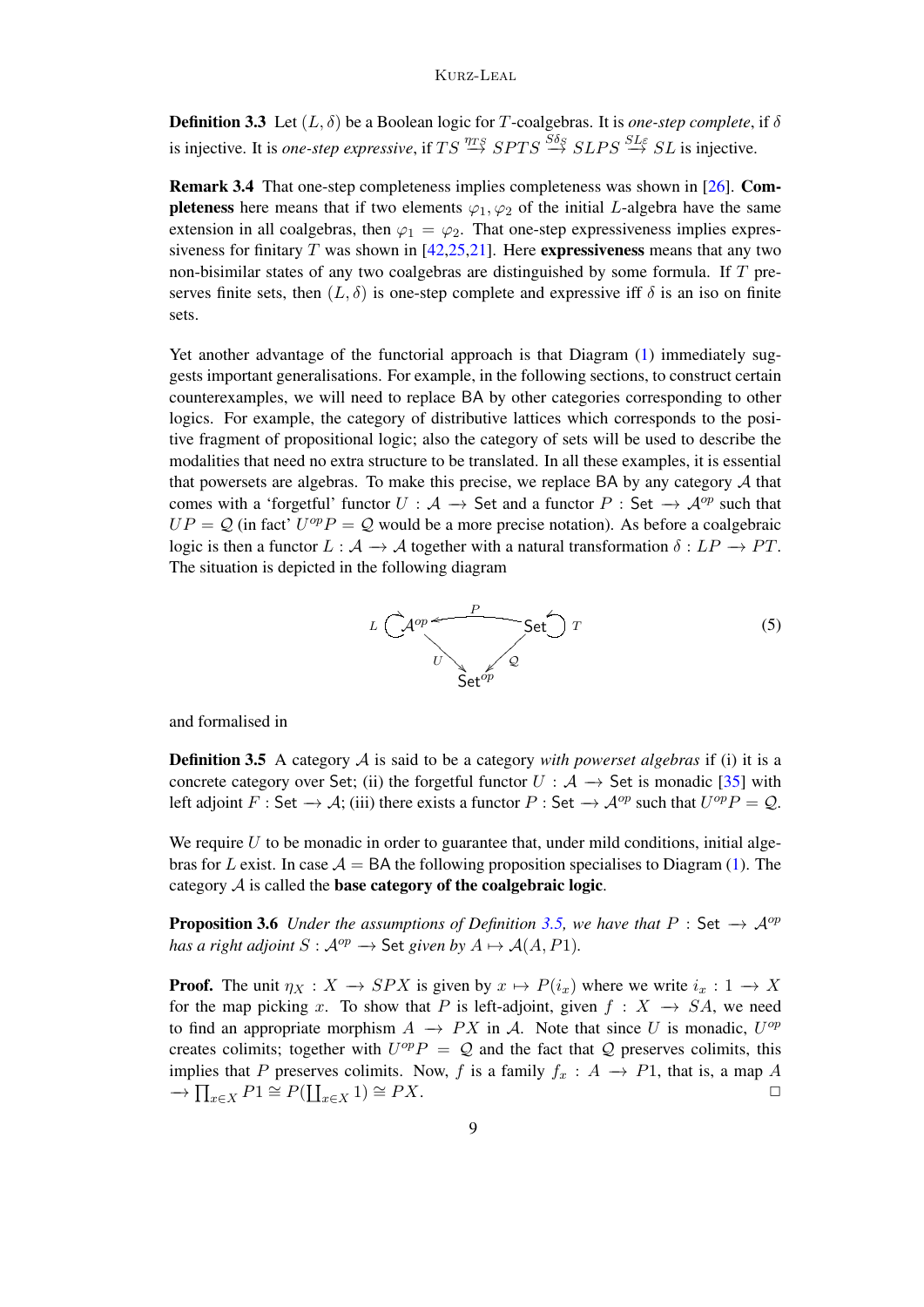### <span id="page-9-0"></span>*3.2 Coalgebraic logic: First concrete examples*

In this section we explain that the usual notion of a logic as given by connectives and axioms agrees with our notion of a logic  $(L, \delta)$  given by a functor. We will show how these logics fit into the framework of the previous section.

The first step is to recognise that the basic propositional logic corresponds to a category of algebras. For example, classical propositional logic corresponds to BA and classical propositional logic without negation to DL. We can think of the algebras of the category as propositional, algebraic, theories and of morphisms as truth preserving translations between theories.

The second step consists of adding modal connectives to the basic propositional logic. For example, adding a unary  $\Box$  to classical propositional logic, one might expect algebras  $A \stackrel{\Box^A}{\rightarrow} A$ . This is the standard approach in modal logic [\[10\]](#page-42-13), but it has the drawback that although A is a BA there is no reason why  $\Box^A$  should be a BA-morphism. Here is a little trick we can use: We define a functor BA  $\rightarrow$  BA, call it  $\overline{L}$ , such that BA-morphisms  $\overline{L}A$  $\rightarrow$  A are in 1-1 correspondence with maps  $UA \rightarrow UA$ :

<span id="page-9-2"></span>**Example 3.7** Consider  $A = BA$ . Define  $\overline{L}A$  to be the free Boolean algebra generated by  $\Box a, a \in A$ . Note that the  $\Box a$ 's are just formal symbols and we have

$$
\bar{L} \cong FU. \tag{6}
$$

Next, we observe that certain axioms of a special form can be incorporated into the definition of the functor. In particular, the axioms defining the basic modal logic  $\bf{K}$  (see e.g.  $[10]$  are of this form:

<span id="page-9-3"></span>**Example 3.8** Continuing Example [3.7,](#page-9-2) define  $L : BA \rightarrow BA$  to map an algebra A to the algebra LA generated by  $\Box a, a \in A$ , and quotiented by the relation stipulating that  $\Box$ preserves finite meets, that is,

<span id="page-9-1"></span>
$$
\Box \top = \top \qquad \Box(a \wedge b) = \Box a \wedge \Box b \tag{7}
$$

It follows from the definition that BA-morphisms  $LA \rightarrow A$  are in 1-1 correspondence with meet-preserving maps  $A \rightarrow A$  and, therefore, that  $\text{Alg}(L)$  is isomorphic to the category of modal algebras [\[10\]](#page-42-13).

The next step is that we can describe the semantics of such a logic without referring to Kripke frames, but directly in terms of the functor  $T$ . This is what allows us to generalise the relationship between algebras and their relational semantics to arbitrary functors.

<span id="page-9-5"></span>**Example 3.9** Continuing Example [3.8,](#page-9-3) consider  $T = P$ . We define the semantics  $\delta_X$ :  $LPX \to PPX$  by, for  $a \in PX$ ,

<span id="page-9-4"></span>
$$
\Box a \mapsto \{ b \in \mathcal{P}X \mid b \subseteq a \}. \tag{8}
$$

Now we detail how to obtain from Equation [\(8\)](#page-9-4), by using Equations [\(3\)](#page-7-1) and [\(4\)](#page-7-2), the usual semantics of  $\Box$ .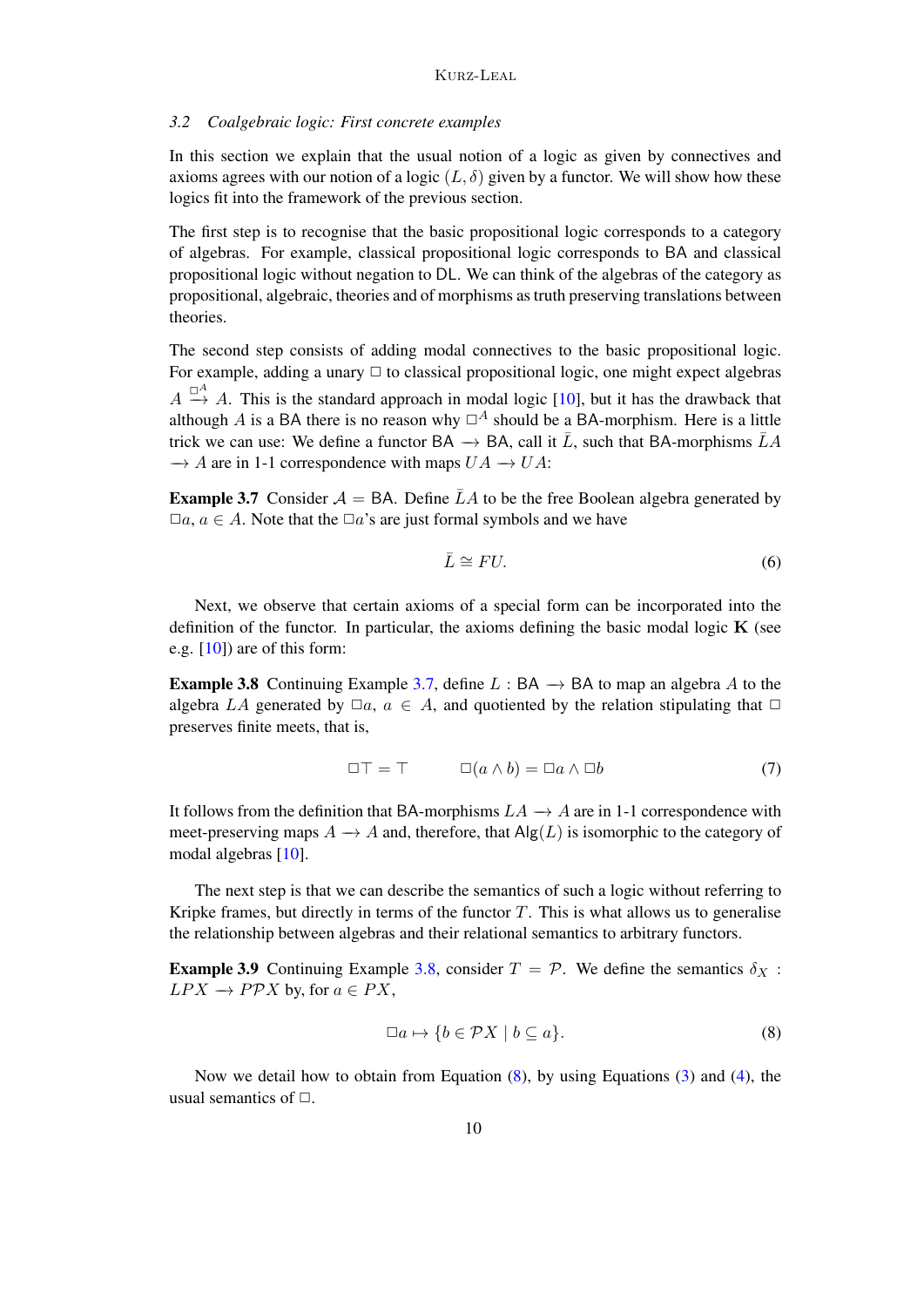First define a language  $\mathcal L$  by the grammar

$$
\varphi := \top | \perp | \varphi \wedge \varphi | \neg \varphi | \Box \varphi,
$$

Then the initial  $\bar{L}$ -algebra is the smallest set closed under the operations  $\wedge$ ,  $\neg$ ,  $\Box$  modulo the axioms for Boolean algebras; in other words, the initial  $\bar{L}$  algebra is the term algebra over the language  $\mathcal L$  modulo the usual axioms for Boolean algebras. The initial  $L$ -algebra is obtained from further quotienting by the modal axioms in Equation [\(7\)](#page-9-1).

According to Equations [\(3\)](#page-7-1) and [\(4\)](#page-7-2), the interpretation of a formula is defined by initiality as in the following diagram

<span id="page-10-0"></span>
$$
L(I) \xrightarrow{\Box} I
$$
  
\n
$$
L([\![-]\!]_{(X,\xi)}) \Big|_{LP(X) \xrightarrow{\delta_X} PT(X)} \qquad \qquad \Big| [\![-]\!]_{(X,\xi)}
$$
  
\n(9)

which means that  $[\Box \varphi]_{(X,\xi)} = \xi^{-1}(\delta_X(L[\varphi]_{(X,\xi)}))$ . Now we can compute (eliding the subscript  $(X, \xi)$ )

$$
s \Vdash \Box \varphi \text{ iff } s \in [\Box \varphi] \qquad \text{(Definition } \Vdash)
$$
\n
$$
\text{iff } s \in \xi^{-1}(\delta_X(L[\![\varphi]\!])) \qquad \text{(Diggram (9))}
$$
\n
$$
\text{iff } \xi(s) \in \delta_X(L[\![\varphi]\!]) \qquad \text{(Definition } \xi^{-1})
$$
\n
$$
\text{iff } \xi(s) \subseteq [\![\varphi]\!] \qquad \text{(Equation (8))}
$$
\n
$$
\text{iff } (\forall x)(x \in \xi(s) \Rightarrow x \in [\![\varphi]\!]) \qquad \text{(Definition } \Vdash)
$$
\n
$$
\text{iff } (\forall x)(x \in \xi(s) \Rightarrow x \Vdash \varphi)
$$

which gives the usual semantics of  $\Box$  in terms of a satisfaction relation  $\mathbb{H}$ .

In the same vein we can also present logics over DL instead of BA as e.g. positive modal logic, which was introduced in [\[16\]](#page-42-14), but also appeared in [\[24](#page-43-23)[,1\]](#page-42-15).

<span id="page-10-2"></span>**Example 3.10** Consider  $T = P$  as in Example [3.9](#page-9-5) but now let  $A = DL$ . Then *positive modal logic* is given by the functor  $L : DL \rightarrow DL$  that maps a distributive lattice A to distributive lattice LA generated by  $\Box a$  and  $\diamond a$  for all  $a \in A$ , and quotiented by the relations stipulating that  $\Box$  preserves finite meets,  $\diamond$  preserves finite joins, and

$$
\Box a \land \Diamond b \le \Diamond (a \land b) \qquad \Box (a \lor b) \le \Diamond a \lor \Box b \qquad (10)
$$

 $\delta_X: LPX \to PPX$  is defined by, for  $a \in PX$ ,

<span id="page-10-1"></span>
$$
\Diamond a \mapsto \{b \in \mathcal{P}X \mid b \cap a \neq \emptyset\},\tag{11}
$$

the clause for  $\Box a$  being the same as in Example [3.9.](#page-9-5) The above construction L is a variation of the Plotkin power domain or the Vietories locale, see e.g. [\[43\]](#page-43-16).

Summary: From the concrete to the abstract Elaborating a bit further the previous example, the traditional definition of languages as "the smallest set closed under..." is a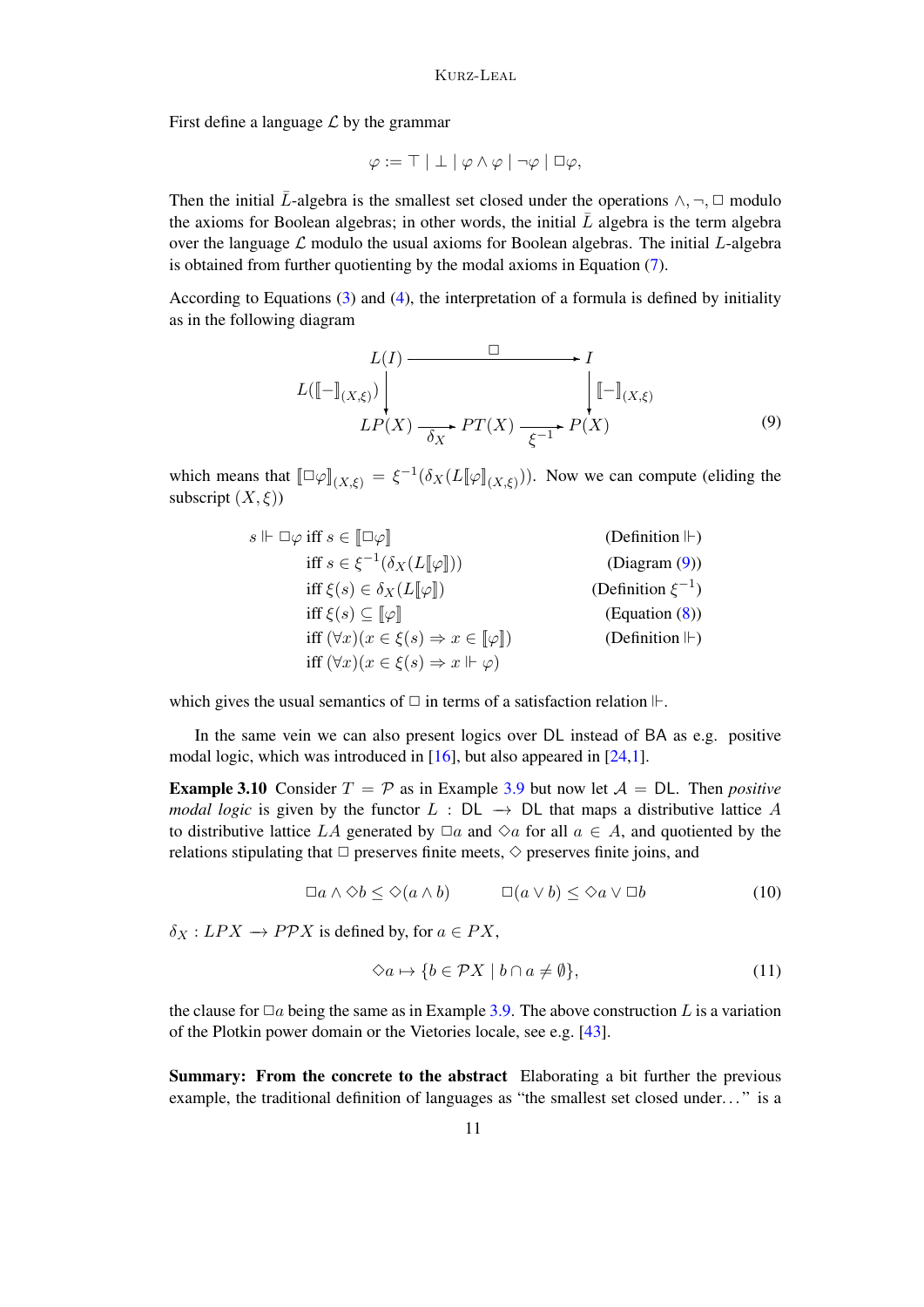### Kurz-Leal

description of an initial algebra for some functor. More explicitly, it is the description of the functor providing the signature of the language. For example, if the signature would have operators  $\{\Box_j | j \in J\}$ , then  $\overline{L} = \coprod_{j \in J} (-)^{ar(j)}$ , where  $ar(j)$  is the arity of operator  $\Box_j$ . The carrier set of the initial algebra, called  $I$ , would then be the smallest set closed under the Boolean operations and the operators  $\Box_i$ . The natural transformation  $\delta$  would then describe the interpretation of each of the operators. Additional axioms for the modalities can be obtained as quotients of  $\bar{L}$  which are equivalent to quotients of I. More examples will be discussed in Section [3.3](#page-11-1) below.

It remains the question, which axioms can be incorporated into a functor. Consider adding a number of connectives, called modal operators, to a basic propositional logic such as BA. We say that an equation is of **rank-1**, if all variables are under the scope of precisely one modal operator. Without going into the technical details here, we note that for all equations of rank 1 we can quotient the functor by the axioms as in Equations [\(7\)](#page-9-1) and [\(10\)](#page-10-1). It is important to notice that this is not a restriction of coalgebraic logic as such: First use a rank-1 logic to describe properties of all T-coalgebras; then further non-rank-1 axioms can be used to single out T-coalgebras with particular properties.

From the abstract to the concrete Conversely, for any finitary functor on BA, or, more generally, any functor on a variety  $A$  determined by its action on finitely generated free algebras, we can find a presentation by modal operators and axioms of rank 1; see Remark [4.4](#page-18-0) and [\[32\]](#page-43-17) for more details.

### <span id="page-11-1"></span>*3.3 Two generic Coalgebraic Languages*

We have seen that coalgebras come equipped with a generic notion of bisimilarity (Definition [2.10\)](#page-6-0). In the same spirit, the quest for the generic modal language to describe coalgebraic systems has played a key role in the development of coalgebraic logic. Two major currents have been successfully used for specifications and descriptions: Moss's logic and the logic of all predicate liftings. Both proposals can be elegantly presented within the framework of coalgebraic logics via Stone duality presented in Section [3.1.](#page-7-3)

### <span id="page-11-0"></span>*3.3.1 Moss's Logic*

Moss's logic was the first proposal of a coalgebraic logic parametric in the type-functor T. It requires  $T$  to preserve weak-pullbacks (Section [2.3\)](#page-3-2); examples of such functors include all KPFs and composition of those with  $\mathcal{B}_{\mathbb{N}}$  and  $\mathcal{D}$ , but not the functor  $\mathcal{QQ}$ . We follow the general approach of Diagrams [\(1\)](#page-7-0) and [\(5\)](#page-8-1).

<span id="page-11-2"></span>**Definition 3.11** Let A be a category with power set algebras, and let  $T$  : Set  $\rightarrow$  Set be a weak pullback preserving functor. *Moss's logic for* T *on* A is given by the functor

$$
FT_{\omega}U=M_T:\mathcal{A}\to\mathcal{A}.
$$

If there is no risk for confusion, we will simply write  $M$ .

<span id="page-11-3"></span>Remark 3.12 (i) As discussed in Section [3.2,](#page-9-0) we can describe Moss's logic concretely as follows. For each  $\alpha \in T_{\omega}UA$  we have a generator, written as  $\nabla \alpha$ . Then Moss's language  $\mathcal{M}_T$  is the smallest set closed under Boolean operations and under the formation rule 'if  $\alpha \in T_{\omega}(\mathcal{M}_T)$  then  $\nabla \alpha \in \mathcal{M}_T$ ' (we will often drop the subscript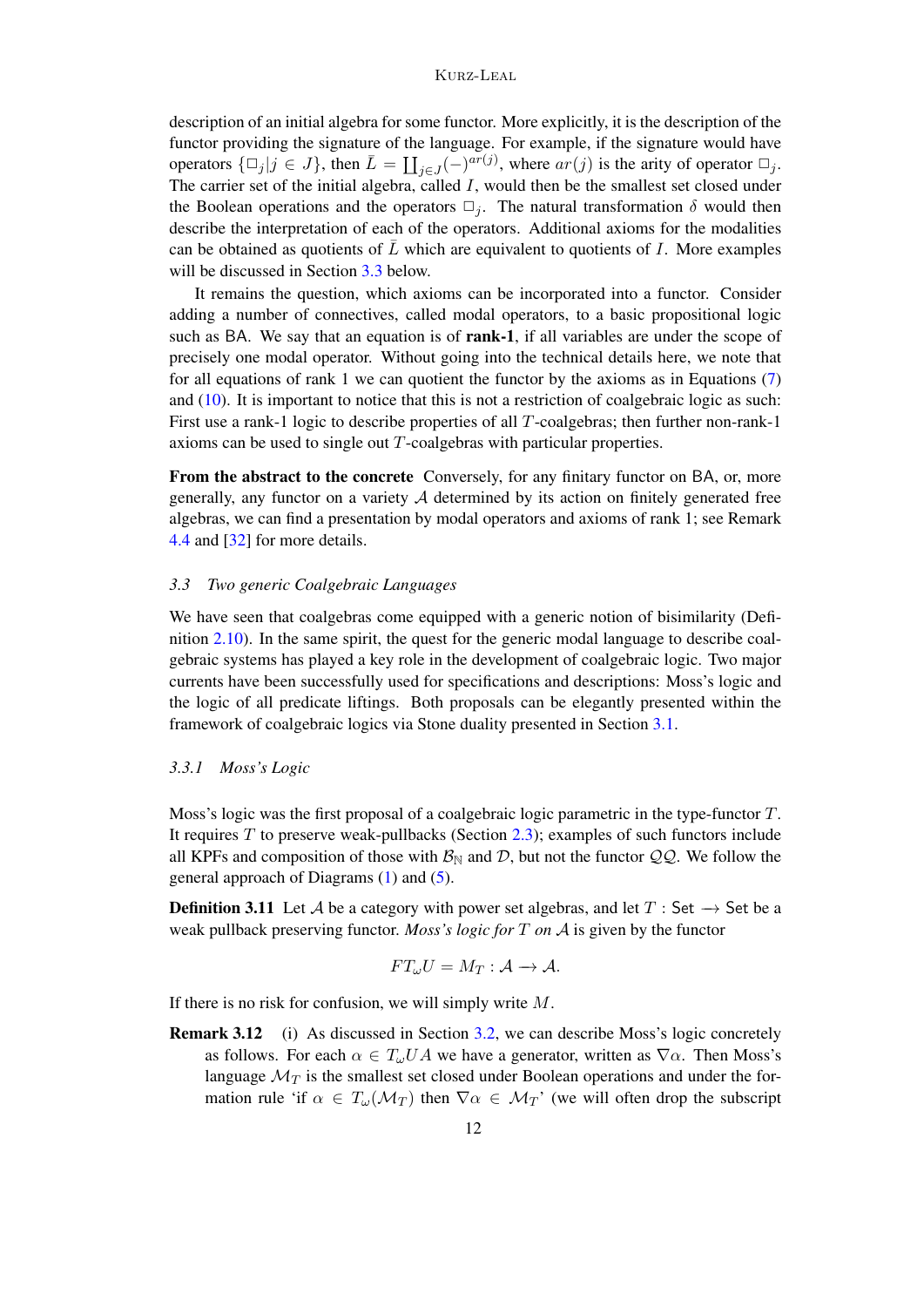T). Quotienting  $\mathcal{M}_T$  by Boolean axioms yields the carrier of the initial  $M_T$ -algebra (compare with Example [3.7\)](#page-9-2).

(ii) In the original version [\[36\]](#page-43-5), Moss showed that his coalgebraic logic characterizes bisimilarity of  $T$ -coalgebras. However,  $T$  may permit unbounded branching, e.g.  $T = P$ , therefore a general result requires infinitary conjunctions in the logic (but does not need negation). Here our interests are different: We want to specify properties of coalgebras using only finitary, but all, Boolean connectives; accordingly, we will work with the finitary version  $T_{\omega}$  of T. One consequence of this is that our modal formulas have then only finite depth.

To define the semantics  $M_T P \to PT$  as in Equation [\(8\)](#page-9-4), it is enough to give a natural transformation  $T_{\omega}UP \to UPT$ . Since  $\mathcal{Q} = UP$ , this can be written  $T_{\omega}\mathcal{Q} \to \mathcal{Q}T$ , see Proposition [2.5](#page-4-1)[\(ii\)](#page-4-2).

**Definition 3.13** The semantics  $M_T P \to PT$  of Moss's logic is induced by  $\nabla : T_{\omega} \mathcal{Q}$  $\rightarrow$  QT mapping  $\Phi \in T_{\omega}QX$  to

$$
\nabla(\Phi) = \{ \alpha \in TX \mid \alpha \overline{T}(\in_X) \Phi \},\tag{12}
$$

where  $\overline{T}(\in_{X})$  is the relation lifting of  $\in_{X}$  (Section [2.3\)](#page-3-2).

- <span id="page-12-0"></span>**Example 3.14** (i) In the case of the identity functor Id, we have that  $\nabla : IdQ \to QId$ is the identity and Moss's logic is just that of deterministic transition systems ( $\nabla \varphi \equiv$  $\Box \varphi \equiv \Diamond \varphi$ ). Explicitly, a state x in a coalgebra  $\xi$  satisfies  $\nabla \varphi$  iff  $\xi(x) \in [\varphi]$ .
- (ii) In the case of a constant functor  $K_C$ , we have that  $\nabla : K_C \mathcal{Q} \to \mathcal{Q} K_C$  maps an element  $d \in C$  to the set  $\{d\}$ . A state x in a coalgebra  $\xi$  satisfies  $\nabla d$  iff  $\xi(x) = d$ .
- (iii) Consider the functor  $A \times (-)$  for some fixed set A. Given  $\alpha \in A \times X$  and  $\Phi \in$  $A \times Q(X)$  we have

$$
\alpha \in \nabla(\Phi)
$$
 iff  $\pi_1(\alpha) = \pi_1(\Phi)$  and  $\pi_2(\alpha) \in \pi_2(\Phi)$ .

For example, let  $a, b \in A$  and consider the system  $\circ \stackrel{a}{\rightarrow} \bullet$ . In this system, state  $\circ$  does not satisfy  $\nabla(b, \top)$ . In fact,  $\circ$  can only satisfy modal formulas of the form  $\nabla(a, \varphi)$ , where  $\varphi$  is a formula valid on  $\bullet$ .

(iv) In the case of the covariant power set functor, we have that  $\nabla$  is given by

 $\alpha \in \nabla(\Phi)$  iff  $(\forall \varphi \in \Phi : \exists x \in \alpha : x \in \varphi)$  and  $(\forall x \in \alpha : \exists \varphi \in \Phi : x \in \varphi)$ .

It is well-known (and not difficult to check) that in this case Moss's logic (over BA or DL) is equivalent to classical modal logic, that is, there are *translations* in both directions:

$$
\nabla \alpha = \Box \bigvee \alpha \wedge \bigwedge \Diamond \alpha
$$

$$
\Box \varphi = \nabla \{ \varphi \} \vee \nabla \emptyset \quad \text{and} \quad \Diamond \varphi = \nabla \{ \varphi, \top \}
$$

Hence, Moss's logic for  $P$  is equivalent to standard modal logic.

(v) To describe  $\nabla$  in the case of the finite distribution functor recall, Example [2.4,](#page-3-3) that  $b \in$  $\mathcal{D}(X)$  and  $B \in \mathcal{D}(\mathcal{Q}X)$  we can be presented as finite sequences  $b = (x_i, p_i)_{1 \leq i \leq n}$  for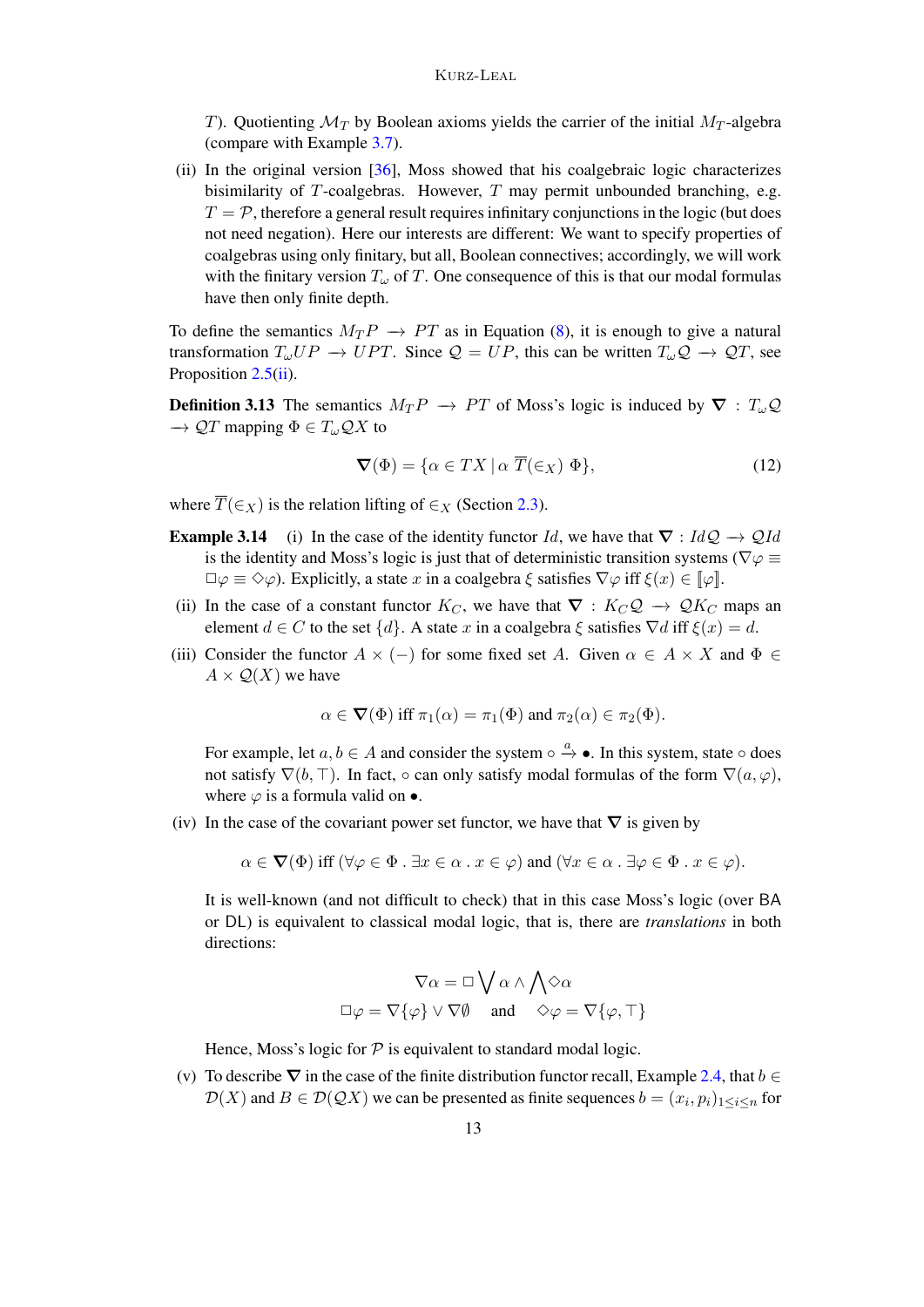some  $x_i \in X, p_i \in [0, 1], p_i > 0, n \in \mathbb{N}$ ; and  $B = (\varphi_j, q_j)_{1 \leq j \leq m}$  for  $\varphi_j \in \mathcal{QX}, q_j \in \mathcal{QY}$  $[0, 1], q_j > 0, m \in \mathbb{N}$ . The relation  $b\overline{\mathcal{D}}(\epsilon_X)B$  can be then described as follows:  $b\overline{\mathcal{D}}(\epsilon_X)$  B iff there are  $(r_{ij})_{1\leq i\leq n,1\leq j\leq m}$ ,  $r_{ij}\in[0,1]$  such that  $x_i\notin\varphi_j \Rightarrow r_{ij}=0$ and  $\sum_i r_{ij} = q_j$  and  $\sum_j r_{ij} = p_i$ .

For example, a state x in a coalgebra  $\xi$  satisfies  $\nabla$ { $(\varphi, q)$ ,  $(\top, 1 - q)$ } iff the probability of going to a successor satisfying  $\varphi$  is larger or equal to q. That is,  $\nabla$  (together with Boolean operators) can express the modal operators of probability logic [\[20\]](#page-43-24).

- (vi) In the case of the finite multiset functor we have the same description, just replacing [0, 1] by N. For example, a state x in a coalgebra  $\xi$  satisfies
	- $\nabla$ { $(\top, n)$ } iff x has exactly n successors;
	- $\nabla$ { $(\varphi, m), (\top, n)$ } iff x has at least m successors satisfying  $\varphi$  and exactly  $m + n$ successors in total.

In fact, each ∇-formula specifies the total number of successors; this means that the usual graded modalities can therefore not be expressed.

## <span id="page-13-0"></span>*3.3.2 The Logic of All Predicate Liftings*

Whereas Moss's logic has an unusual syntax and semantics, the logics presented in this section are a direct generalisation of the modal logics of Examples [3.7](#page-9-2) and [3.10.](#page-10-2) The main point of this section is to illustrate that for any T : Set  $\rightarrow$  Set there is a canonical way of extracting the modal operators and their semantics from T. We will assume that the basic propositional logic corresponds to a variety (Section [2.5\)](#page-5-2) with powerset algebras (Definition [3.5\)](#page-8-0). We will make us of the fact that every algebra is the colimit of finitely generated free ones.

<span id="page-13-1"></span>**Definition 3.15** The functor  $L_T : A \rightarrow A$  is defined on finitely generated free algebras Fn as  $L_TFn = PTQn$  and extended to arbitrary  $A \in \mathcal{A}$  via colimits.

Given the construction of  $L_T$ , to define the semantics  $\delta: L_T P \to PT$  it is enough to first describe it on finitely generated free algebras.

<span id="page-13-2"></span>**Definition 3.16** The semantics  $\delta_T : L_T P \to PT$  is given by considering PX as a colimit  $c_i : Fn_i \rightarrow PX$ , which is, by construction, preserved by  $L_T$ . More explicitly,  $(\delta_T)_X$  is the unique arrow making the following diagram

$$
L_T PX \xrightarrow{\left(\delta_T\right)X} PTX
$$
  
\n
$$
L_Tc_i \qquad \qquad PT\hat{c}_i
$$
  
\n
$$
L_TFn_i \xrightarrow{i d} PT\hat{c}_n
$$
 (13)

commute for each i; in the previous diagram,  $\hat{c}_i$  comes from applying the sequence of isomorphisms  $\mathcal{A}(Fn_i, PX) \cong \mathsf{Set}(n_i, UPX) \cong \mathsf{Set}(n_i, QX) \cong \mathsf{Set}(X, Qn_i)$  to  $c_i$ .

In case  $A = BA$  and  $T = P$  the previous definition describes the functor in Exam-ple [3.7.](#page-9-2) This follows from the fact that both the  $LPX$  in Example [3.7](#page-9-2) and the  $LpPX$ above are isomorphic, via the corresponding  $\delta$ , to PPX on finite X. However,  $L_{\mathcal{P}}$  hides more modal operators and for a general  $T$  we need all of them to describe  $L_T$  concretely. This concrete description of  $L_T$  is based on the observation that the carrier set of  $L_TF(n)$ ,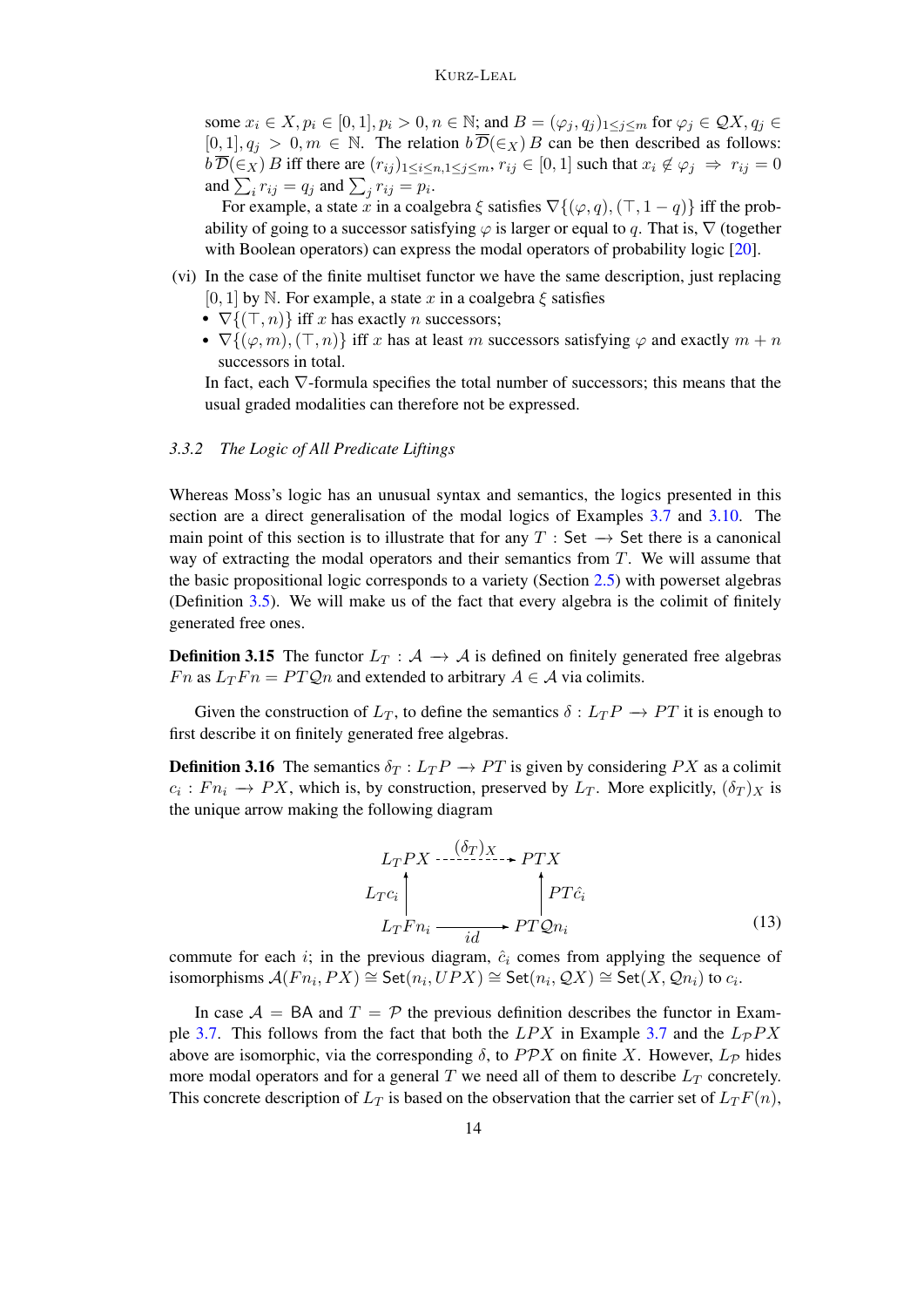i.e.  $UL_TF(n)$ , can be described as follows:

$$
UL_TFn = UPTQn = QTQ(n); \qquad (14)
$$

the first equality spells out the definition of  $L_T$  on finitely generated free algebras, the second equality uses  $Q = UP$ . An element of  $QTQn$ , i.e. a map  $T(2^n) \rightarrow 2$ , is called an *n*-ary **predicate lifting** of  $T$ . Those are the modal operators that we wanted to unravel. Since  $Q(X)$  = Set(X, 2) the reader will recognise that these predicate liftings of arity n are precisely the natural transformation  $\mathcal{Q}^n \to \mathcal{Q}T$ . This is an incarnation of the Yoneda lemma; here is the formal statement and proof.

<span id="page-14-1"></span>Proposition 3.17 *There is a natural isomorphism (natural in* n *and* QT*)*

<span id="page-14-2"></span>
$$
Y_{(n,T)}:QT\mathcal{Q}(n) \to \text{Nat}(\mathcal{Q}^n,\mathcal{Q}T). \tag{15}
$$

**Proof.** Recall that  $Q^n X = \text{Hom}(X, Q_n)$ . We define a bijection between  $QT(Q_n)$  and natural transformations  $Q^n X \to QTX$  as follows: any  $p \in QT(Qn)$  gives a natural transformation  $Y(p)$ :  $Q^n X \to QTX$  that maps  $v : X \to Qn$  to  $QTv(p)$ . Conversely, for each  $\lambda_X : \mathcal{Q}^n X \to \mathcal{Q}^T X$  we have  $\lambda_{\mathcal{Q}_n}(\mathrm{id}_{\mathcal{Q}(n)}) \in \mathcal{Q}^T(\mathcal{Q}_n)$ .

This also shows that the predicate liftings introduced here are indeed precisely those introduced in [\[37](#page-43-10)[,42\]](#page-43-11).

**Remark 3.18** Using Proposition [3.6,](#page-8-2) we see that  $L_TFn = PTQn$  in Definition [3.15](#page-13-1) could also be written as  $L_TFn = PTSFn$ , showing that Definition [3.15](#page-13-1) is in agreement with [\[32](#page-43-17)[,31\]](#page-43-25).

We now proceed to give a concrete description of  $\delta_T : L_T P \to PT$ .

Express PX as the canonical colimit  $c_{\varphi}: F_{n_{\varphi}} \to PX$  where  $\varphi$  ranges over maps  $\{n\}$  $\to \mathcal{Q}X \mid n < \omega$ } and  $n_{\varphi}$  denotes the domain of  $\varphi$  and  $c_{\varphi}: F_{n_{\varphi}} \to PX$  is the transpose of  $\varphi : n_{\varphi} \to UPX$ . Since U preserves the colimit, we can calculate  $UL_TPX$  as a colimit in Set, that is,  $UL_TPX$  is a quotient of the  $\varphi$ -indexed disjoint union of  $UL_TFn_{\varphi} = QTQn_{\varphi}$ . In other words, every element in  $UL_TPX$  is of the form  $UL_Tc_{\varphi}(\lambda)$  for some  $\lambda \in QTQn_{\varphi}$ . Let us write  $\lambda(\varphi)$  for  $UL_T c_{\varphi}(\lambda)$ . Then Diagram [\(13\)](#page-13-2) gives us:

<span id="page-14-0"></span>
$$
(\delta_T)_X: L_TPX \longrightarrow PTX
$$
  

$$
\lambda(\varphi) \mapsto TX \xrightarrow{T(\chi_{\varphi})} TQn \xrightarrow{\lambda} 2
$$
 (16)

where  $\chi_{\varphi}: X \to \mathcal{Q}n$  is the transpose of  $\varphi: n \to \mathcal{Q}X$ .

Equation [\(16\)](#page-14-0) and Proposition [3.17](#page-14-1) explain the term 'predicate lifting':  $\lambda$  lifts a list  $\varphi$  of predicates on X to a predicate  $\lambda \circ T \chi_{\varphi}$  on TX. We summarise all this in the next definition.

**Definition 3.19** Given a functor  $T : Set \rightarrow Set$ , an *n*-ary predicate lifting is a natural transformation  $Q^nX \to QTX$  or, equivalently, it is an element of  $QTQ(n)$ .

Proposition [3.17](#page-14-1) depicts the procedure to convert natural transformations  $\mathcal{Q}^n \to \mathcal{Q}T$ into subsets of  $T(2^n)$  and viceversa. More explicitly, this is done as follows: Given a set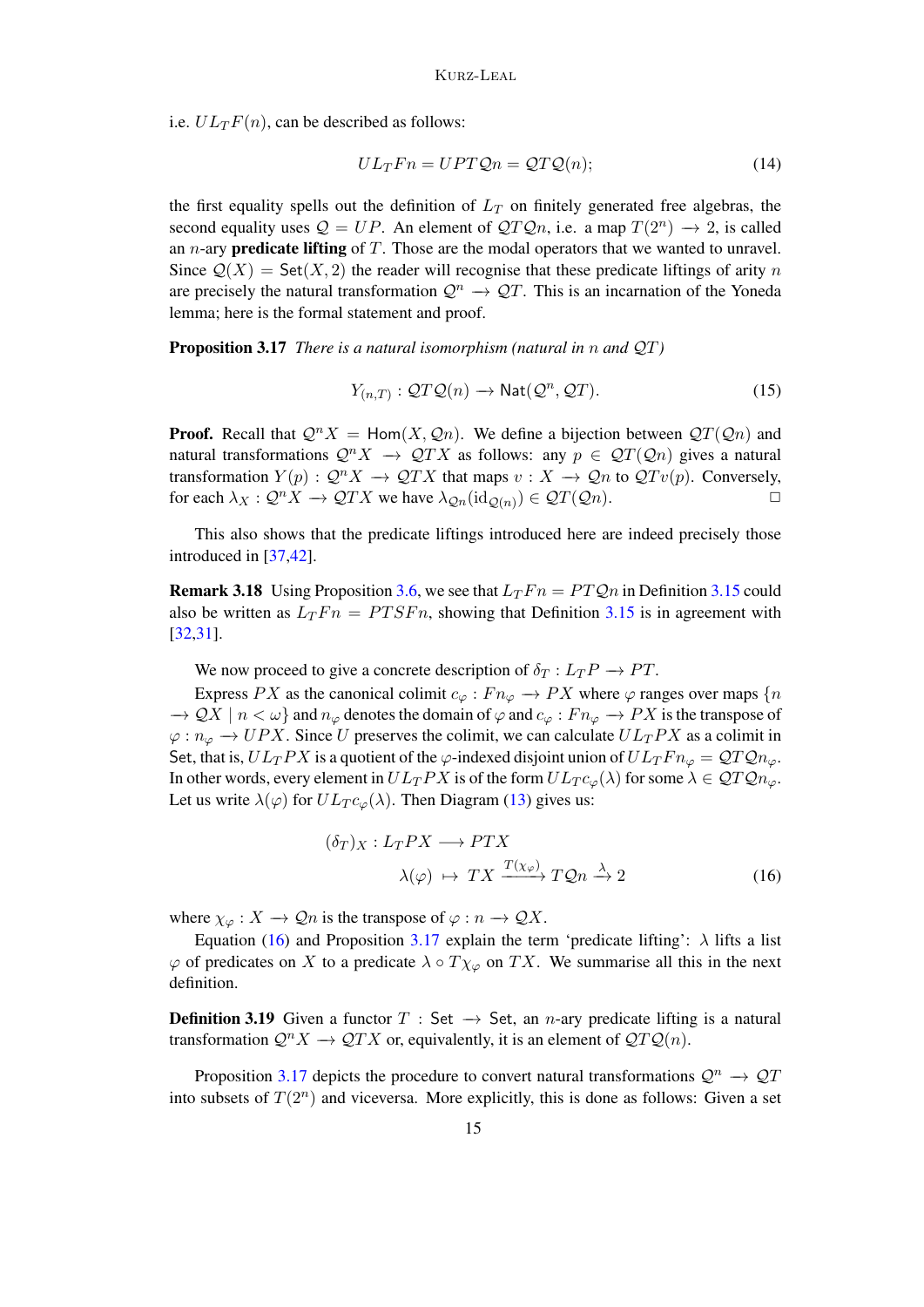$P \subseteq T(2^n)$  we define a predicate lifting  $\lambda_P : Q^n \to QT$  which maps a sequence  $\varphi : n$  $\rightarrow$  QX to the set

<span id="page-15-1"></span>
$$
(\lambda_P)_{X}(\varphi) = \{ t \in TX \mid T(\chi_{\varphi})(t) \in P \}
$$
\n(17)

where  $\chi_{\varphi}: X \to 2^n$  is the transpose of  $\varphi$ . We now present some concrete examples of predicate liftings.

- <span id="page-15-0"></span>**Example 3.20** (i) Let  $T = K_C$  be a constant functor with value C. Any subset P of C defines a predicate lifting  $\lambda_P : \mathcal{Q} \to \mathcal{Q}K_C$ ; it is has constant value P.
- (ii) The previous example can be modified to provide propositional information. For this we consider the functor  $\mathcal{P}(Q) \times T$ , where Q is a fixed set of proposition letters. The semantics of the proposition letter  $q \in Q$  is given by the predicate liftings  $\lambda_X^q(\varphi) =$  $\{(U, \alpha) \in \mathcal{P}(Q) \times T(X) \mid q \in U\}$ , and  $\lambda_X^{-q}(\varphi) = \{(U, \alpha) \in \mathcal{P}(Q) \times T(X) \mid q \notin U\}$ . These predicate liftings are associated with the sets  $U_q \times T(X)$  and  $U_{\neg p} \times TX$  respectively; we write  $U_q$  for the set of subsets of Q containing q and  $U_{\neg q}$  for its complement.
- (iii) Let T be the covariant power set functor and let  $2 = \{\perp, \top\}$ . The existential modality  $\diamond$  can be presented using an homonymous predicate lifting  $\diamond$  :  $\mathcal{Q} \to \mathcal{QP}$ , with the followings components a set  $\varphi \subseteq X$  is mapped to  $\Diamond_X(\varphi) = \{ \psi \subseteq X \mid \varphi \cap \psi \neq \emptyset \}.$ Using [\(15\)](#page-14-2), we can see that this corresponds to the set  $\{\{\top\},\{\top,\bot\}\}\$ . Similarly, the universal modality  $\Box$  can be presented as a predicate lifting which transforms a set  $\varphi \subseteq X$  into  $\Box_X(\varphi) = \{ \psi \subseteq X \mid \psi \subseteq \varphi \}$  (compare this with Equation [\(8\)](#page-9-4) and the examples neighbouring it). Using Equation [\(15\)](#page-14-2), this predicate lifting is associated to the set  $\{\emptyset, \{\top\}\}.$
- (iv) Consider neighborhood functor, i.e.  $QQ$ . The standard modalities, used in game logic and coalition logic, can be seen as predicate liftings. For example, the universal modality transforms a set  $\varphi \subseteq X$  in to the set  $\Box_X(\varphi) = \{N \in \mathcal{QQ}(X) \mid \varphi \in N\}.$ This modality is associated with the (ultra)-filter generated by  $\{\top\}$ .
- (v) Consider the multiset functor  $\mathcal{B}_{\mathbb{N}}$  and let k be a natural number. A graded modality can be seen as a predicate lifting for this functor; a set  $\varphi \subseteq X$  is mapped  $\lambda_X^k(\varphi) = \{B : X$  $\to \mathbb{N}$  |  $\sum_{x \in \varphi} B(x) \geq k$ . In this case  $x \Vdash_{\xi} \lambda^k \varphi$  holds iff x has at least k many successors satisfying  $\varphi$ . Using Equation [\(15\)](#page-14-2) we obtain that  $\lambda^k$  corresponds to the set  ${B : 2 \rightarrow \mathbb{N} \mid B(\top) \geq k}$ ; in other words it is associated with the set  $[k, \infty)$ . In general, a predicate lifting for  $\mathcal{B}_{\mathbb{N}}$  can be described by two subsets of  $\mathbb{N}$ ; one describing the target of  $\top$  and other describing the target of  $\bot$ .
- (vi) Let T be the finite distribution functor. The modality  $\Diamond_p \varphi$  specifies a probability of at least p for the event of going to a successor satisfying  $\varphi$ . It can be described by the predicate lifting  $QX \to QTX$ ,  $\varphi \mapsto \{d \in \mathcal{D}X \mid \mu_d(\varphi) \geq p\}$ , where  $\mu_d(\varphi) =$  $\sum_{x \in \varphi} d(x)$  is the measure associated with d. By Equation [\(15\)](#page-14-2), this predicate lifting corresponds to a subset of  $\mathcal{D}(2)$ . Since we can describe a probability distribution  $d:2$  $\rightarrow$  [0, 1] by its value on  $\top$  ( $d(\bot) = 1 - d(\top)$ ), we can see that unary predicate liftings correspond to subsets of [0, 1]; more precisely,  $P \subseteq [0, 1]$  corresponds to the set of distributions  $d: 2 \to [0, 1]$  such that  $d(\top) \in P$ . In particular,  $\diamond_p$  corresponds to the set [p, 1]. Similarly, the predicate lifting  $\Box_p = \neg \Diamond_p \neg$  correspond to the set  $(1 - p, 1]$ ; more explicitly,  $\Box_p$  maps a set  $\varphi$  to the set  $\{d \in DX \mid \mu_d(\varphi) > 1 - \varphi\}$ p}. Another common modality in probability logic is given by  $\diamond^{p} = \diamond_{1-p} \neg$ ; this modality corresponds to the predicate lifting associated with  $[0, p]$ . These modalities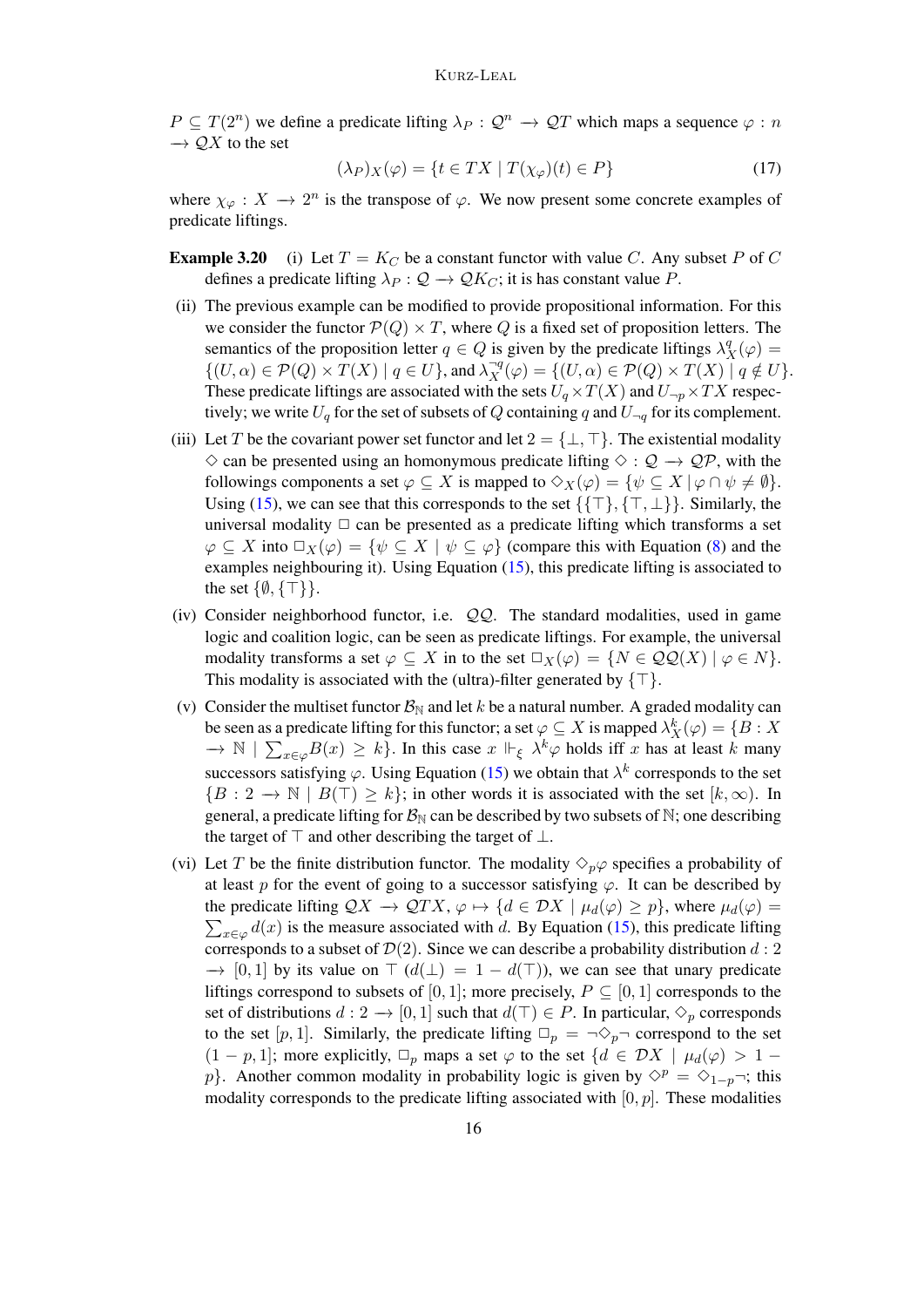give the usual language from [\[20\]](#page-43-24). In general, the predicate lifting associated to an interval  $(q, q') \subseteq [0, 1]$  maps a set  $\varphi \subseteq X$  to the set of probability distributions over X that assign a probability between q and  $q'$  to the set  $\varphi$ . More explicitly, a state in a coalgebra  $\xi$  satisfies  $\lambda_{(q,q')}\varphi$  iff the probability of executing a transition to a state satisfying  $\varphi$  is between q and q'.

**Remark 3.21** It is often the case that not all predicate liftings are needed to generate  $L_T$ . For example, over BA we have that  $L_{\mathcal{P}}$  is generated by a single  $\Box$  as in Example [3.7](#page-9-2) and over DL we have that  $L_{\mathcal{P}}$  is generated by  $\Box$  and  $\diamond$  as in Example [3.10.](#page-10-2)

In the light of the above remark, we introduce notation used in the following for logics generated by some set  $\Lambda$  of predicate liftings.

- <span id="page-16-1"></span>**Definition 3.22** (i) Let  $\Lambda = (\Lambda_n)_{n \leq \omega}$  be a family of sets of predicate liftings  $\Lambda_n \subseteq$  $\mathcal{Q}T\mathcal{Q}n$ . The functor  $\bar{L}_{\Lambda}: \mathcal{A} \to \mathcal{A}$  is defined as  $F(\coprod_{n<\omega} \coprod_{\lambda\in\Lambda_n} U_{\lambda}^n)$ . The semantics  $\overline{L}_{\Lambda}PX \to PTX$  is given, for each  $\lambda \in \Lambda$ , via Equation [\(16\)](#page-14-0).
- (ii) The language  $\mathcal{L}_{\Lambda}$  is the smallest language closed under propositional connectives and under the rule:  $n < \omega, 1 \leq i \leq n, \varphi_i \in \mathcal{L}_T, \lambda \in \Lambda_n \Rightarrow \lambda(\varphi_1, \ldots \varphi_n) \in \mathcal{L}_T$ . As before, quotienting  $\mathcal{L}_{\Lambda}$  by the equations defining the variety A yields the (carrier of the) initial  $\bar{L}_{\Lambda}$ -algebra.
- (iii) The language  $\mathcal{L}_T$ , or just  $\mathcal{L}$ , is  $\mathcal{L}_\Lambda$  where  $\Lambda$  consists of all predicate liftings.

The functor  $\bar{L}_{\Lambda}$  in the previous definition can also be seen as follows: For each  $\lambda \in \Lambda$ consider the functor  $L_{\lambda} = F(U^{ar(\lambda)})$ ; the semantics is given via Equation [\(16\)](#page-14-0). Compare this with Example [3.7.](#page-9-2) Take the coproduct of all those. Since  $F$  is a left adjoint it preserves coproducts, i.e. it can be moved outside; this gives the functor  $\bar{L}_{\Lambda}$  described in the previous definition.

# <span id="page-16-0"></span>4 Translating coalgebraic logics

In this section we will investigate under what circumstances we can find a translation from the  $\nabla$ -logic M into the logic of all predicate liftings  $\mathcal L$  and vice versa. The main result states that both logics are equivalent, that is, can be translated into each other, in case the functor  $T$  preserves weak pullbacks and finite sets; and the basic propositional logic is Boolean. Recall that the first condition is needed because otherwise Moss's logic is not defined. Examples [4.17\(i\)](#page-22-0) and [4.25](#page-26-0) explain why the other conditions conditions are needed.

Let us emphasise that we are not interested in showing only that every formula in  $\mathcal L$ has an equivalent formula in  $\mathcal M$  (and v.v.). Rather we want an inductive definition of the translation, which respects the one-step nature of the logics (see Remarks [3.2](#page-7-4) and [4.2\)](#page-17-0). This stronger property of translations is captured by natural transformations  $\overline{L} \rightarrow M$  and M  $\rightarrow L.$ 

### *4.1 One-step translations*

<span id="page-16-2"></span>We start by defining translations between coalgebraic logics. Our notion of coalgebraic logic assumes a category A of power-set algebras, a functor  $L : A \rightarrow A$  and a natural transformation  $\delta: LP \to PT$ , as explained in Section [3.1.](#page-7-3)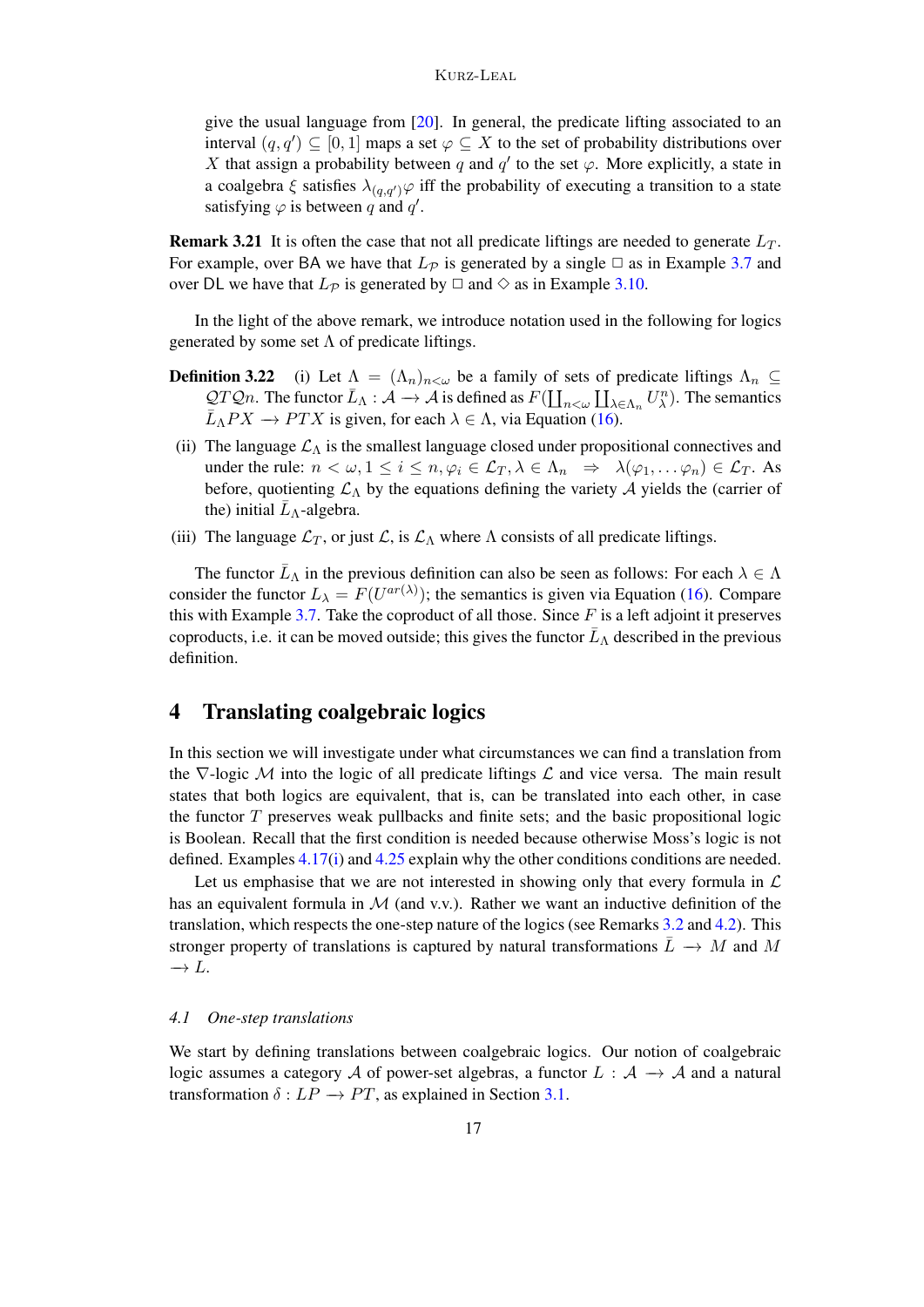**Definition 4.1** Given two coalgebraic logics  $(L_1, \delta_1)$  and  $(L_2, \delta_2)$ , a natural transformation  $\nu : L_1 \to L_2$  is a *one-step translation* if it commutes with the semantics:



A one-step translation can be understood as an inductive definition of a translation between the associated logics. Indeed, given any  $L_2$ -algebra,  $L_2A \rightarrow A$ , we obtain an  $L_1$ algebra  $L_1 A \xrightarrow{\nu_A} L_2 A \rightarrow A$ ; moreover, since  $\nu$  is a natural transformation any morphism  $f: A \rightarrow A'$  of  $L_2$  algebras is also a morphism between the corresponding  $L_1$ -algebras. Denote by  $L_iI_i \to I_i$  the initial  $L_i$ -algebras. Using this observation, we find, by initially of  $I_1$ , an inductively defined morphism of  $L_1$ -algebras  $I_1 \rightarrow I_2$  which translates formulas in  $I_1$  to formulas in  $I_2$ . Notice that it is important that  $\nu$  is natural because this allows us to map a morphism of  $L_2$ -algebras  $I_2 \to A$  to a morphism of  $L_1$ -algebras.

Consequently, a one-step translation from  $L_1$  to  $L_2$  induces a functor (translation functor)  $Tr : Alg(L_2) \rightarrow Alg(L_1)$  such that the following diagram



commutes, where  $P_i$  is the functor described in equation [\(3\)](#page-7-1), page [8.](#page-7-1) The commutativity of the lower triangle is used to define the translation, i.e. the function  $I_1 \rightarrow I_2$ . The upper triangle is used to show that this translation preserves the interpretation of formulas.

<span id="page-17-0"></span>Remark 4.2 We do not want to define translations as morphism between the free monads generated by  $L_1$  and  $L_2$ . Such a more general notion would allow us, for example, to express an  $L_1$ -formula  $\Box_1\varphi_1$  as a combination of  $L_2$ -formulas with nested modal operators such as e.g.  $\Box_2 \Diamond_2 \varphi_2$ . But it would not solve the problem of Examples [4.17\(i\)](#page-22-0) and [4.25](#page-26-0) where translations fail to exist.

The next example illustrates one-step translations using the well known equivalences for the power set functor.

**Example 4.3** Let  $(M, \nabla)$  be Moss's logic for  $P$  (Example [3.14\)](#page-12-0) and let  $(L_{(\Box, \Diamond)}, \Box + \Diamond)$ be the basic modal logic for P (Example [3.7,](#page-9-2) Definition [3.22\)](#page-16-1). We write  $U : BA \rightarrow Set$ for the forgetful functor and F for its left adjoint; let  $\alpha$  be a boolean algebra with carrier set A.

(i) In the particular case of  $\Diamond$  we can define a one-step translation  $\nu_{\Diamond}: FU \to FP_{\omega}U$ by just presenting a natural transformation  $\tau_{\diamond} : U \to \mathcal{P}_{\omega}U$  and then extending it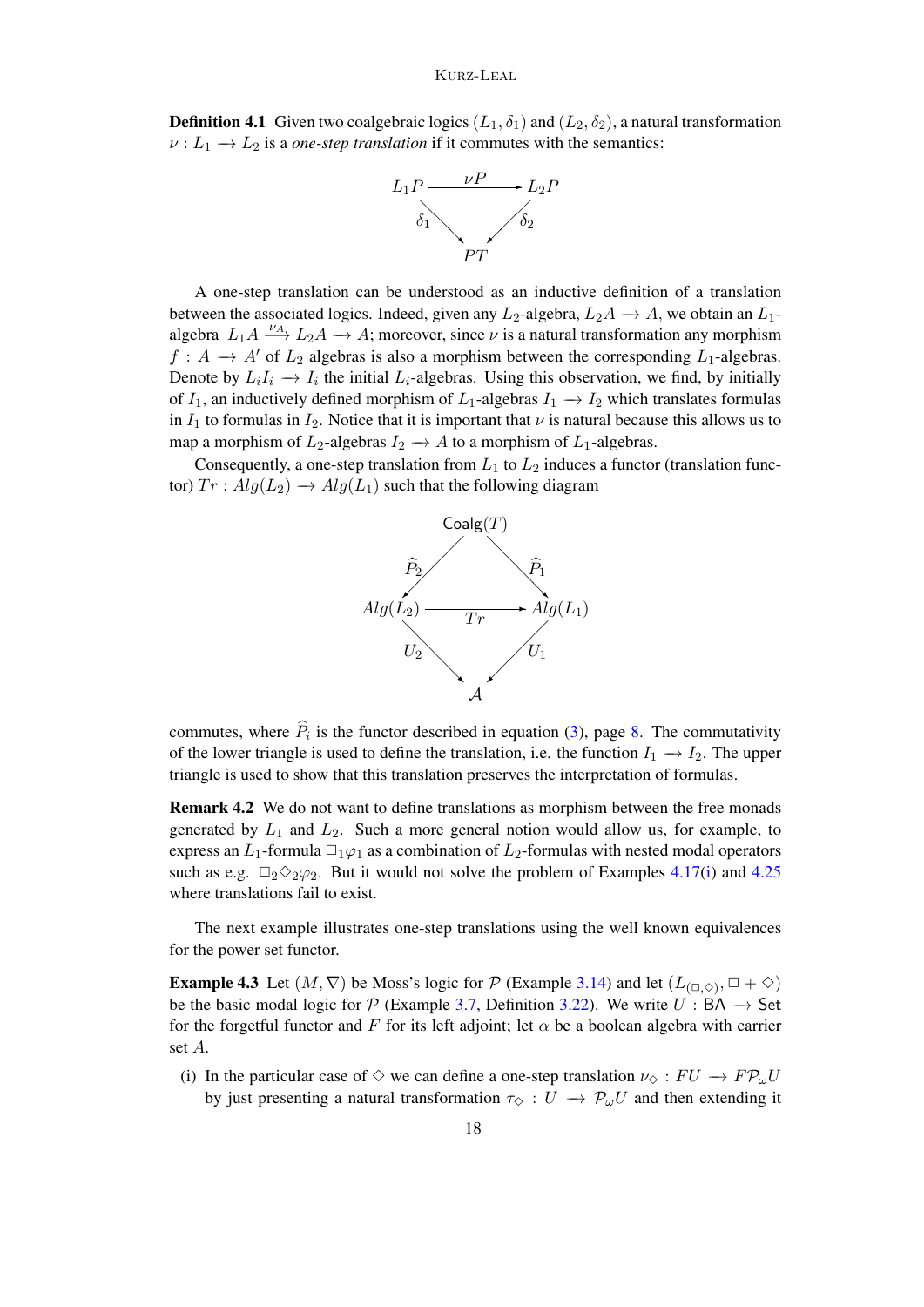freely, i.e applying F to it. We define  $\tau_{\diamond}$  as follows: an element  $a \in U(\alpha)$  is mapped to  $\tau_{\diamond}(a) = \{a, \tau\}$ . The free extension procedure is particular to  $\diamond$  see Section [4.2](#page-18-1) for more on this.

- (ii) The usual translation of  $\Box$  is given by a natural transformation  $\nu_{\Box} : FU \rightarrow FP_{\omega}U$ . In this case, using the properties of free algebras, we can defined the translation by presenting a natural transformation  $\tau : U \to U F P_{\omega} U$ . An element  $a \in U(\alpha)$  is mapped to  $\tau(a) = \nabla\{a\} \vee \nabla\bot$ .
- (iii) To translate  $\nabla$  we ought to define a natural transformation  $\nu_{\nabla}:F\mathcal{P}_{\omega}U \to F(U_{\square} +$  $U_{\diamond}$ ), here we write  $U_{\square}+U_{\diamond}$  to indicate that one factor deals with  $\square$  and the other with  $\Diamond$ . One more time, using properties of free algebras it is enough to define a natural transformation  $\tau : \mathcal{P}_{\omega}U \to UF(U_{\Box}+U_{\Diamond})$ . Let  $\varphi$  be an element in  $\mathcal{P}_{\omega}U(\alpha)$ . Since  $\varphi$ is finite there are elements in  $U_{\Box}(\alpha)$  and  $FU_{\Diamond}(\alpha)$  corresponding to  $\bigvee \varphi$  and  $\bigwedge \Diamond \alpha$ a∈ϕ

respectively. We now define  $\tau$  as expected, i.e.  $\tau(\varphi) = \Box \bigvee \varphi \wedge \bigwedge$ a∈ϕ  $\diamond a$ .

<span id="page-18-0"></span>Remark 4.4 [From abstract to concrete] Another illustration of one-step translations is a concrete presentation of a coalgebraic logic.

The first observation is that any coalgebraic logic  $(L, \delta)$  can be translated into the language of all predicate liftings. To see this, first recall that  $L_T F(n) = PTQ(n)$  (Definition [3.15\)](#page-13-1). In any category of power set algebras we have  $SF(n) = \mathcal{Q}(n)$  (Proposition [3.6\)](#page-8-2); hence  $L_T F(n) = P T S F(n)$ . Now notice that  $\delta : L P \rightarrow PT$  has an adjoint transpose  $\delta^{\sharp}: L \to PTS$ . From this, we obtain

$$
LF(n) \xrightarrow{\delta_{F(n)}^{\sharp}} PTSF(n) = L_T F(n)
$$

Since both  $L$  and  $L_T$  are are determined by their action on finitely generated free algebras, the natural transformation above can be extended into a natural transformation  $L \rightarrow L_T$ which is in fact a one step translation.

The second observation is that we can do slightly better and present the predicate liftings needed explicitly. Notice that each  $p \in ULF(n)$  induces, by Yoneda, a natural transformation  $E(p, -)$ :  $U^n \rightarrow UL$  from which we can obtain a predicate lifting as the following composite

$$
(UP)^n \xrightarrow{E_P(p,-)} ULP \xrightarrow{U(\delta)} UPT.
$$

These are the concrete modalities that can generally use to present  $(L, \delta)$ . In this paper we only develop the case  $(M, \nabla)$ , see Section [5.2.](#page-31-0) More details on such presentations can be found in [\[11,](#page-42-11)[32\]](#page-43-17).

#### <span id="page-18-1"></span>*4.2 Translating predicate liftings*

<span id="page-18-2"></span>We are looking for a natural transformation  $\bar{L}_{\Lambda} \to M$  (see Definitions [3.22](#page-16-1) and [3.11\)](#page-11-2). As explained after Definition [3.22,](#page-16-1) this can be done considering one predicate lifting at a time. In order to tailor the desired translations, we will first introduce the concept of translators for predicate liftings (Definition [4.5\)](#page-18-2). Unfortunately, not all predicate liftings have translators (Example [4.6\)](#page-19-0). However, all singleton liftings (Definition [4.9\)](#page-20-0) have translators and in fact every predicate lifting is a union of singleton liftings (Proposition [4.12\)](#page-21-0).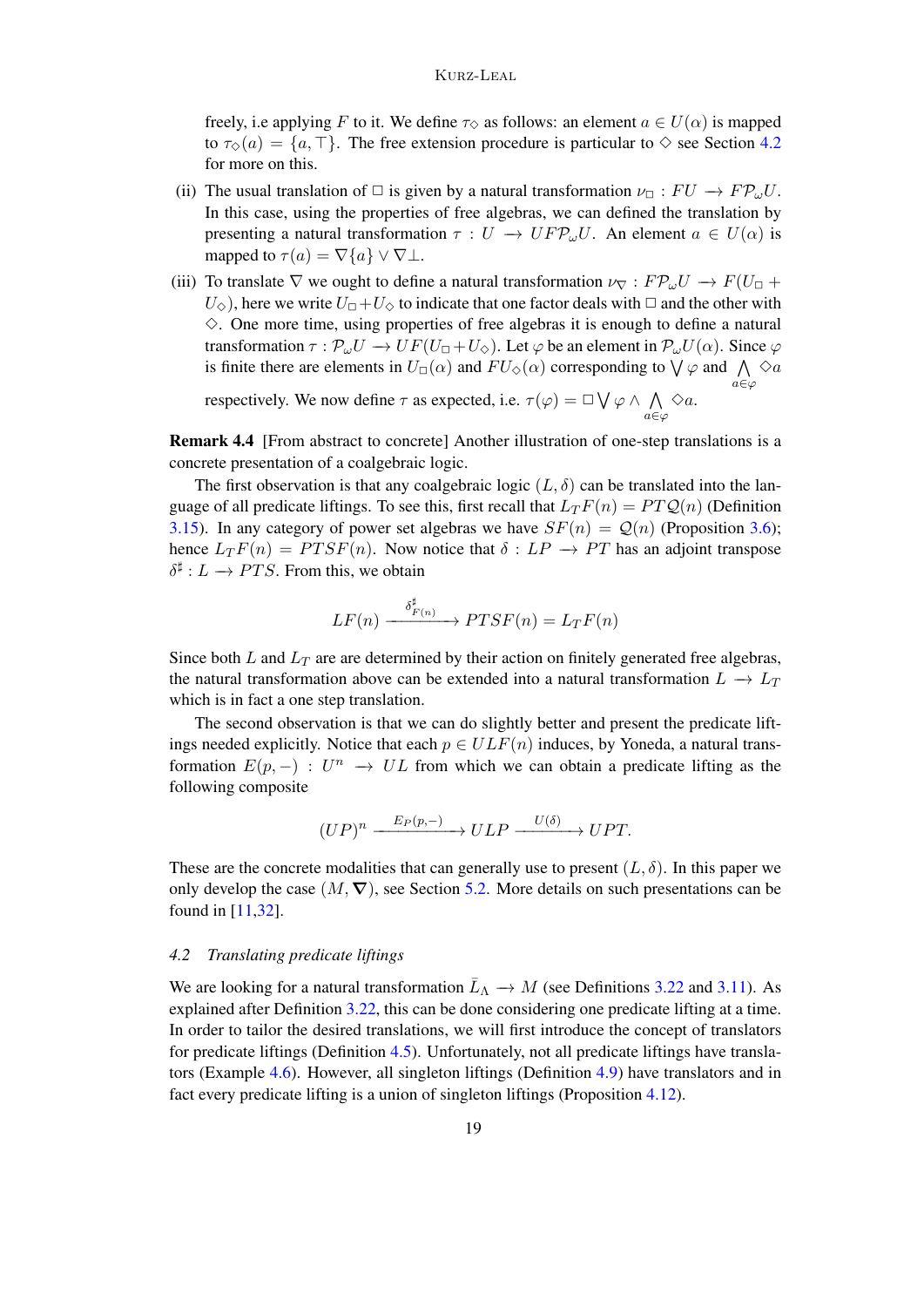**Definition 4.5** A translator for an *n*-ary predicate lifting  $\lambda$  is a natural transformation  $\tau$ :  $\mathcal{Q}^n \to T\mathcal{Q}$  such that



(18)

We illustrate the concept with some examples.

<span id="page-19-0"></span>Example 4.6 The following are examples of translators.

- (i) Consider the predicate lifting associated with the existential modality  $\diamond$  of the covariant power set functor (Example [3.20\)](#page-15-0). The following natural transformation is a translator for  $\Diamond$ ; we define  $\tau_X : \mathcal{Q}X \to \mathcal{P}_\omega \mathcal{Q}X$  mapping an element  $\varphi \subseteq X$  to  $\tau_X(\varphi) = {\varphi, X}$ . Compare this with the equivalence  $\diamond \varphi = \nabla {\varphi, \top}$  discussed in Example [3.14.](#page-12-0) More illustrations can be seen in Example [4.10](#page-20-1) below.
- (ii) Consider the usual probability modality  $\Diamond_p$ , i.e. "the probability of ... is at least p". This predicate lifting has a translator  $\tau_p : \mathcal{Q} \to \mathcal{D}\mathcal{Q}$  defined as follows: A set  $\varphi \subseteq X$ is mapped to to the probability distribution  $D_p^{\varphi} : \mathcal{Q}(X) \to [0,1]$  which assigns p to the set  $\varphi$  and  $1 - p$  to the set X. Compare this with the description in Example [3.14.](#page-12-0)
- (iii) We can use the same idea of the previous item to translate the probability modality  $\Diamond^p$ , i.e. "the probability of ... is at most  $p$ " (Example [3.20\)](#page-15-0). The natural transformation  $\tau^p$  :  $\mathcal{Q} \to \mathcal{D}\mathcal{Q}$  which maps a set  $\varphi$  to the probability distribution,  $D^p_{\varphi}$  :  $\mathcal{Q}(X)$  $\rightarrow$  [0, 1], assigning  $1 - p$  to the set  $\neg \varphi$  and p to the set X, is a translator for  $\Diamond^p$ .

Remark 4.7 Using relation lifting we can describe translators as follows: a natural transformation  $\tau : \mathcal{Q}^n \to T_\omega \mathcal{Q}$  is a translator for  $\lambda$  iff for every  $\varphi : n \to \mathcal{Q}(X)$  and every  $t \in T(X)$  the following holds

$$
(t,\tau(\varphi))\in\overline{T}(\in_X)\text{ iff }t\in\lambda(\varphi).
$$

The idea of a translator is to define a one-step translation  $tr$  via

<span id="page-19-1"></span>
$$
tr(\lambda \varphi) = \nabla \tau(tr(\varphi)).
$$
\n(19)

Unfortunately not all predicate liftings have translators. This means that not all predicate liftings can be translated using only  $\nabla$  without propositional connectives. The following example illustrates this.

<span id="page-19-2"></span>Example 4.8 The following predicate liftings fail to have translators.

- (i) Let  $K_C$  be a constant functor where C has at least two distinct elements  $c_1, c_2$ . Using Proposition [3.17](#page-14-1) (see also Example [3.20\)](#page-15-0), predicate liftings correspond to subsets of C. The predicate lifting  $\lambda_E$  corresponding to  $E = \{c_1, c_2\}$  does not have a translator. This is because the components of a natural transformation  $\tau : \mathcal{Q} \to K_C$  ought to be constant functions, hence the cardinality of  $\nabla \tau(X)$  is always 1, but  $\lambda_E X = E$ . Nevertheless, notice that the formula  $\nabla c_1 \vee \nabla c_2$  translates the predicate lifting  $\lambda_E$ .
- (ii) Consider de graded modality  $\lambda^k$ , at least k successors, for the finite multiset functor. Recall from Example [3.14](#page-12-0) that each  $\nabla$  formula for  $\mathcal{B}_{\mathbb{N}}$  specifies the total number of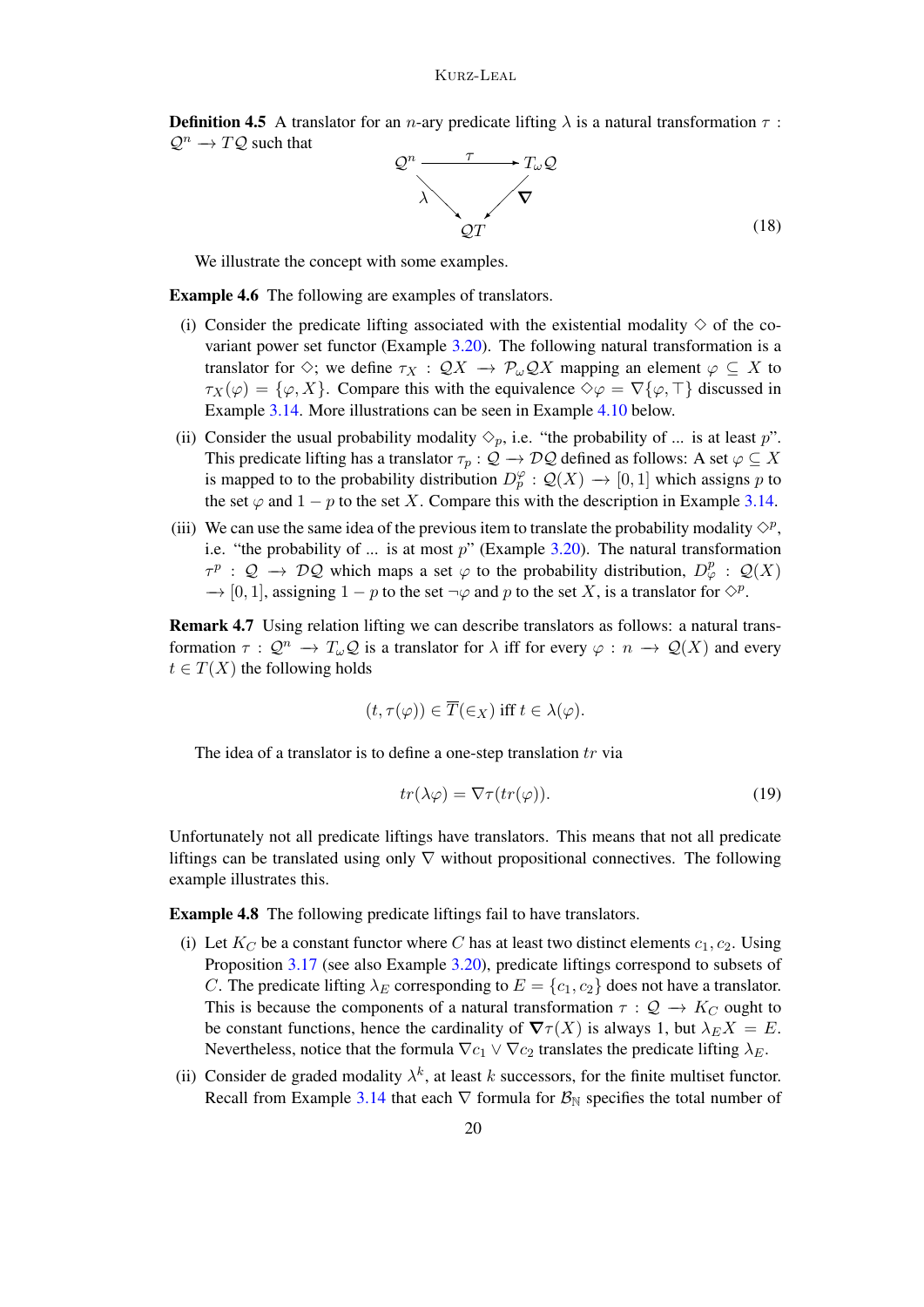successors. Since  $\lambda^k$  does not declare an specific number of successors, we conclude that  $\lambda^k$  can not have a translator.

(iii) Let  $\Diamond_{>p}$  be a modality for the finite distribution functor corresponding to the set  $(p, 1]$ , i.e.  $\Diamond_{>p}(\varphi) = \{d \in \mathcal{D}(X) \mid \mu_d(\varphi) > p\}$ , where  $\mu_d(\varphi) = \sum_{x \in \varphi} d(x)$ . Each of these modalities fail to have a translator. The reason for this is that each natural transformation  $\tau : \mathcal{Q} \to \mathcal{D}\mathcal{Q}$  specifies a probability for each set  $\varphi$ , as an element of  $\mathcal{Q}(X)$ , say q. Consequently, Example [3.14,](#page-12-0)  $\nabla \tau(\varphi)$  can only contain probability distributions d such that  $\sum_{x \in \varphi} d(x) = q$ . Hence no single natural transformation can factor  $\Diamond_{>p}$  via  $\nabla$ . In particular the modality  $\Box_p$ , the dual to  $\Diamond_p$  in Example [3.20,](#page-15-0) does not have a translator because it corresponds to the set  $(1 - p, 1]$ . Nevertheless,  $\Box_p$  can be translated into Moss language using negations because  $\diamond_p$  is translatable, see previous example.

First, we need to know a big enough class of predicate liftings that do have translators.

<span id="page-20-0"></span>**Definition 4.9** ([\[34\]](#page-43-0)) An *n*-ary predicate lifting  $\lambda$  is called a *singleton predicate lifting*, or a *singleton lifting* for short, if it is associated (via Proposition [3.17\)](#page-14-1) with a single element  $p \in T(2^n)$ , i.e. if the following holds: Given  $\varphi : n \to 2^X$ 

$$
\lambda_X(\varphi) = \{ t \in TX \, | \, T(\chi_{\varphi})(t) = p \},\tag{20}
$$

where  $\chi_{\varphi}: X \to 2^n$  is the transpose of  $\varphi$ . If  $\lambda$  is a singleton lifting, we write it  $\lambda_p$  or just p, where p is the associated element of  $T(2^n)$ .

- <span id="page-20-1"></span>**Example 4.10** (i) If T is a constant functor with value C, then the singleton liftings for T are associated with elements  $c \in C$ . The X-component of a singleton lifting  $\lambda_c$  is the function  $\lambda_c : \mathcal{Q}X \to \mathcal{Q}K_C$  with constant value  $\{c\}.$
- (ii) If T is the identity functor and we assume  $2 = \{\top, \bot\}$ , then there are two singleton liftings of arity 1 for Id. The X-component of  $\lambda_{\top}$  is the identity. Similarly, the Xcomponent of  $\lambda_{\perp}$  is the function  $(\lambda_{\perp})_X : \mathcal{Q}X \to \mathcal{Q}X$  mapping a set  $\varphi \subseteq X$  to  $\lambda_{\perp}(\varphi) = \neg_X \varphi$  to its complement.
- <span id="page-20-2"></span>(iii) Let  $T = 1 + Id$ . Consider the set  $\{*\} \subseteq 1 + 2$ , where  $* \in 1$ . The associated singleton lifting  $\lambda_* : \mathcal{Q} \to \mathcal{Q}(1 + Id)$  maps a set  $\varphi \subseteq X$  to  $\{*\}$ . This modality indicates termination, i.e.  $x \Vdash_{\xi} \lambda_* \varphi$  iff a transition from x leads the system to halt. The other singleton liftings for  $T$  are similar to those of  $Id$ .
- (iv) The covariant power set functor has four singleton liftings of arity 1, explicitly these are associated with  $\mathcal{P}(2) = \{\emptyset, \{\top\}, \{\bot\}, \{\top, \bot\}\}\$ . Given a set  $\varphi \subseteq X$ , the action of these predicate liftings is (we drop the subscripts  $X$ ):

$$
\lambda_{\{\top\}}(\varphi) = \{ U \in \mathcal{P}X \mid \emptyset \neq U \subseteq \varphi \}; \quad \lambda_{\{\bot\}}(\varphi) = \{ U \in \mathcal{P}X \mid \emptyset \neq U \subseteq \neg_X \varphi \}; \lambda_{\emptyset}(\varphi) = \{\emptyset \}; \quad \lambda_{\{\top,\bot\}}(\varphi) = \{ U \in \mathcal{P}X \mid U \cap \neg_X \varphi \neq \emptyset \neq U \cap \varphi \};
$$

Note that they all have translators, corresponding to  $\nabla {\phi}$ ,  $\nabla {\phi}$ ,  $\nabla {\phi}$ ,  $\nabla {\phi}$ ,  $\nabla {\phi}$ ,  $\nabla {\phi}$ ,  $\nabla {\phi}$ , respectively.

(v) If  $T$  is the finite multiset functor, a singleton lifting is given by a pair of natural numbers  $(n, m)$ . Its X component,  $(n, m) : \mathcal{Q}X \to \mathcal{Q}B_NX$ , maps a set  $\varphi \subseteq X$ to the set of bags over X with  $n + m$  elements, n of which are in  $\varphi$  and m are in the complement of  $\varphi$ . Such a predicate lifting has a translator as it corresponds to  $\nabla$ {( $\varphi$ , n), ( $\neg$  x $\varphi$ , m)}, in the notation of Example [3.14.](#page-12-0)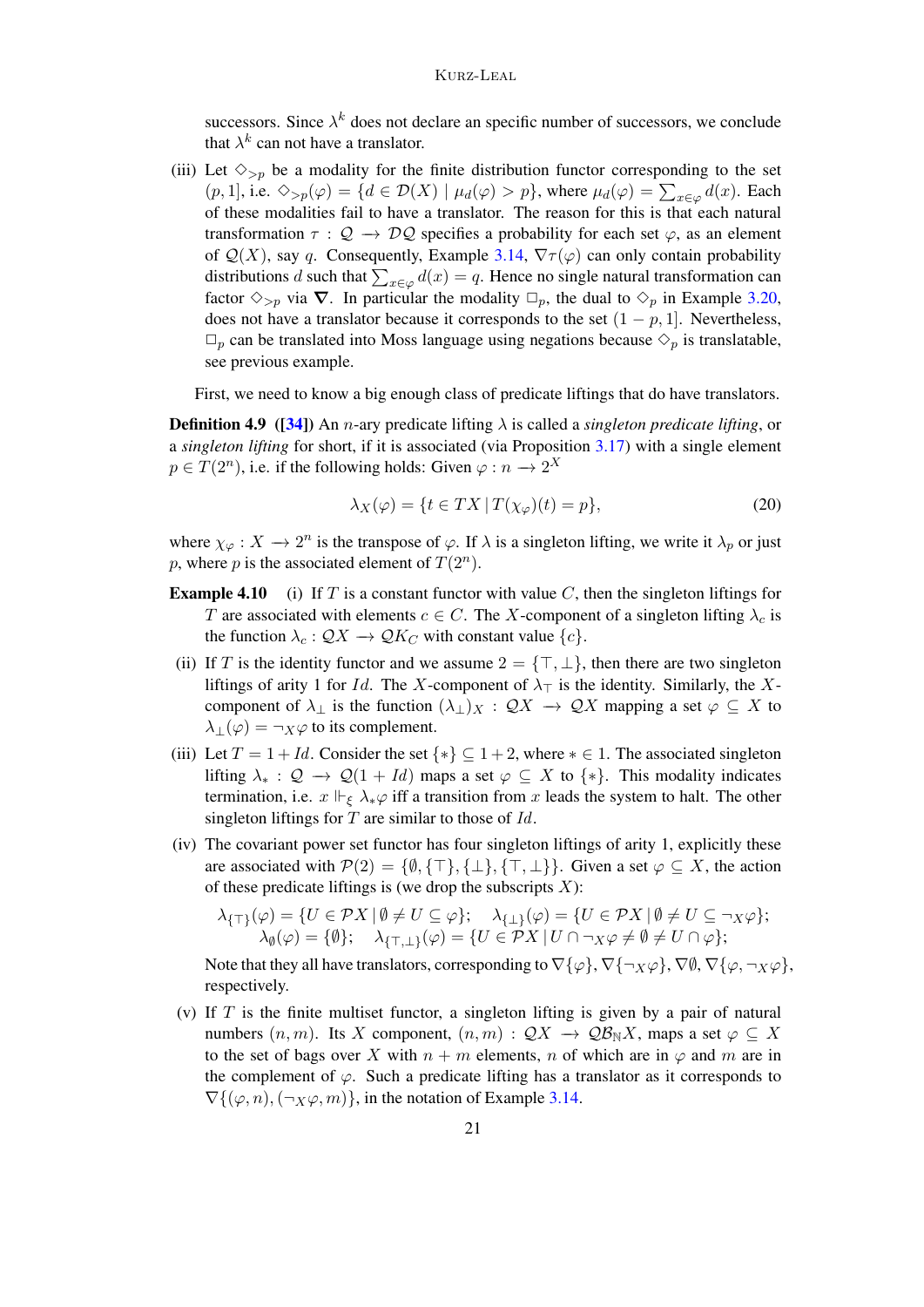<span id="page-21-2"></span>(vi) If T is the finite distribution functor, a singleton lifting probability distribution  $d$ :  $2 \rightarrow [0, 1]$ . Since we require  $d(\top) + d(\bot) = 1$ , a singleton lifting for the finite distribution is then determined by is given by a real number  $q \in [0, 1]$ . Recall Example [3.20,](#page-15-0) the X-component of  $\lambda_q$ , maps a set  $\varphi \subseteq X$  to the set of probability distributions over X that assign probability q to the set  $\varphi$ . Such predicate liftings have translators as they correspond to  $\nabla$ { $(\varphi, q)$ ,  $(\neg x\varphi, 1-q)$ }, in the notation of Example [3.14;](#page-12-0) compare this formula with the one in the mentioned example.

We now fix some notation for the language of singleton liftings.

**Notation 4.11** *The set of, finitary, singleton liftings is denoted by*  $\Lambda_s$ *; we write*  $\bar{L}_s$  *for the corresponding functor (Definition [3.22\)](#page-16-1).*

The second author's [\[34\]](#page-43-0) started the study of singleton liftings because: (i) In the case of KPFs they can be presented inductively over the complexity of the functor, and (ii) they generate all the other predicate liftings. This is more formally stated in the next proposition.

<span id="page-21-0"></span>**Proposition 4.12** ([\[34\]](#page-43-0)) If  $\lambda$  is an n-ary predicate lifting associated with a set  $P \subseteq T(2^n)$ , then for every set  $X$  and every  $n$ -sequence  $\varphi:n\to \mathcal{Q} X$  we have:  $\lambda_X(\varphi)=\bigcup_{p\in P}(\lambda_p)_X(\varphi).$ *In other words, every* n*-ary predicate lifting can be obtained as a (possibly infinite) join of singleton predicate liftings.*

**Proof.** The proof is an application of Proposition [3.17.](#page-14-1) Recall Equation [17,](#page-15-1) on page [16,](#page-15-1) and Definition [4.9.](#page-20-0) Using those we can show that the action of  $\lambda$ , over an *n*-sequence  $\varphi$ : *n*  $\rightarrow$  QX, can be described as follows

$$
(\lambda_P)_X(\varphi) = \{ t \in TX \mid T(\chi_{\varphi})(t) \in P \}
$$
  
= 
$$
\bigcup_{p \in P} \{ t \in TS \mid T(\chi_{\varphi})(t) = p \} = \bigcup_{p \in P} (\lambda_p)_X(\varphi).
$$

**Example 4.13** Going back to Example [3.20,](#page-15-0) the predicate lifting for  $\Box$  is  $\lambda_{\{\emptyset,\{\top\}\}}$ . It does not have a translator but is the union  $\lambda_{\emptyset} \cup \lambda_{\{\top\}}$  of two singleton liftings, which have a translator by Example [4.10.](#page-20-1) Similarly, the predicate lifting for  $\diamond$  is  $\lambda_{\{\{\top, \bot\},\{\bot\}\}}$  =  $\lambda_{\{\top,\bot\}} \cup \lambda_{\{\bot\}}$ . Incidentally,  $\diamond$  does have a translator, see Example [4.6.](#page-19-0)

The starting point of the present paper was the discovery that singleton liftings always have translators.

<span id="page-21-1"></span>Theorem 4.14 *Let* T *be a weak pullback preserving functor. Then each singleton lifting*  $\lambda_p$  *has a translator. Moreover, the translator is associated with*  $T(\{-\}_Q)(p)$ *.* 

**Proof.** Consider the following diagram

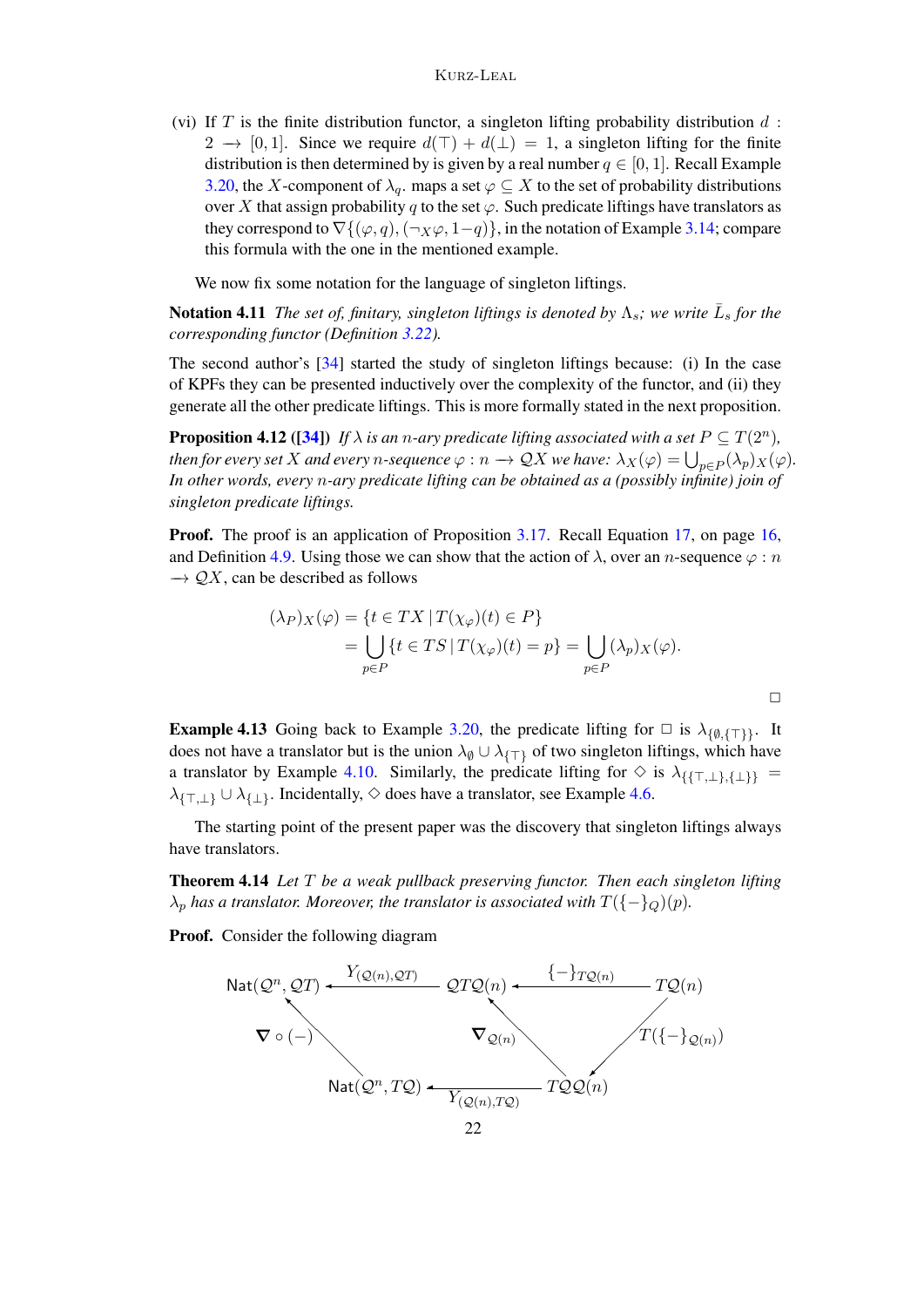In the diagram,  $Y$  denotes the isomorphism given by Yoneda Lemma. Since  $T$  preserves weak pullbacks  $\nabla$  is natural (Proposition [2.5\)](#page-4-1); therefore, due to the Yoneda Lemma [3.17,](#page-14-1) the parallelogram on the left commutes. The triangle on the right commutes by Proposition [2.5.](#page-4-1)

The commutativity of the diagram implies that the natural transformation associated with  $T(\{-\}_{\mathcal{Q}(n)})(p)$  is a translator for  $\lambda_p$ . To see this call  $\tau_p : \mathcal{Q}^n \to T\mathcal{Q}$  the natural transformation associated with  $T(\{-\}_{\mathcal{Q}(n)})(p)$ . An element p, in  $T\mathcal{Q}(n)$ , is mapped by the lower edge of the diagram to  $\tau_p \circ \nabla$  whereas the upper edge maps it to  $\lambda_p$ . Since the diagram commutes we have  $\lambda_p = \nabla \circ \tau_p$  as we wanted to show.

**Remark 4.15** In the previous theorem we used T instead of  $T_{\omega}$ ; the reader may worry that we don't obtain a translator as in Definition [4.5.](#page-18-2) This is not a problem because  $T$  and  $T_{\omega}$  coincide on finite sets and we are only considering predicate liftings of finite arity, i.e. elements (subsets) of  $TQ(n)$  for some finite n. More formally, for a finite n, we use the following chain of isomorphisms/equalities:

$$
\mathrm{Nat}(\mathcal{Q}^n,T\mathcal{Q}) \cong T\mathcal{Q}\mathcal{Q}(n) = T_{\omega}\mathcal{Q}\mathcal{Q}(n) \cong \mathrm{Nat}(\mathcal{Q}^n,T_{\omega}\mathcal{Q}).
$$

The reason to restrict to singleton liftings of finite arity is that we only consider the finitary version of Moss's logic (Definition [3.11\)](#page-11-2). If we define Moss's logic using  $T$  instead of  $T_{\omega}$ , the previous theorem holds for singleton liftings of possibly infinite arity.

Since all singleton liftings have translators, in order to translate  $\mathcal{L} \to \mathcal{M}$ , it remains to make sure that (i) the "formula"  $\tau(tr(\varphi))$  in Equation [\(19\)](#page-19-1) is expressible in the logic and that (ii) all predicate liftings can be expressed using singleton liftings and basic propositional operations. Both (i) and (ii) depend on which basic propositional logic one chooses.

#### *4.3 The basic propositional logic matters*

In this subsection we investigate how the choice of the basic propositional logic affects the existence of a translation  $\mathcal{L} \to \mathcal{M}$ . Recall that a translator  $\tau$  will be used to inductively define a translation  $tr(\lambda \varphi) = \nabla \tau(tr(\varphi))$ . In order to ensure that  $\tau(tr(\varphi))$  is expressible in the base logic given by a category A, we need that the translator  $\tau$  is what we call an A-logical translator.

<span id="page-22-1"></span>**Definition 4.16** Let  $\lambda$  be an *n*-ary predicate lifting,  $\lambda$  a category with power-set algebras, and  $U : A \rightarrow$  Set the forgetful functor. An A-logical translator  $\tau$  for  $\lambda$  is a natural transformation  $\tau: U^n \to T_{\omega}U$  such that  $\tau_P$  is a translator for  $\lambda$  (recall that  $UP = \mathcal{Q}$ ).

We often call an A-logical translator a *logical translator* or an A-translator. We say that the logical translator  $\tau$  extends the translator  $\tau_P$ . A predicate lifting  $\lambda$  is said to be A-translatable if there exists an A-translator for  $\lambda$ .

The slogan to remember here is: a logical translator is a translator for which we can replace  $\mathcal Q$  by U (the forgetful functor of  $\mathcal A$ ). Here are some illustrations of logical translators. The first item shows that we can not always replace  $\mathcal Q$  by U, in other words, not all translators can be extended.

<span id="page-22-0"></span>**Example 4.17** (i) Consider  $A = DL$  and  $T = Id$  and the predicate lifting  $\lambda_{\perp} : Q \to Q$ given by complementation. In this case  $\nabla_{Id}$  :  $IdQ \rightarrow QId$  is the identity. From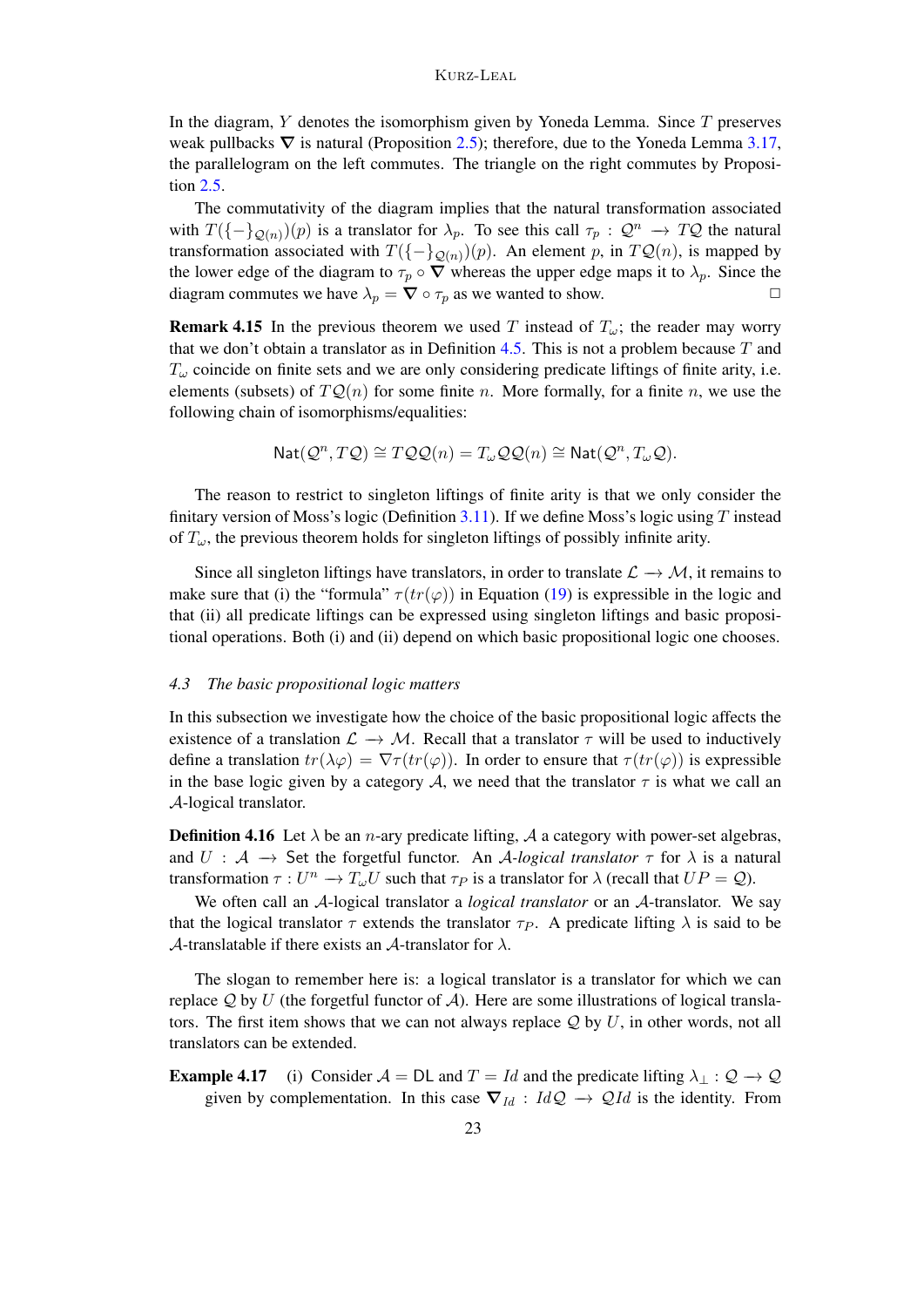this we see that complementation  $\neg: \mathcal{Q} \to \mathcal{Q}$  is a translator for  $\lambda_{\perp}$ . Since the base category of the coalgebraic logics is distributive lattices, all the operators in  $\mathcal{M}_{Id}$  are monotone, therefore all the definable predicate liftings are monotone, which implies that negation is not definable. In other words, we cannot translate  $\lambda_{\perp}$  into  $\mathcal{M}_{Id}$ . To summarise in the terminology of the previous definition,  $\tau = -$  does not extend to a DL-translator (but, of course, it does extend to a BA-translator).

- (ii) Consider the predicate lifting associated with the existential modality  $\diamond$  as in Exam-ple [4.6.](#page-19-0) We define a BA-translator  $\tau$  as follows: Given a Boolean algebra  $\mathfrak{A}$ , with carrier A, the function  $\tau_{\mathfrak{A}} : A \to \mathcal{P}A$  maps an element  $x \in A$  to  $\tau_{\mathfrak{A}}(x) = \{x, \top\}; \tau$ induces the following translation  $tr(\Diamond \varphi) = \nabla \{ tr(\varphi), \top \}$ . This is also a DL-translator but not a Set-translator.
- (iii) Consider the probabilistic modality  $\Diamond_p$ . We define a DL-translator  $\tau : U \to D U$  as follows: let  $\mathfrak A$  be a distributive lattice with carrier set A. The  $\mathfrak A$  component of  $\tau$  maps  $a \in A$  to the probability distribution  $D_p^a : A \to [0,1]$  assigning probability p to a and  $1 - p$  to  $\top$ . Compare with Example [4.6.](#page-19-0)
- (iv) Consider the probabilistic modality  $\Diamond^p$ . We define a BA-translator  $\tau : U \to \mathcal{D}U$  as follows: let  $\mathfrak A$  be a boolean algebra with carrier set A. The  $\mathfrak A$  component of  $\tau$  maps  $a \in A$  to the probability distribution  $D_a^p : A \to [0,1]$  assigning probability p to  $\neg a$ and  $1 - p$  to  $\top$ . Clearly, this can not be regarded as a DL-transaltor. Compare with Example [4.6.](#page-19-0)
- (v) Consider the natural transformation  $\eta : Id \to \mathcal{P}$  which maps an element x to  $\{x\}$ . If we precompose  $\eta$  with Q we obtain an natural transformation  $\tau_Q : Q \to PQ$  which maps a set  $\varphi \subseteq X$  to  $\{\varphi\}$ . This is a BA-translator for the predicate lifting  $\lambda_{\top} : \mathcal{Q}$  $\rightarrow$  QP which maps a set  $\varphi \subseteq X$  to the its set of non empty subsets. The translator  $\tau_Q$  induces the following translation  $tr(\lambda_\top \varphi) = \nabla {\varphi}$ . Notice that this translator is a  $A$ -translator for any category  $A$  of power set algebras.
- (vi) Generalizing the previous example, we can ask which predicate liftings have Atranslators for all categories  $A$  of power-set algebras. These are precisely what we call the Moss liftings (Diagram [\(24\)](#page-31-1) on page [32\)](#page-31-1), see Remark [5.16.](#page-32-0)

The main property of logical translators, as suggested by the previous examples, is that they produce one-step translations:

<span id="page-23-0"></span>Lemma 4.18 *Every logical translator induces a one-step translation.*

**Proof.** Let  $U: A \to$  Set be a category with power set algebras. And let  $\tau: U^n \to T_\omega U$ be an A-logical translator for a predicate lifting  $\lambda$  of arity n. We want to define a one-step translation  $L_{\lambda} \to M_T$ ; recall that  $L_{\lambda} = F(U^n)$  and  $M_T = FT_{\omega}U$ ; the semantics are given by the F-adjoints of  $\lambda$  and  $\nabla$ , respectively. We write  $\lambda^{\#}$  and  $\nabla^{\#}$  for these adjoints.

The one step translation is given by  $F(\tau)$ . Since  $\tau$  natural so is  $F(\tau)$ . It is only left to show that it commutes with the semantics. By definition of logical translator,  $\tau_P$  is a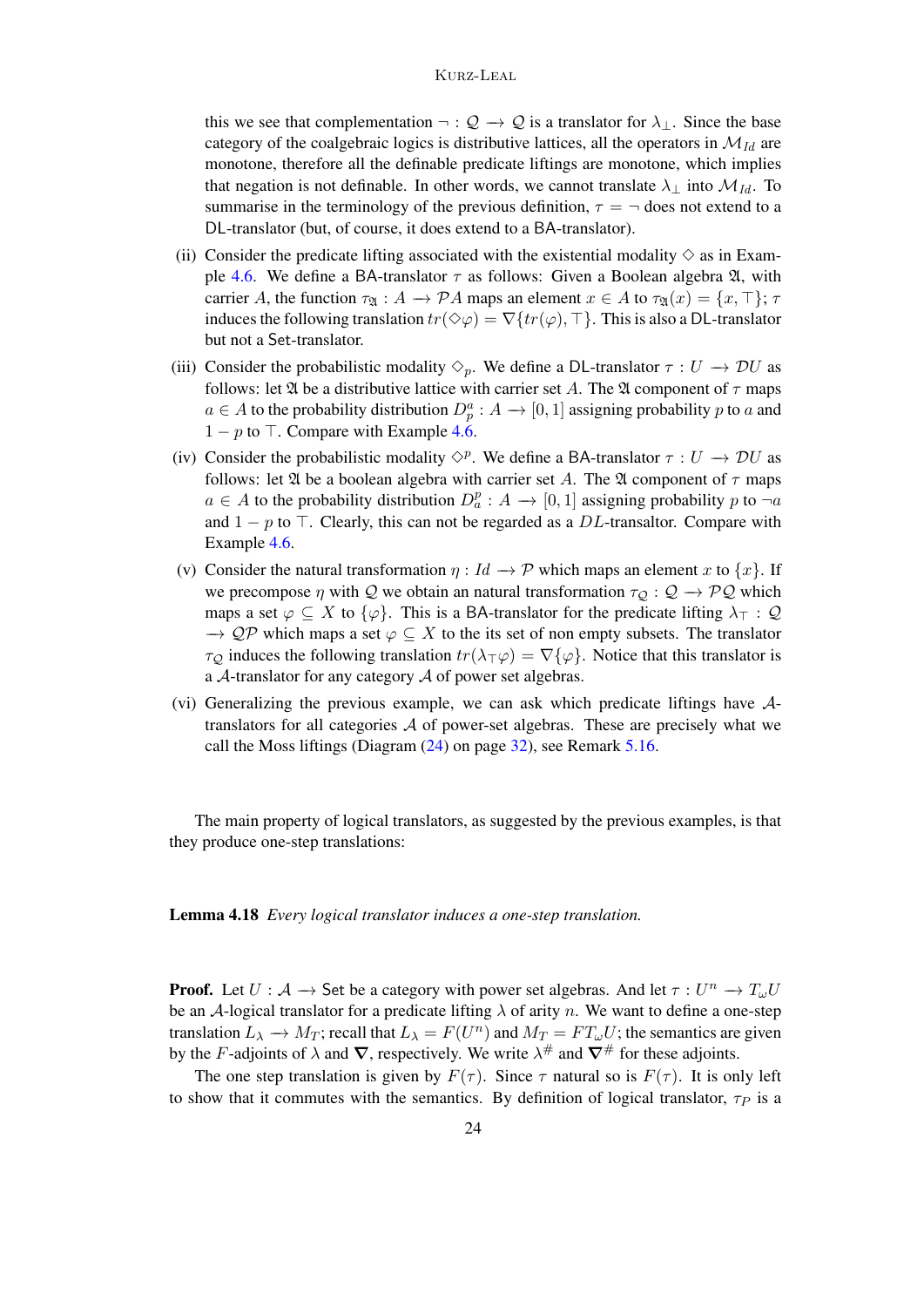translator for  $\lambda$ , this means that the following diagram



commutes, recall  $UP = Q$ . Now by properties of adjoints we can move U to the left and obtain  $\nabla^{\#} F(\tau_P) = \lambda^{\#}$ . In other words  $F(\tau)$  is a one step translation.

The next proposition shows how the previous argument can be extended to sets of predicate liftings (recall  $L<sub>\Lambda</sub>$  from Definition [3.22\)](#page-16-1).

<span id="page-24-1"></span>Proposition 4.19 *Let* Λ *be a set of predicate liftings, each of which has a logical translator.* Then we can find a one-step translation  $\bar{L}_{\Lambda} \to M$ .

**Proof.** Recall that  $\bar{L}_{\Lambda} = \coprod_{\lambda \in \Lambda} F U^{n_{\lambda}}$  and  $M = FT_{\omega}U$ , where  $n_{\lambda}$  is the arity of  $\lambda$ . By assumption for each  $\lambda \in \Lambda$  there is a logical translator  $\tau_{\lambda}: U^{n_{\lambda}} \to T_{\omega}U$ . Using the universal property of coproducts we combine those into a map  $\Upsilon : \coprod_{\lambda \in \Lambda} U^{n_{\lambda}} \to T_{\omega}U$ , the image of this map under F is the required translation  $\bar{L}_{\Lambda} \to M$ . In order to see this recall that since F is a left adjoint, of U, it preserves colimits i.e  $F(\coprod_{\lambda \in \Lambda} U^{n_{\lambda}}) \cong \coprod_{\lambda \in \Lambda} FU^{n_{\lambda}};$ hence  $F(\Upsilon) = \coprod_{\lambda_{\tau}} F(\tau_{\lambda})$ . Since each  $F(\tau_{\lambda})$  is a one step translation, previous lemma, so is  $F(\Upsilon)$ .

To summarise, all A-logical translators give rise to one-step translations. To obtain a translation from a translator we need to extend it to a logical translator. Such an extension is not always possible; the possibility of extending a translator rest on the properties of the category A. We are now going to show that all translators do extend to BA-logical translators.

### <span id="page-24-0"></span>*4.4 Translating Boolean Coalgebraic Logics: From* L *to* M

In this section, we will produce a one-step translation (Definition [4.1\)](#page-16-2) from the logic of all predicate liftings  $\mathcal{L}_T$  (Definition [3.22\)](#page-16-1) to Moss's logic  $\mathcal{M}_T$  (Definition [3.12\)](#page-11-3). The main technical result is that that translators (Definition [4.5\)](#page-18-2) can always be extended to BA-translators (Definition [4.16\)](#page-22-1).

**Lemma 4.20** *Every translator*  $\tau : \mathcal{Q}^n \to T_\omega \mathcal{Q}$  *can be extended to a BA-translator, i.e. a natural transformation*  $U^n \to T_\omega U$ , where  $U : BA \to Set$  *is the forgetful functor.* 

**Proof.** Recall from Section [2.4:](#page-4-0) (i) every Boolean algebra is the directed colimit of finite Boolean algebras, (ii) every finite Boolean is (isomorphic) to a power set algebra, (iii) every algebra Boolean morphism  $A \rightarrow B$  with A finite and  $B = PY$ , for some possibly infinite Y, arises from the inverse image of a function between sets, (iv)  $Fn = PQn$  for finite sets  $\overline{n}$ .

Let  $\tau: \mathcal{Q}^n : \to T_\omega \mathcal{Q}$  be a translator for a predicate lifting  $\lambda$ . We want to show than we can extend  $\tau$  to all boolean algebras, i.e. we want to replace Q by U : BA  $\rightarrow$  Set. In order to do this we first restrict  $\tau$  to finite sets; call this restriction  $\tau_{\omega}$ . Because of (ii), in  $\tau_{\omega} : \mathcal{Q}^n$  $\to T_\omega \mathcal{Q}$  we can replace  $\mathcal{Q}$  by  $U_\omega : BA_\omega \to Set$ , the restriction of the forgetful U to finite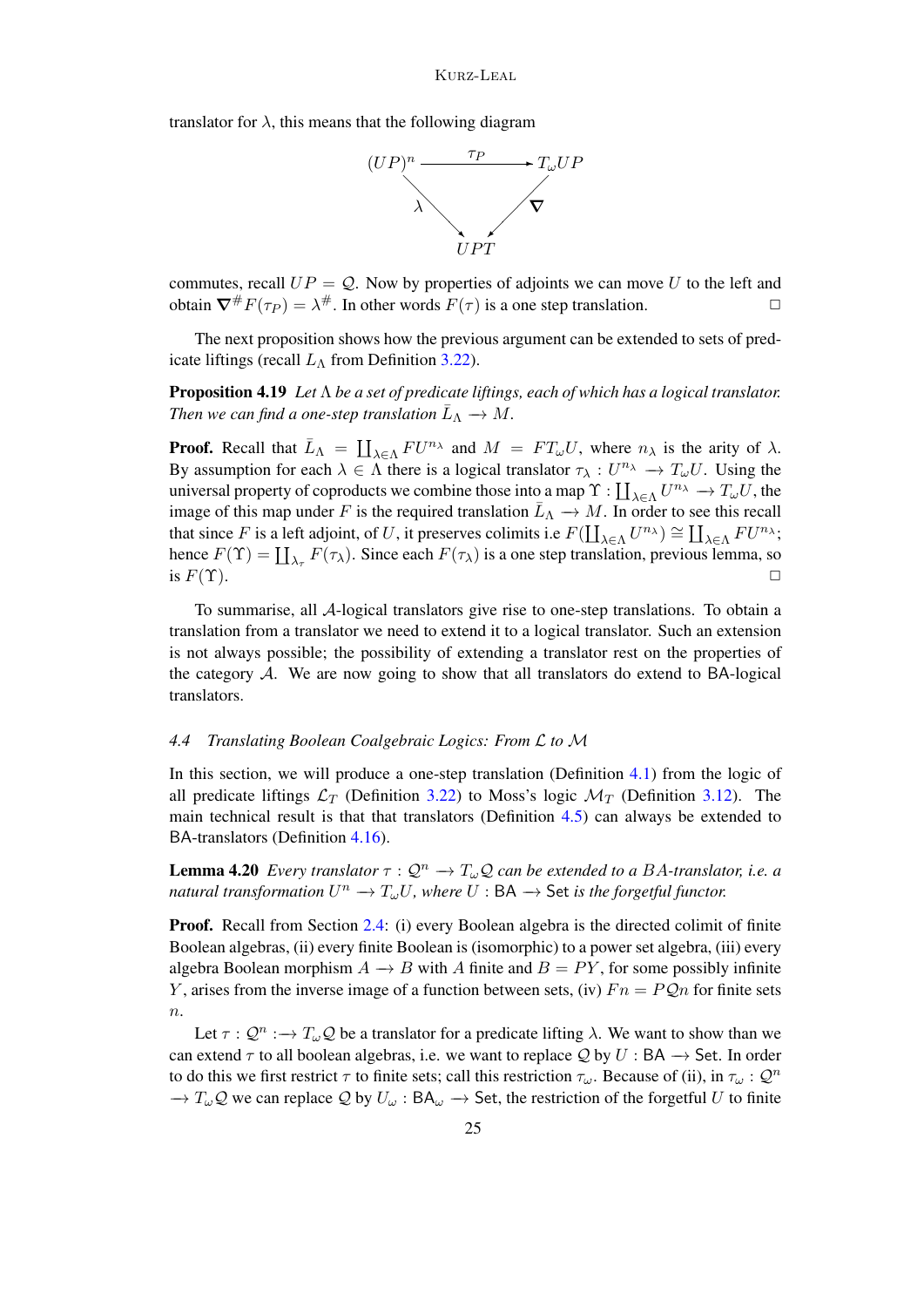### Kurz-Leal

Boolean algebras; because of (iii) this restriction is in fact natural in  $U_{\omega}$ . More explicitly, using (ii) and (iii) we can restrict  $\tau$  to a natural transformation  $\tau_\omega: U_\omega^n \to T_\omega U_\omega$ . Because of (i), we can extend  $\tau_{\omega}$  to all Boolean algebras, i.e. to a natural transformation  $\tau'$ : U  $\rightarrow T_{\omega}U$ ; this is the logical translator we are looking for.

It is only left to check that  $\tau'_P = \tau$ . By definition,  $\tau'_{P(X)} = \tau_X$  on finite X, we now show that this is also the case for any power set algebra. Let  $P(Y)$  be a power set algebra and let  $F(n_i) \xrightarrow{h_i} P(Y)$  be a diagram expressing  $P(Y)$  as a colimit; this can be done because of (i); in fact this holds for any finitary equational theory.

Consider the following diagram

$$
\begin{array}{ccc}\nPV & & UPY = QY \longrightarrow^{?} T_{\omega} QY \\
h_i & & \downarrow h_i \\
F n_i & & UFn_i = QQn_i \longrightarrow^{7_P} x = \tau_X \\
\end{array}
$$

the equalities in the lower row hold because of (iv). Since  $T_{\omega}$  is finitary and U is a left adjoint, they preserves the colimit  $F(n_i) \stackrel{h_i}{\longrightarrow} P(Y)$ . From this, the equality  $\tau'_P = \tau$  will follow once we show that putting  $\tau'_{P(Y)}$  or  $\tau_Y$  in the upper row of the diagram makes it commute. Indeed, for  $\tau'_{P(Y)}$  this holds by definition. And for  $\tau_Y$ , by (iii), we have that each  $h_i$  is  $f_i^{-1}$  for some function  $f_i: Y \to Qn_i$ ; since  $\tau$  is natural in Q, this means that  $\tau_Y$  also makes the diagram commute. This concludes the proof.

 $\Box$ 

Remark 4.21 The previous lemma strongly depends on the category BA. Its extensions to other categories (of power set) algebras is a topic for further research. For example, for the category of distributive lattices we should modify the notion of predicate lifting or the proof will not work, the reason being that there are finite distributive lattices which are not power set algebras.

An immediate corollary is that we can translate singleton liftings.

Corollary 4.22 *Every singleton lifting for a weak pullback preserving functor* T*, can be translated into Moss logic for* T *on* BA*.*

**Proof.** Let  $\lambda$  be singleton lifting. By Theorem [4.14](#page-21-1) it has a translator  $\tau$ . By the previous theorem,  $\tau$  can be extended to a BA-translator. By Lemma [4.18](#page-23-0) this induces a one-step translation, i.e.  $\lambda$  can be translated.  $\Box$ 

The following translations illustrate the previous corollary.

- Example 4.23 (i) The translations in Example [4.17](#page-22-0) are instantiations of the previous theorem.
- (ii) Let  $\lambda_*$  the predicate lifting that indicates termination (Example [4.10](#page-20-1) item [\(iii\)](#page-20-2)). The constant natural transformation  $\tau : A \to 1 + A$  into 1 is a translator for  $\lambda_*$ . This is in fact an A-translator for any category A of power set algebras. The induced translation is  $tr(\lambda_*\varphi) = \nabla^*$ , where  $* \in \mathcal{M}_T$ . Notice that  $*$  is a formula in  $\mathcal{M}_T$  and does not depend on the underlying propositional logic (see Remark [3.12\)](#page-11-3).
- (iii) Let  $(n, m)$  be singleton lifting for the finite multiset functor (Example [4.10\)](#page-20-1). We define a BA-translator for  $(n, m)$  as follows: Given a Boolean algebra  $\mathfrak{A}$ , with carrier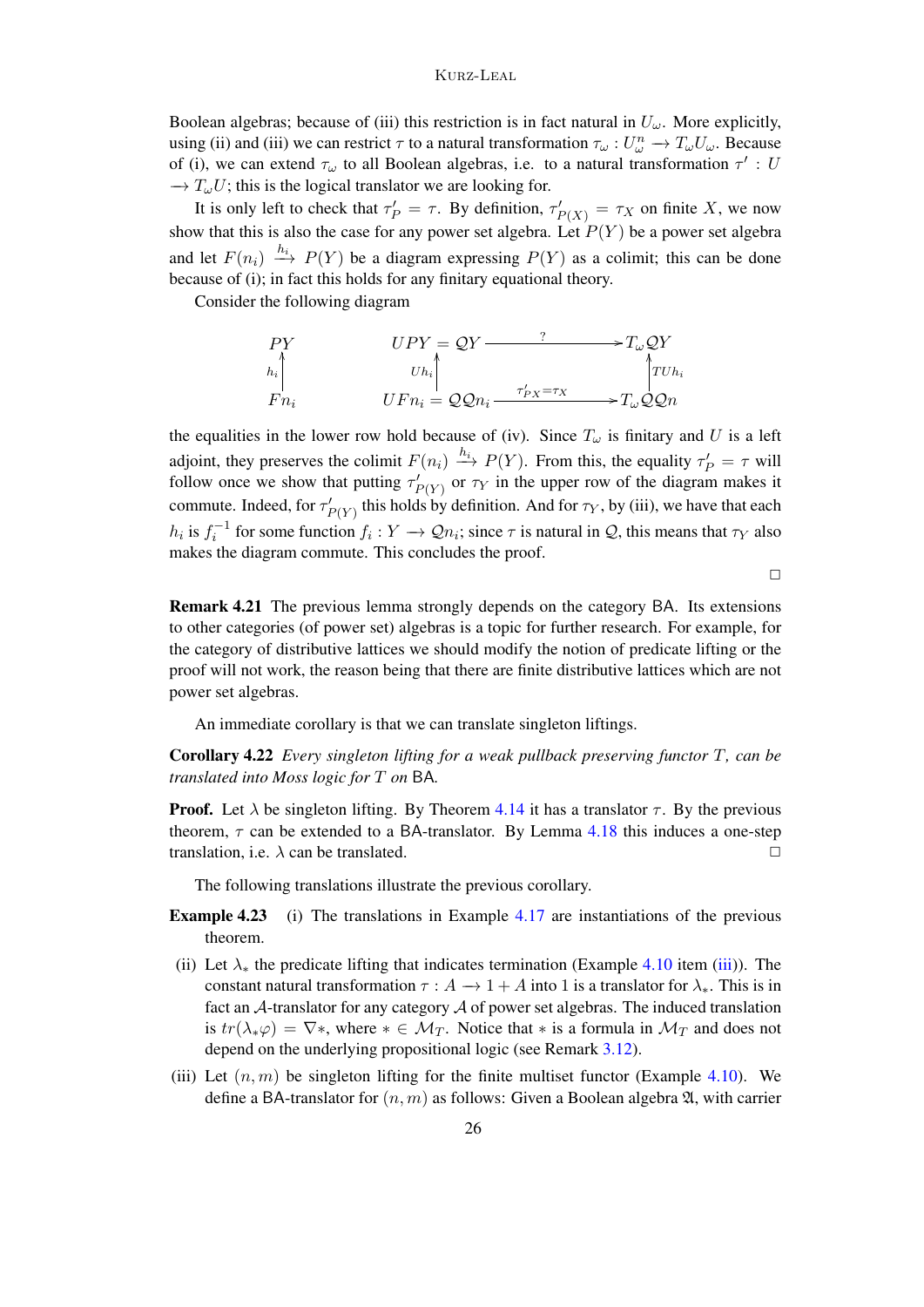A, the function  $\tau_{\mathfrak{A}} : A \to B_{\mathbb{N}}A$  maps an element  $x \in A$  to the bag:  $B_{(x,n,m)} : A$ −→ N

 $B_{(x,n,m)}(x) = n, B_{(x,n,m)}(\neg \mathfrak{A}x) = m$  and  $B_{(x,n,m)}(a) = 0$  for any other element.

This logical translator induces the following translation  $t((n,m)a) = \nabla B_{(t(a),n,m)}$ .

(iv) Let  $q \in [0, 1]$  be a singleton lifting for the distribution functor. We define a BAtranslator as follows:  $\tau : A \rightarrow \mathcal{D}A$  maps an element a to the probability distribution  $\mu_a : A \to [0, 1]$  which assigns q to a,  $1 - q$  to  $\neg a$ , and 0 to any other ele-ment. As shown in Example [4.10,](#page-20-1) item [\(vi\)](#page-21-2), the induced translation is  $tr(\lambda_q\varphi)$  =  $\nabla\{(\varphi,q),(\neg_X\varphi,1-q)\}\n$ 

We can do even better and show that all predicate liftings can be translated provided that the functor also preserves finite sets.

<span id="page-26-1"></span>Theorem 4.24 *If* T *preserves finite sets and weak pullbacks, there is a one-step translation*  $\bar{L}_T \to M_T$ .

**Proof.** Let  $\bar{L}_s$  be the functor given as in Definition [3.22,](#page-16-1) but using only singleton liftings. Because  $T$  preserves finite sets, every predicate lifting can be expressed as a finite join of singleton liftings (Proposition [4.12\)](#page-21-0), hence we have an isomorphism  $\bar{L} \cong \bar{L}_s$ . Now let  $\lambda$ be a singleton lifting and let  $\tau$  be the corresponding translator (Theorem [4.14\)](#page-21-1). Obtain a one-step translation  $L_{\lambda} \rightarrow M_T$  as in the previous corollary. Doing this for each singleton lifting and combining all of these logical translators, as in Proposition [4.19,](#page-24-1) we obtain a translation  $\bar{L}_s \to M_T$ .

Note that Examples [4.17\(i\)](#page-22-0), and [4.8](#page-19-2) show that in order to translate all predicate liftings, we need classical propositional logic. Weak pullback preservation is needed because otherwise Moss's language is not defined. The following example shows that the condition of  $T$ preserving finite sets can not be dropped.

<span id="page-26-0"></span>**Example 4.25** Let T be the constant functor with value N, let  $E \subseteq N$  be the set of even numbers. If we are working over BA, the predicate lifting  $\lambda_E$  can not be translated into Moss's language over BA. Consider the coalgebra  $N = (N, 1_N)$  and the formula  $\lambda_E \top$ . On the one hand, this formula defines the set of even numbers, i.e.  $[\lambda_E \top] = E$ . On the other hand, we can check that using Moss's language we can only define finite and cofinite sets; therefore we conclude that the predicate lifting  $\lambda_E$  can not be translated.

The following translations illustrate the previous theorem.

- **Example 4.26** (i) The predicate lifting for  $\Box$  is  $\lambda_{\{\emptyset,\{\top\}\}}$ . It does not have a translator but is the union  $\lambda_{\emptyset} \cup \lambda_{\{\top\}}$  of two singleton liftings, which have a translator, see Example [4.10.](#page-20-1) In this case, the induced translation is the usual one i.e.  $tr(\Box \varphi) = \nabla \varnothing \vee \nabla {\varphi}$ .
- (ii) In the case of the existential modality, the predicate lifting for  $\diamond$  is  $\lambda_{\{\{\top,\bot\},\{\bot\}\}}$  =  $\lambda_{\{\top,\bot\}}\cup\lambda_{\{\bot\}}$ . Incidentally,  $\diamond$  does have a translator, see Example [4.6,](#page-19-0) which induces the usual translation  $tr(\Diamond \varphi) = \nabla {\{\top, \varphi\}}$ . However, we could also translate  $\Diamond$  using the translators for  $\lambda_{\{\top,\bot\}}$  and  $\lambda_{\{\bot\}}$ ; in such perspective we have

$$
tr(\Diamond \varphi) = tr(\lambda_{\{\top, \bot\}} \varphi) \lor tr(\lambda_{\{\bot\}} \varphi)
$$
  
=  $\nabla \{\varphi, \neg \varphi\} \lor \nabla \{\neg \varphi\}.$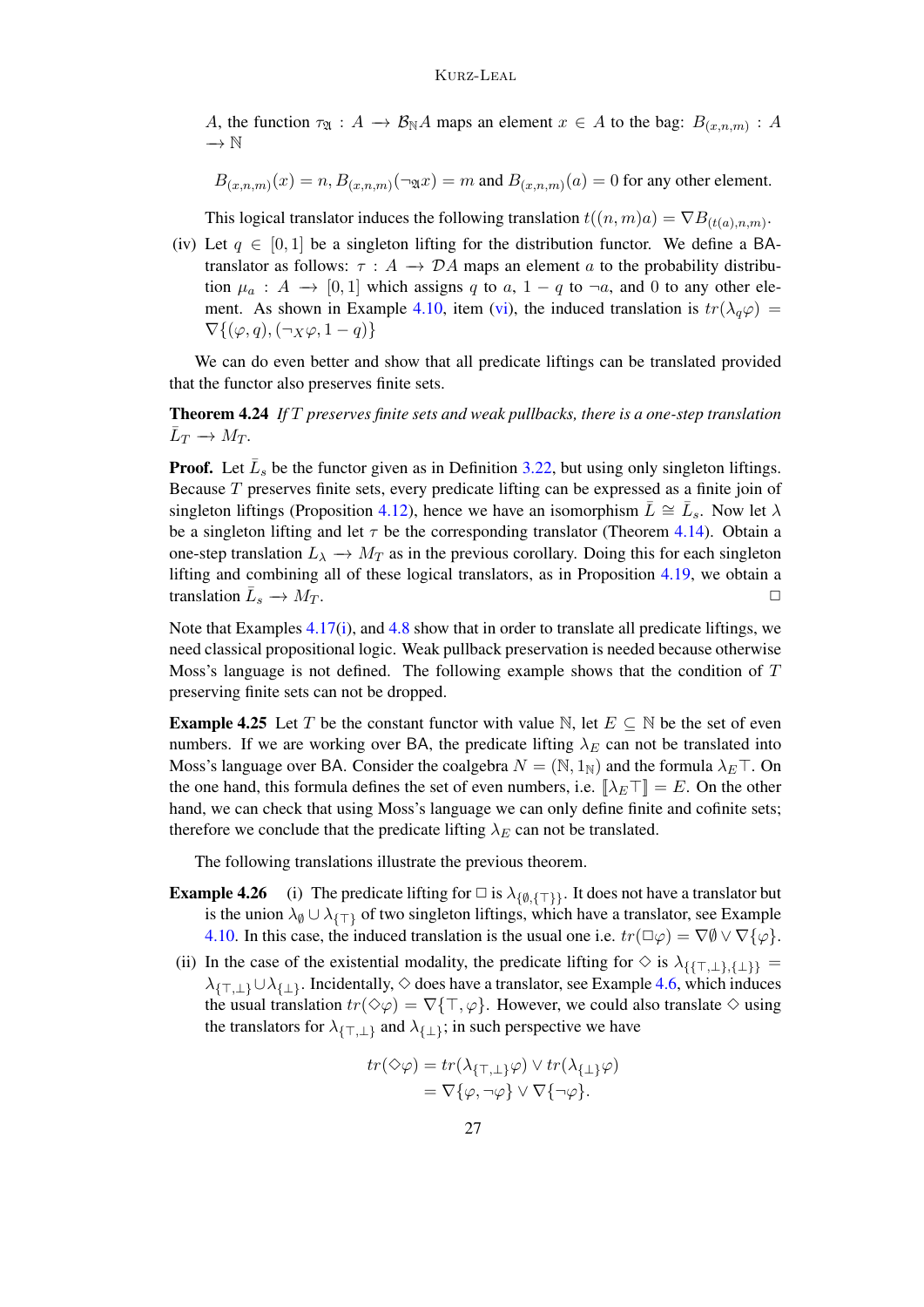It can be checked, by long direct computations, that this is indeed equivalent to the usual translation.

(iii) Even though we can translate singleton liftings for  $\mathcal{B}_{\mathbb{N}}$  and  $\mathcal{D}$ , see above, we can not use the previous theorem to conclude that the standard logics for these functorsare translatable into Moss logic because these functors do not preserve finite sets. In case of D, Example [4.17](#page-22-0) shows that sometimes we can. The case of  $\mathcal{B}_{\mathbb{N}}$  shows that this might also fail, see Examples [3.14](#page-12-0) and [4.8.](#page-19-2)

# <span id="page-27-1"></span>*4.5 Translating Boolean Coalgebraic Logics: From* M *to* L

Our next step is to find a translation  $M_T \to L_T$ . Note that we do not expect a natural transformation  $M_T \to \bar{L}_T$  because each  $\nabla$ -formula corresponds to many different but equivalent formulas of  $\mathcal{L}_T$  (see also the next section). So we make use of the fact that  $L_T$ is a quotient of  $\bar{L}_T$ .

<span id="page-27-2"></span>Theorem 4.27 *For all weak pullback preserving functors* T *there exists a one-step translation*  $M_T \to L_T$ .

**Proof.** Recall that for finite n we have  $F(n) = PQ(n)$  and  $L_T(F(n)) = PTQ(n)$ . From this, we can see that the semantics of Moss's logic  $\nabla : T_{\omega}UP \to UPT$  on  $Q(n)$  can be written  $\nabla_{\mathcal{Q}_n} : T_{\omega} U F n \to U L_T F n$ . Since U is a right adjoint and definition of  $M_T$  this yields  $M_T F n \to L_T F n$ . Since both  $M_T$  and  $L_T$  are determined by their action on finitely generated free algebras, this gives the desired translation  $M_T \to L_T$ .

Again, the theorem is specific to BA. In particular, both translations  $\bar{L}_T \to M_T$  and  $M_T$  $\rightarrow L_T$  made use of the fact that in case of BA we have  $Fn = PQn$  for finite n.

On the other hand, Theorem  $4.27$  is a particular instance of a more general Lindström like theorem showing that  $(L_T, \delta_T)$  is the most expressive Boolean logic for T-coalgebras; recall Remark  $3.4$  (see also [ $33$ ] for more on coalgebraic Lindström theorems).

Theorem 4.28 *Assume that* T *preserves finite sets and that* (L, δ) *is a Boolean logic for* T-coalgebras. Then  $(L_T, \delta_T)$  is at least as expressive as  $(L, \delta)$ , that is, there is a one-step *translation*  $\tau : L \to L_T$ *. Moreover, if* L *is one-step complete and expressive, then*  $\tau$  *is an isomorphism.*

**Proof.** It follows from the assumptions that  $(\delta_T)_X : L_T P(X) \to PT(X)$  is an isomorphism on finite sets X. Take now the following composite  $LP(X) \stackrel{\delta}{\longrightarrow} PT(X) \stackrel{\delta_T^{-1}}{\longrightarrow}$  $L_T P(X)$  on finite X. As in the proof of Theorem [4.27,](#page-27-2) this determines a translation L  $\rightarrow$  L<sub>T</sub> on finitely generated free Boolean algebras and hence on all Boolean algebras.  $\Box$ 

# <span id="page-27-0"></span>5 Equational Coalgebraic Logic

Moss's logic is based on the non-standard modality  $\nabla \alpha \in \mathcal{M}$ . Our aim in this section is to use our translation techniques developed in the previous sections to present Moss's logic using only standard modalities, i.e. predicate liftings of finite arity. We also show how the axiomatization of Moss's logic from [\[27\]](#page-43-14) gives rise to a standard equational axiomatization.

One advantage of such an equational version of Moss's logic is that one can reuse known logical methods. For example, in a logic given by predicate liftings, the subformulas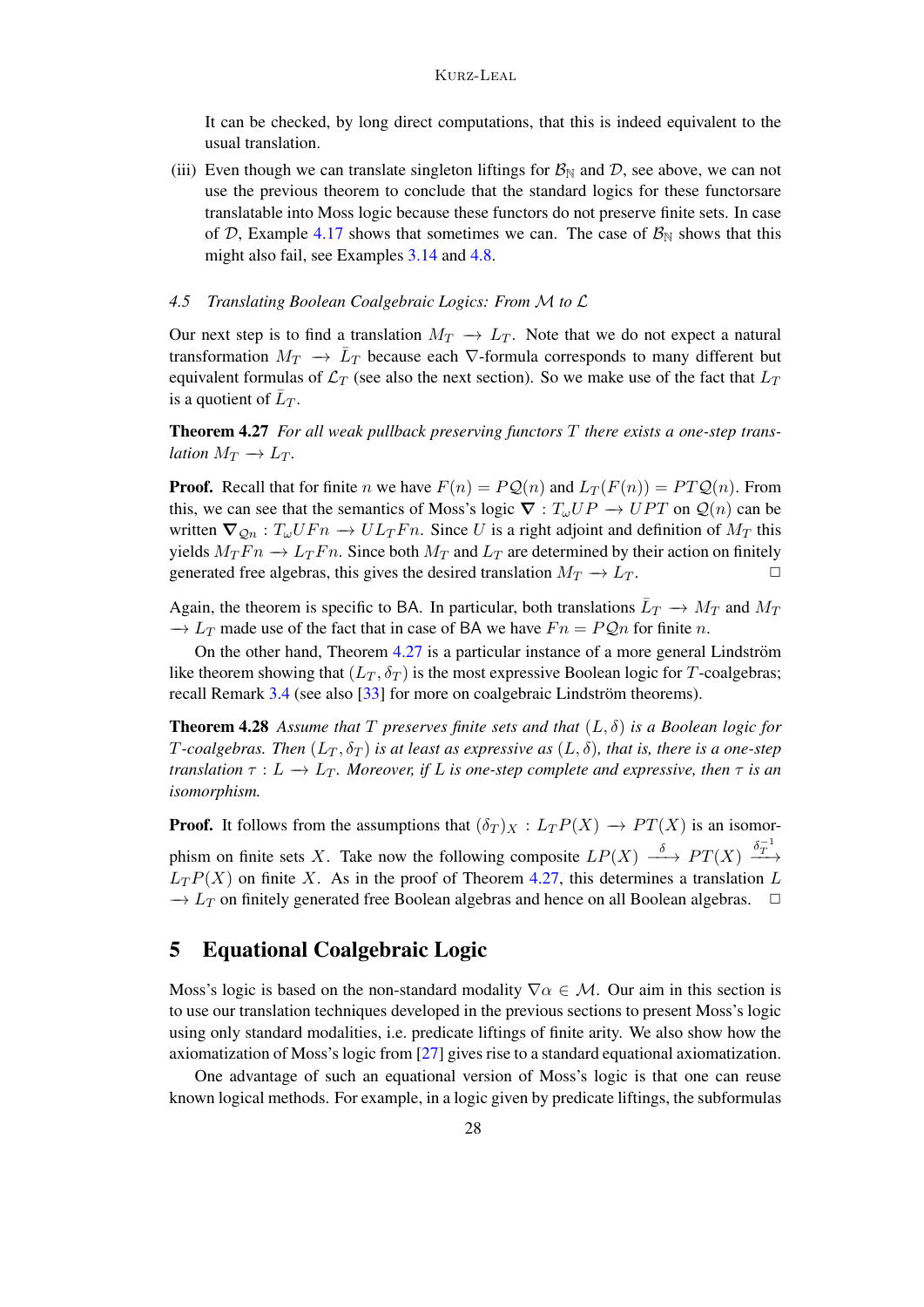### Kurz-Leal

of a formula  $\lambda(\varphi_1,\ldots,\varphi_n)$  are the  $\varphi_i$ . But what should be the subformulas of  $\nabla\alpha$ , if all we know about  $\alpha$  is that  $\alpha \in T_{\omega}(\mathcal{M}_T)$ ? Or how to state that  $\nabla$  is monotone? Or what does congruence mean? All these questions can be answered, see e.g. [\[27\]](#page-43-14), but it requires some adhoc technical work, which is avoided in the equational presentation.

Another way to compare the work in this section with [\[36](#page-43-5)[,27\]](#page-43-14) is that we give an implementation of Moss's modality using the datatype of lists. For example, in the case of  $T = \mathcal{P}$  we write  $\nabla {\varphi_1, \ldots \varphi_n}$ , applying  $\nabla$  to a *set* of formulas. Instead, we can represent  $\nabla{\varphi_1,\ldots,\varphi_n}$  by a list  $[\varphi_1,\ldots,\varphi_n]$ , or, in other words, by a standard *n*-ary modal operator applied to its arguments  $\varphi_1, \ldots, \varphi_n$ . This can be done for any set-functor T, as we are going to recall now.

#### *5.1 Presentations of Functors*

Our tool to provide a standard axiomatisation of  $\mathcal{M}_T$  are translators. The key idea is to use (logical) translators which can be obtained using presentations of T.

**Definition 5.1** A *finitary* presentation of a functor T is a polynomial functor  $\Sigma$  together with a surjective natural transformation

$$
\Sigma X = \coprod_{n < \omega} \Sigma_n \times X^n \xrightarrow{E_X} TX. \tag{21}
$$

Such a quotient is also called a **presentation**  $\langle \Sigma, E \rangle$  of T by operations and equations.  $\Sigma_n$  is called the set of operations of arity n and the equations defining T are the kernel of  $E_X$  (for some countably infinite set of 'variables' X) (for more on set-functors and their presentations see Adámek and Trnková  $[6]$  $[6]$ ).

A functor has a finitary presentation iff the functor is finitary, in which case a presentation can be obtained as follows.

**Example 5.2** Every finitary functor  $T$  has a **canonical presentation** 

$$
E:\coprod Tn\times X^n\to TX.
$$

For  $p \in T_n$  and  $a : n \to X$ , we define  $E(p, a) = (Ta)(p)$ .

We fix some terminology before proceeding.

**Definition 5.3** Given a presentation  $\langle \Sigma, E \rangle$  we say that  $(p, a)$  represents  $\alpha \in TX$ , or that  $(p, a)$  is a representative of  $\alpha$ , if  $E(p, a) = \alpha$ .

The canonical presentation is usually not the most "natural" one. This is illustrated in the following example.

<span id="page-28-0"></span>**Example 5.4** The finite powerset functor  $\mathcal{P}_{\omega}$  has the canonical presentation

$$
\coprod_{n<\omega}\mathcal{P}_\omega(n)\times X^n\to \mathcal{P}_\omega X
$$

and a standard presentation

$$
\mathsf{List} X = \coprod_{n<\omega} X^n \to \mathcal{P}_{\omega} X.
$$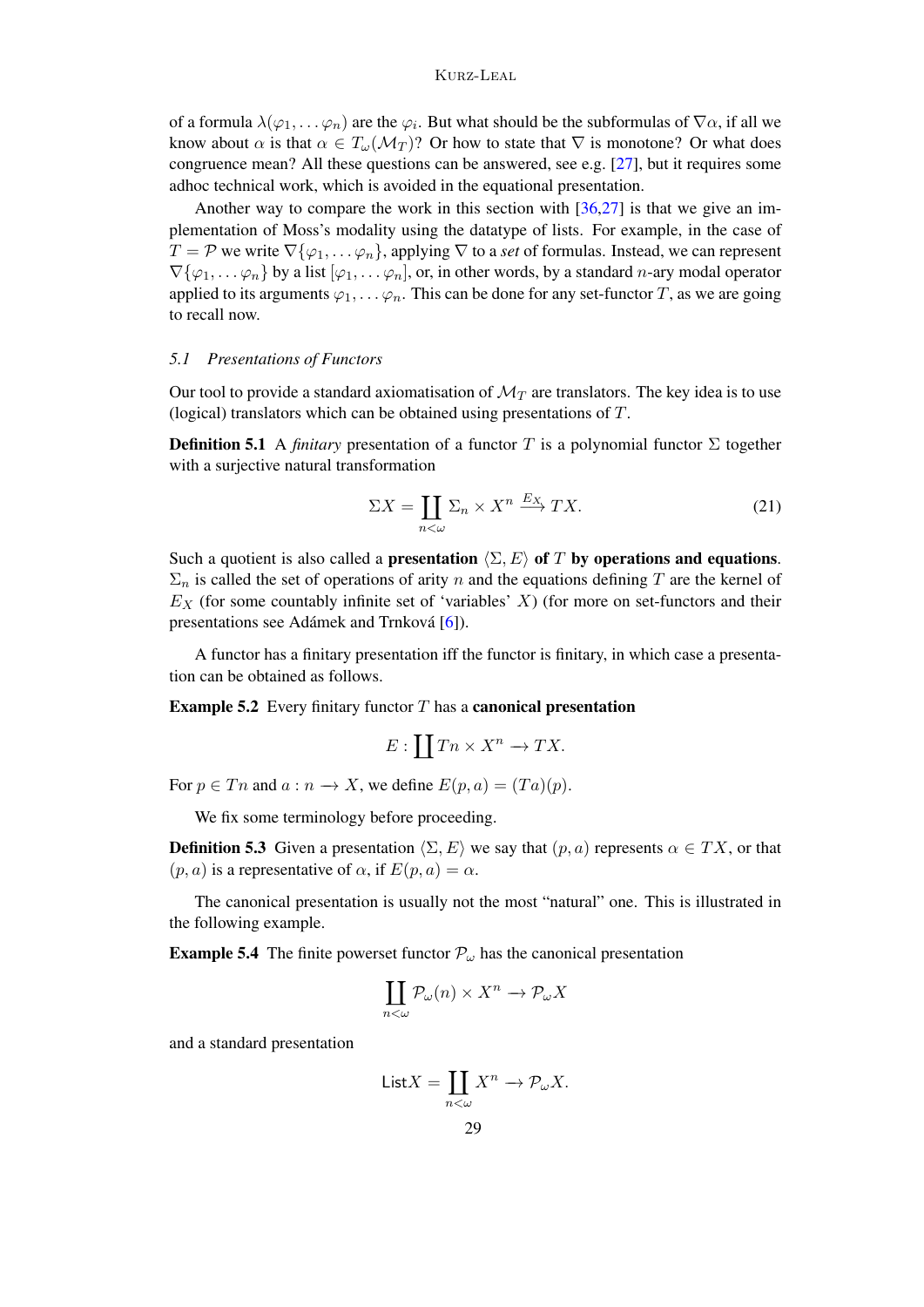The canonical presentation maps an element  $(p, a) \in \mathcal{P}(n) \times X^n$  to the set  $\bigcup \{a_i \mid i \in p\}$ , i.e. restricts the list  $a$  to the components in the set  $p$ . The standard presentation maps a list  $a: n \to X$  to  $\bigcup \{a_i \mid i \in n\}$ . In both cases, two elements in List X and  $\prod \mathcal{P}(n) \times X^n$ , respectively, are identified if they define the same subset of X.

Notice that we can identify the list  $[x_1, \ldots, x_n]$  of the standard presentation of  $P$  with  $({1, \ldots n}, [x_1, \ldots, x_n])$  of the canonical presentation of  $P$ . This is an instance of a more general observation: Any presentation is a restriction of the canonical presentation. The next lemma makes this precise.

<span id="page-29-0"></span>**Lemma 5.5** *Consider a presentation*  $\langle \Sigma, E \rangle$  *of* T. *There are canonical maps*  $s_n : \Sigma_n$  $\rightarrow$  Tn such that  $E_X(p, a) = Ta(s(p))$  for all  $p \in \Sigma_n$  and all  $a : n \rightarrow X$ .

**Proof.** Consider  $E_n$  :  $\prod_{k<\omega}\Sigma_k\times n^k\to T_n$ . For  $p\in\Sigma_n$ , define  $s_n(p)=E_n(p,\mathrm{id}_n)$ . Since  $E_X$  is natural in X, we have  $E_X(p, a) = Ta(E_n(p, \text{id}_n))$ , which proves the claim.

In other words, given any presentation  $\langle \Sigma, E \rangle$  of T, we can identify an operation in  $\Sigma_n$ with the corresponding operation in  $T_n$  of the canonical presentation.

To emphasise the equational axiomatisation given by a presentation of  $T$  we introduce the following notation.

**Notation 5.6** Given  $(p, a)$ ,  $(q, b) \in \Sigma_n \times X^n$ , we write  $p(a)$  for  $(p, a)$  and  $q(b)$  for  $(q, b)$ *and*

$$
p(a) \approx_T q(b) \quad \text{iff} \quad E_X(p,a) = E_X(q,b) \ (i.e. \text{ iff } Ta(p) = Tb(q) \).
$$

This to emphasise that p and q denote operators acting on lists. Note that  $\approx_T$  depends on the given presentation of T, so in case of danger of confusion we might write  $\approx_{\langle\Sigma,E\rangle}$ instead.

- <span id="page-29-1"></span>**Example 5.7** (i) For  $T = Id$ , the identity is itself a presentation of T; in this case  $\approx_{Id}$  is equality.
- (ii) For the functor  $T = 1 + Id$  the canonical presentation maps a pair  $(p, a) \in (1 + n) \times$  $X^n$  to  $* \in 1 + X$  in case  $p \in 1$  or to  $a_p$ , the evaluation of a in p, in any other case. The congruence relation is then  $p(a) \approx_T q(b)$  iff  $p = q = *$  or  $a_p = b_q$ .
- (iii) In the case of the canonical presentation for P the relation  $\approx_T$  can be described as follows: for a pair of elements  $(p, a) \in \mathcal{P}(n) \times X^n$  and  $(p, q) \in \mathcal{P}(m) \times X^m$  we have  $p(a) \approx_T q(b)$  iff  $\{a_i \mid i \in p\} = \{q_j \mid j \in q\}.$
- (iv) In the case of the List-presentation of  $P$ , the relation  $\approx_{List}$  has the following characterization: for  $a \in X^n$  and  $b \in X^m$  we have  $a \approx_{List} b$  iff  $\{a_i \mid i \in n\} = \{b_j \mid j \in m\}$ .
- <span id="page-29-2"></span>(v) For  $T = B_N$  the canonical presentation can be described as follows: a pair  $(p, a) \in$  $\mathcal{B}_\mathbb{N}(n)\times X^n$  is mapped to the bag  $b:X\to\mathbb{N}$  mapping  $x$  to  $\sum_{\{i\mid a_i=x\}}p_i.$  The relation  $\approx_T$  can be described as in Example [3.14.](#page-12-0) More explicitly,  $p(a) \approx_T q(b)$  for  $p : n$  $\rightarrow \mathbb{N}, q : m \rightarrow \mathbb{N}$  iff there is a matrix  $(r_{ij})_{1 \leq i \leq n, 1 \leq j \leq m}$  such that  $a_i \neq b_j \Rightarrow r_{ij} = 0$ and  $\sum_i r_{ij} = q_j$  and  $\sum_j r_{ij} = p_i$ . For example,  $[3, 2](x, y) \approx_T [2, 1, 1, 1](x, y, x, y)$ . The case of probability distributions is similar.

<span id="page-29-3"></span>The following application of Lemma [5.5](#page-29-0) will be useful later.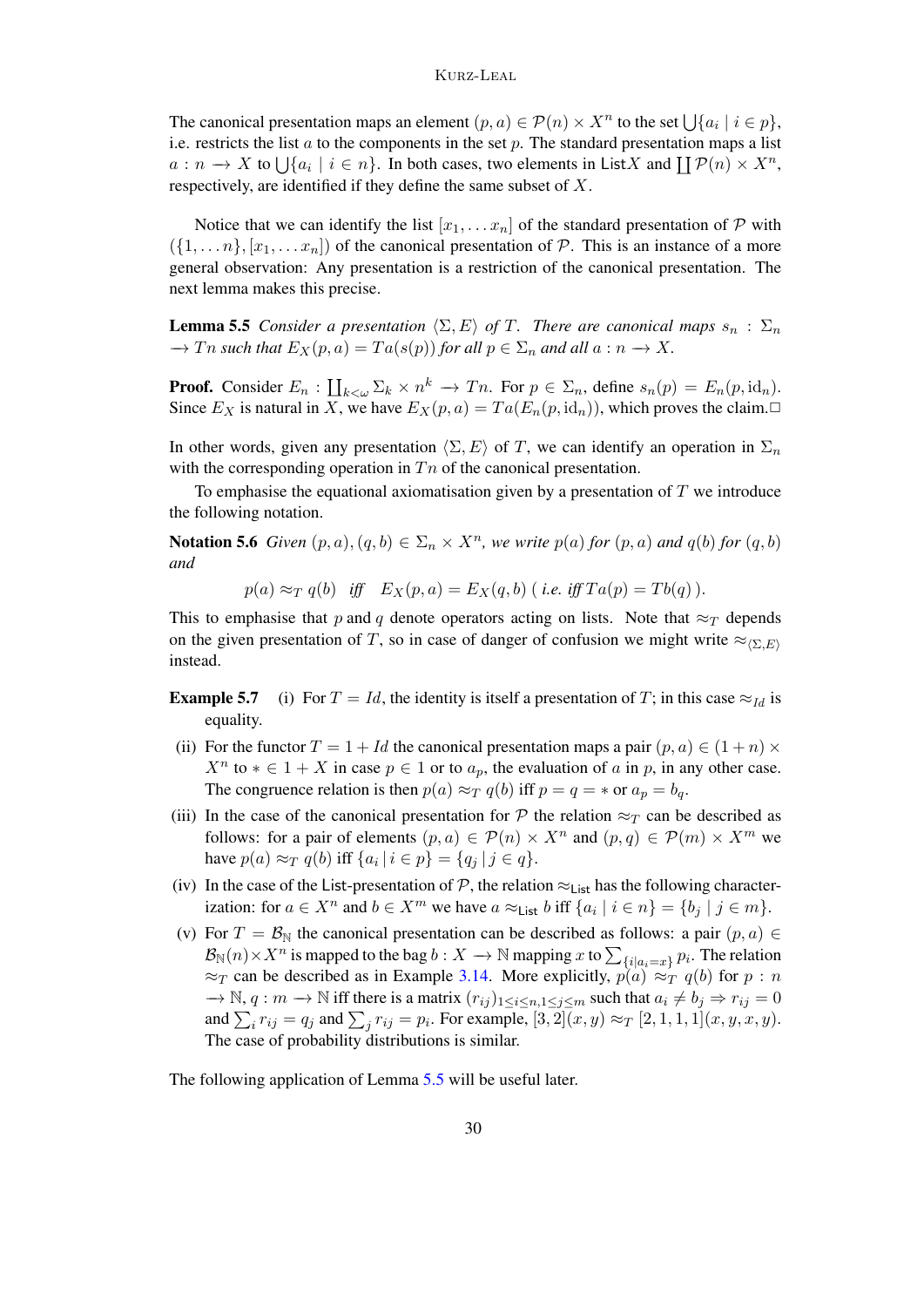**Proposition 5.8** Let  $\langle \Sigma, E \rangle$  be a presentation of T and assume the following diagram com*mutes*



*If*  $p \in \Sigma_n$  *and*  $Tf(p) \in \Sigma_m$  *then*  $p(a) \approx_{\langle \Sigma, E \rangle} Tf(p)(b)$ *.* 

One of the uses of presentations is that we can compute relation liftings (Section [2.3\)](#page-3-2) "hiding" the functor  $T$ . This is formalised in the following technical lemma, which is a key stone for our development of equational coalgebraic logic.

<span id="page-30-1"></span>**Lemma 5.9** *Let*  $\langle \Sigma, E \rangle$  *be a presentation for a finitary endofunctor* T *on* Set *and let* R *be a relation between* X *and* Y. For every  $\alpha \in TX$  *and*  $\beta \in TY$  *the following conditions are equivalent:*

- $\alpha \overline{T}(R) \beta$ .
- *There exists*  $k < \omega$ ,  $r \in \Sigma_k$ ,  $a : k \to X$ , and  $b : k \to Y$  such that  $E_X(r, a) =$  $\alpha$ ,  $E_Y(r, b) = \beta$ , and  $(\forall i \in k)(a_i R b_i)$ .

More informally, we read the lemma as

<span id="page-30-0"></span>
$$
t_x \overline{T}(R) t_y \text{ iff } t_x \approx_T r(a_1, \dots a_k) \text{ and } t_y \approx_T r(b_1, \dots b_k) \text{ and } a_i R b_i \tag{22}
$$

for some  $k$ -ary operation  $r$ .

As we said before, depending on the functor  $T$ , relation liftings can be quite complicated, see e.g. Example [3.14.](#page-12-0) But for polynomial functors relation lifting is just the same relation componentwise, plus equality on the operations. The importance of Equation [\(22\)](#page-30-0) is that it presents the relation lifting for  $T$  componentwise, i.e. in the form of a relation lifting for a polynomial functor, modulo the equational theory  $\approx_T$ . In other words, Equation [\(22\)](#page-30-0) "hides"  $T$  using the equational theory. Polynomial functors can in fact be characterised as those functors which have a presentation such that  $\approx_{\langle \Sigma, E \rangle}$  is equality.

**Proof.** The proof of the lemma is straightforward from contemplating the following commuting diagram

<span id="page-30-2"></span>
$$
\Sigma X \leftarrow \Sigma (\pi_X) \Sigma R \xrightarrow{\Sigma (\pi_Y)} \Sigma Y
$$
\n
$$
E_X \downarrow E_R \downarrow E_Y
$$
\n
$$
TX \leftarrow \frac{\Gamma(\pi_X)}{T(\pi_X)} T R \xrightarrow{T(\pi_Y)} T Y
$$
\n(23)

and taking into account that  $E_R$  is surjective. More explicitly, from the definition of relation lifting (Definition [2.3\)](#page-3-1) we have that  $\alpha \overline{T}(R)\beta$  iff there exists  $t \in T(R)$  such that  $T(\pi_1)(t) =$  $\alpha$  and  $T(\pi_2)(t) = \beta$ . Since  $E_R$  is surjective, this is possible if and only if there exists  $(r, c) \in \Sigma(R)$  such that  $E_R(r, c) = t$ . Since  $\Sigma$  is polynomial functor, there exists  $k \leq \omega$ such that  $(r, c) \in \Sigma_k \times R^k$ . These are the k and r required in the statement of the lemma. The functions a and b are obtained by composing of  $k \xrightarrow{c} R \hookrightarrow X \times Y$  with the respective projections; this is equivalent to  $(\forall i \in k)(a_i R b_i)$ . The commutativity of the diagram says that  $E_X(r, a) = \alpha$  and  $E_Y(r, b) = \beta$ .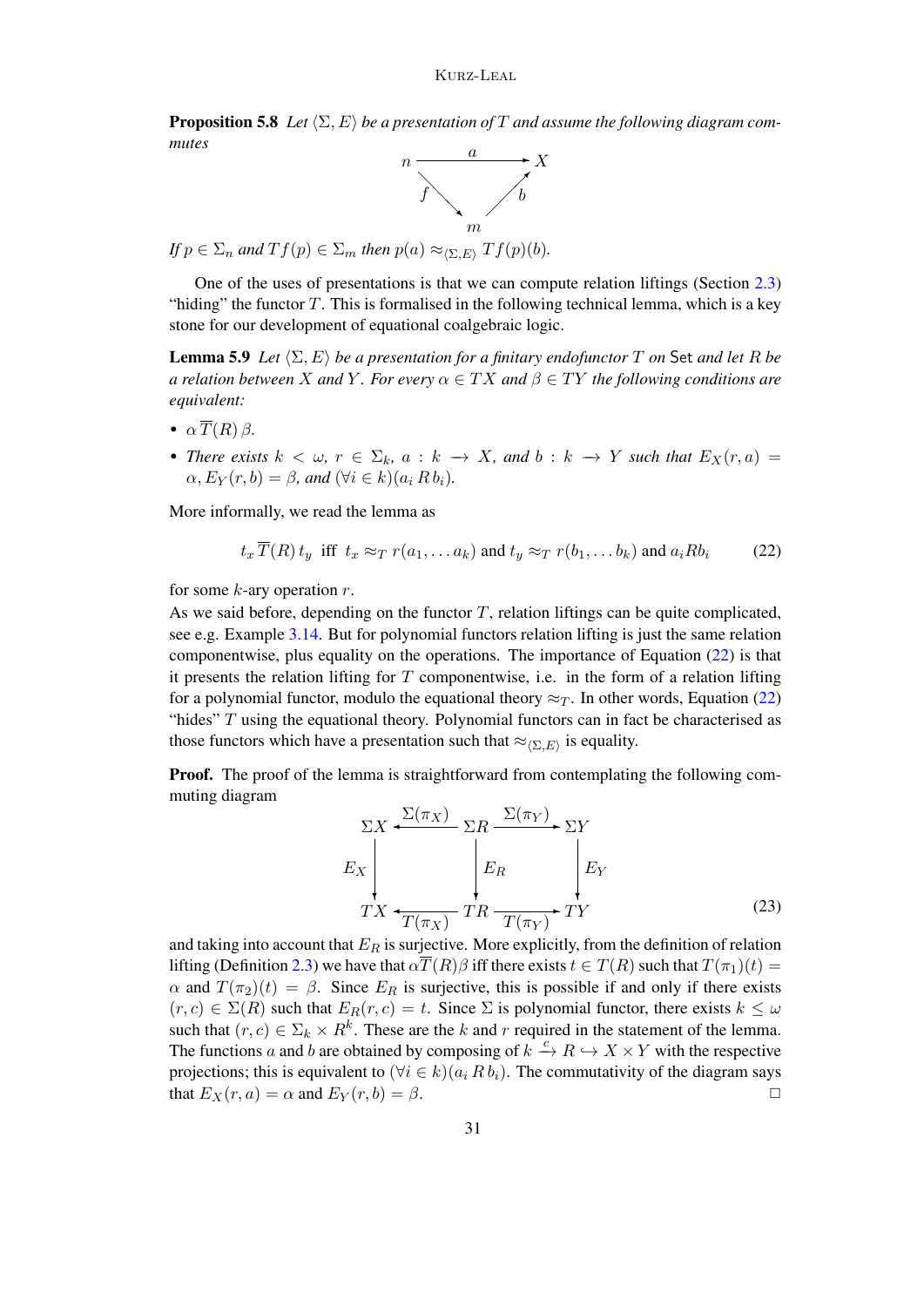# <span id="page-31-0"></span>5.2 The logic  $K_T$

We now use presentations of  $T$  to define a modal logic which is equivalent to Moss's logic  $\mathcal{M}_T$  but built from standard modal operators.

**Definition 5.10** Given a presentation  $\langle \Sigma, E \rangle$  of  $T_{\omega}$ , each  $p \in \Sigma_n$  gives rise to an n-ary predicate lifting  $\lambda^p$ , with a translator as in Definition [4.5,](#page-18-2) as shown in the next diagram:

<span id="page-31-1"></span>

We call a predicate lifting arising in this way a  $\langle \Sigma, E \rangle$ -Moss lifting, or simply a Moss lifting. By Lemma [5.5](#page-29-0) the set of Moss liftings for a presentation  $\langle \Sigma, E \rangle$  can be identified with a subset of  $\prod_{n<\omega} T_{\omega}(n)$ .

**Remark 5.11** We know from Proposition [3.17](#page-14-1) that *n*-ary predicate liftings are in 1-1 correspondence with maps  $T(2^n) \to 2$ . The Moss liftings  $\lambda^p$  among those are the ones which are given by  $\lambda^p(t) = \nabla_n(t)(p)$  where we recall  $\nabla_n : T(2^n) \to 2^{T_n}$ .

- **Example 5.12** (i) Let  $T = 1 + Id$  (deterministic transition systems with termination). In the case of the canonical presentation for each arity n there is a Moss lifting  $\lambda_n^*$ , which indicates termination; this lifting corresponds to the unique element of 1. All other Moss liftings of arity *n* correspond to the elements of *n*. For  $p \in n$ , the Moss lifting  $\lambda^p$  maps a sequence  $\varphi : n \to \mathcal{Q}X$  to the set  $\varphi_p$ . Using the identity presentation  $1 + Id \rightarrow T$ , we see that one constant and one unary predicate lifting suffice to describe T-coalgebras.
- (ii) Let  $T = \mathcal{P}$  (non-deterministic transition systems). Moss liftings of arity n for the canonical presentation are associated with subsets of  $n$ . Let  $p$  be one of those subsets. The Moss lifting  $\lambda^p$  maps a sequence  $\varphi : n \to \mathcal{Q}X$  to the set

$$
\lambda^{p}(\varphi) = \{ \alpha \in \mathcal{P}X \mid (\forall x \in \alpha)(\exists i \in p)(x \in \varphi_{i}) \land (\forall i \in p)(\exists x \in \alpha)(x \in \varphi_{i}) \}
$$
  
= 
$$
\{ \alpha \in \mathcal{P}X \mid \alpha \subseteq \bigcup_{i \in p} \varphi_{i} \land (\forall i \in p)(\alpha \cap \varphi_{i} \neq \emptyset) \}.
$$

(iii) Let  $T = \mathcal{P}$  and let  $\langle \Sigma, E \rangle$  be the List-presentation. For each arity there is only one Moss lifting which in this case we write [n]. The Moss lifting [n] maps a sequence  $\varphi : n \to \mathcal{Q}X$  to the set

$$
[\mathbf{n}](\varphi) = \{ \alpha \in \mathcal{P}X \mid \alpha \subseteq \bigcup_{i \in n} \varphi_i \land (\forall i \in n)(\alpha \cap \varphi_i \neq \emptyset) \}
$$

(iv) Let T be the finite multiset functor. A Moss liftings of arity n corresponds to a bag  $p : n \to \mathbb{N}$ . The associated predicate lifting maps  $\varphi : n \to \mathcal{Q}X$  to a multiset over  $QX$  (Example [5.7](#page-29-1)[\(v\)](#page-29-2)) followed by an application of  $\nabla$  (Example [3.14\)](#page-12-0).

**Definition 5.13** Given a presentation  $\langle \Sigma, E \rangle$  of  $T_{\omega}$ , the logic  $\mathcal{K}_T^{\langle \Sigma, E \rangle}$  $T^{(2, E)}$  is the logic (Defini-tion [3.22\)](#page-16-1) given by the set of predicate liftings  $\lambda^p$ ,  $p \in \Sigma_n$ . We write  $\mathcal{K}_T$  if the presentation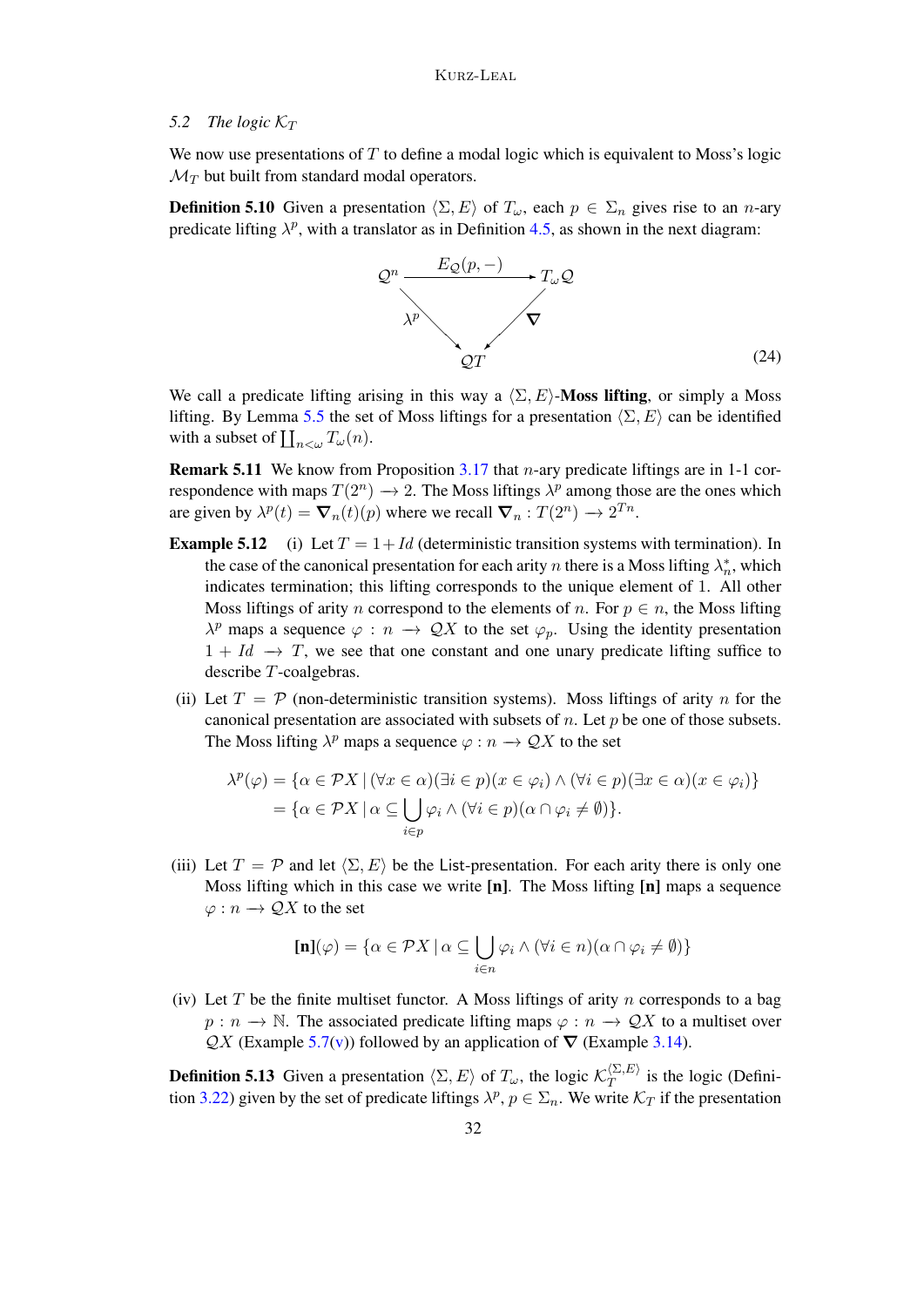is clear from the context. The corresponding functor is denoted by  $K_T : BA \rightarrow BA$ .

**Remark 5.14** The functor  $K_T$  is isomorphic to  $F\Sigma U$ . Indeed, from Definition [3.22\)](#page-16-1) we have  $K_T = F(\prod$  $n<\omega$  $\rm{II}$  $\Sigma_n$  $U^{n}$ ). Since we are working on Set we have  $\prod$  $\Sigma_n$  $U^n \cong \Sigma_n \times U^n$ , hence  $\prod$  $n<\omega$  $\rm{II}$  $\Sigma_n$  $U^n = \Sigma U$ , and then  $K_T \cong F\Sigma U$  as predicted. In fact this work for any category of power set algebras.

Another use of presentations is that we can now translate Moss logic.

<span id="page-32-1"></span>**Proposition 5.15 ([\[34\]](#page-43-0))** *For every formula in*  $\mathcal{M}_T$  *there exists an equivalent formula in*  $\mathcal{K}_T$ *. More explicitly, for every*  $\varphi \in \mathcal{M}_T$  *there exists*  $\psi \in \mathcal{K}_T$  *such that*  $[\![\varphi]\!]_{(X,\xi)} = [\![\psi]\!]_{(X,\xi)}$ *for every coalgebra*  $(X, \xi)$ *.* 

Moss liftings play a special role among the predicate liftings discussed in the previous section.

<span id="page-32-0"></span>**Remark 5.16** The translators  $E_Q(p, -)$  for a Moss liftings  $\lambda^p$  is the restriction of the natural transformation  $E(p, -): Id^n \to T$ . In our terminology,  $E(p, -)$  is a Set-logical translator extending  $E_Q(p, -)$  (Definition [4.16\)](#page-22-1). We can also restrict  $E(p, -)$  with any functor  $U : A \rightarrow$  Set; this exhibit an A-logical for  $\lambda^p$  for any category A with powerset algebras (Definition [3.5\)](#page-8-0). The argument also works backwards, i.e. if a predicate lifting has an A-translator for any category of powerset algebras it is a Moss lifting, because it should then have a Set-logical translator. In summary, Moss liftings are the only predicate liftings that can be translated independently of the underlying propositional logic. For this reason they may be called totally-translatable.

Another important property of Moss liftings is that they are monotone:

<span id="page-32-2"></span>**Proposition 5.17** Let  $\lambda^p : \mathcal{Q}^n \to \mathcal{Q}T$  be a Moss lifting; let  $\varphi, \psi : n \to \mathcal{Q}X$  be sequences *of sets.* If  $(\forall i)(\varphi_i \subseteq \psi_i)$  then  $\lambda^p(\varphi) \subseteq \lambda^p(\psi)$ .

**Proof.** Let  $E(p, -)$  be the translator of  $\lambda^p$ . Using Lemma [5.9](#page-30-1) we see that  $(\forall i)(\varphi_i \subseteq \psi_i)$ implies  $E_Q(p,\varphi) \overline{T}(\subseteq) E_Q(p,\psi)$ . Applying  $\nabla$  on both sides of the previous inequality will transform  $\overline{T}(\subseteq)$  into  $\subseteq$ ; we conclude  $\lambda^p(\varphi) \subseteq \lambda^p(\psi)$ .

This has the following important corollary.

Corollary 5.18 *For every finitary weak pullback preserving functor* T *there exists a set* Λ *of monotone predicate liftings such that the logic* L<sup>Λ</sup> *is expressive (Remark [3.4\)](#page-8-3). The set* Λ *is that of Moss liftings.*

**Proof.** Since  $T$  preserves weak pullbacks we can define Moss's logic and in particular we have the Moss liftings. Proposition [5.15](#page-32-1) implies that the language of Moss liftings is as expressive as Moss's language. Since Moss's logic is expressive [\[36\]](#page-43-5) so is  $K_T$ . From the previous Proposition  $(5.17)$  we know that Moss liftings are monotone.

Remark 5.19 Finding a monotone set of predicate liftings is important in coalgebraic modal logic, as it opens the possibility of adding fix points operators. The previous proposition solves this problem in the case of weak-pullback preserving functors. As far as we know, the general problem for non-weak pullback preserving functors is still open.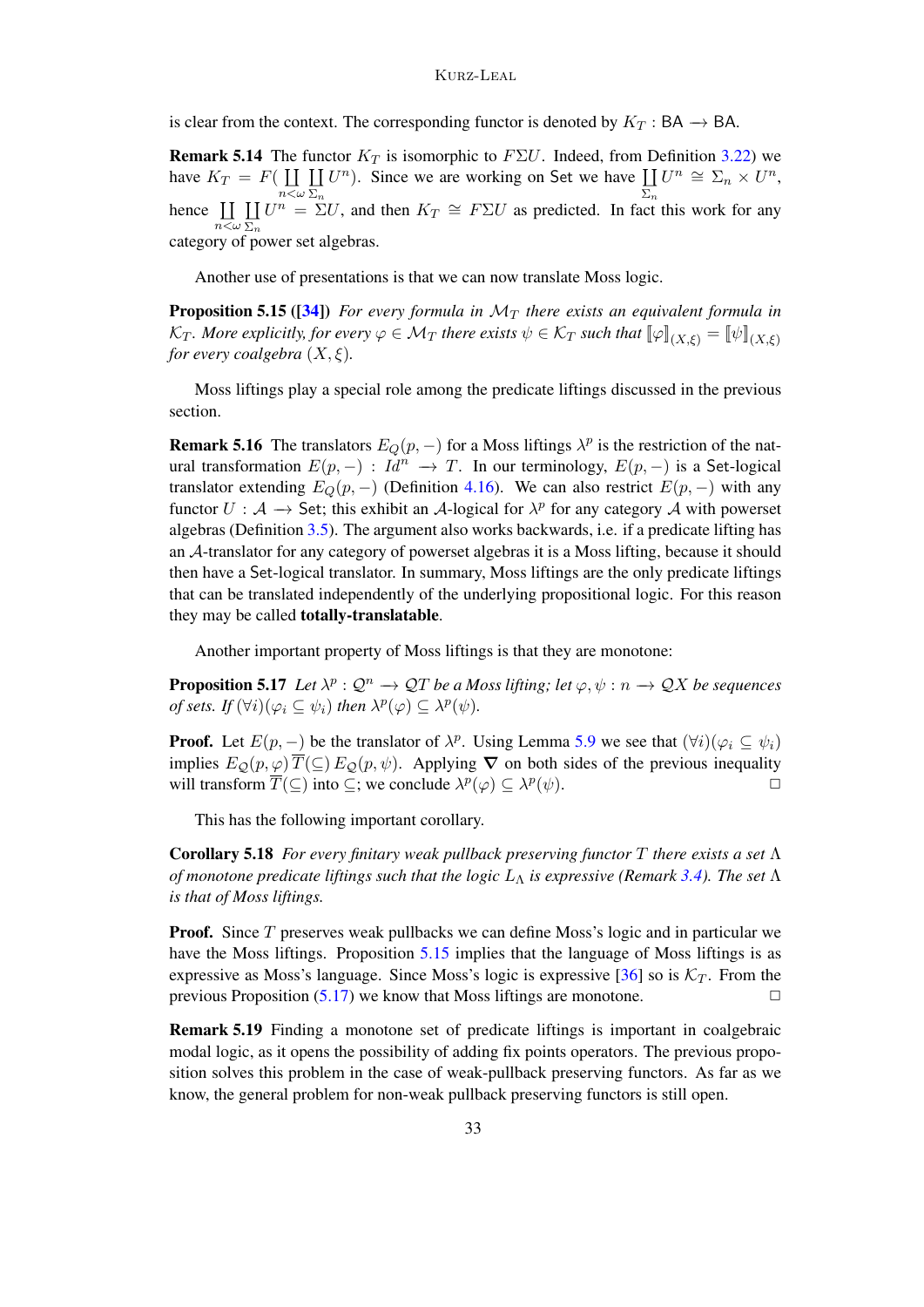### *5.3 Well-based and Basic Presentations*

Now that we have introduced the logical system  $K_T$  for T-coalgebras, we would like to present a sound and complete axiomatization for it. To this end, we will need a more careful analysis of representations of an element in  $T(X)$ . The main point is the following.

Roughly speaking, for any finitary functor T and any  $\alpha \in TX$  there is a smallest *finite* set  $n \hookrightarrow X$  such hat  $\alpha \in T_n$ . We call this set n the base of  $\alpha$ ; basis plays a crucial role in the completeness proof of the axiomatisation of  $\mathcal{M}_T$  in [\[27\]](#page-43-14). In order to replace  $\mathcal{M}_T$  by  $\mathcal{K}_T$  smoothly, we need that if T is presented by  $\langle \Sigma, E \rangle$  and  $\alpha \in TX$  has base n, then there is an *n*-ary operation symbol  $p \in \Sigma_n$ , called a basic operation, and an injective  $a \in X^n$ such that  $(p, a)$  represents  $\alpha$ . Such presentations will be called well based and this section studies their basic properties.

Recall that by Lemma [5.5,](#page-29-0) we can assume that all presentations  $\langle \Sigma, E \rangle$  are given by specifying a subset  $\Sigma_n \subseteq T^n$  with  $\Sigma_n \times X^n \to TX$  given by  $(p, a) \mapsto E_X(p, a) = Ta(p)$ . The next proposition shows that in fact we can also assume  $a$  to be injective; this will come in handy to simplify our proofs.

**Proposition 5.20** For each  $(p, a) \in T^n \times X^n$ , there exists  $(q, b)$  such that  $q(b) \approx_T p(a)$ *and* b *is injective.*

**Proof.** Assume  $a : n \to X$ , factor as follows:



where f is onto and b is injective. Let  $q = T(f)(p)$ , by Proposition [5.8](#page-29-3) we conclude  $q(b) \approx_T p(a).$ 

Example 5.21 To illustrate the construction in the previous proof, consider the canonical presentation of List. The list  $[x, x] \in \text{List}(X)$  has a representative  $[0, 1](x, x) \in \text{List}(2) \times$  $X^2$ . We can factor it through  $2 \to 1$  to obtain the representative  $[0,0](x) \in \text{List}(1) \times X^1$ .

The next definition will allow us to avoid redundant representatives.

**Definition 5.22** We define the category IElem( $\alpha$ ) of 'injective representatives' of  $\alpha \in TX$ as follows: The objects of  $IElem(\alpha)$  are given by

$$
\mathsf{IElem}_o(\alpha) = \bigcup_{n \in \mathbb{N}} \{ (p, a) \in \Sigma_n \times X^n \mid (p, a) \text{ represents } \alpha, a \text{ injective} \}.
$$

A morphism  $f:(p, a) \rightarrow (q, b)$ , where  $(p, a) \in T^n \times X^n$  and  $(q, b) \in T^m \times X^m$ , is a function  $f : n \to m$  such that  $a = bf$  and  $Tf(p) = q$ .

We call  $(p, a)$  a *basic* representative of  $\alpha$  if  $(p, a)$  is initial in IElem $(\alpha)$ , that is,  $\forall (q, b) \in$ IElem( $\alpha$ ).  $\exists f : \text{dom}(a) \rightarrow \text{dom}(b)$ .  $Tf(p) = q \& a = bf$ . f is unique since b is injective.

A presentation  $\langle \Sigma, E \rangle$  is *injective* if  $IElemento(\alpha)$  is always inhabited. It is *well based* if every  $\alpha \in T(X)$  has a basic representative.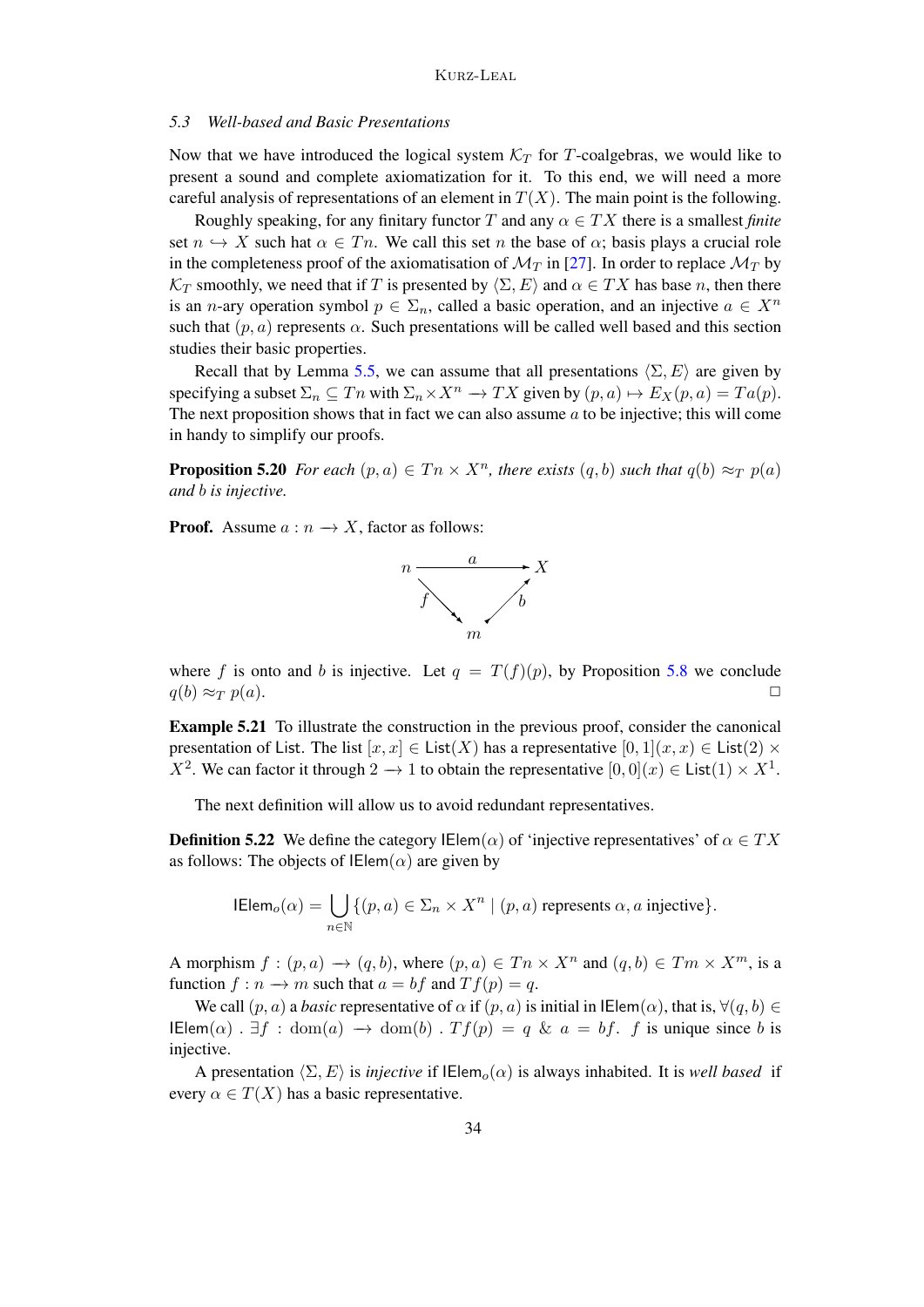- **Example 5.23** (i) The standard presentation and the canonical presentation for  $\mathcal{P}$  are well based.
- (ii) We call the standard presentation of List the one given by the identity  $\prod_{n<\omega} X^n \to$ List. It is not well based as, for example, the list  $[x, x]$  has no injective representative.

Thus not all presentations are well-based; however, canonical presentation are well based.

Proposition 5.24 *Canonical presentations are well based.*

**Proof.** Consider  $(p, a : m \to X), (q, b : n \to X)$  in IElem $(\alpha)$ . Let  $(f : k \to m, g : k$  $\rightarrow$  n) be a pullback of a and b. Since T is standard (Remark [2.2\)](#page-3-0), the following diagram



is a pullback. Therefore there exists  $r \in Tk$  such that  $Tf(r) = p$ ,  $Tg(r) = q$ .

Now let in the above be m the smallest number such that there is  $(p, a : m \rightarrow X)$  with  $E(p, a) = \alpha$ . Since b is injective so is f and by the choice of m we have that f must be iso. Hence we obtain  $g \circ f^{-1} : m \to n$  with  $a = bgf^{-1}$  and  $T(g \circ f^{-1})(p) = q$ , in fact this is the only function with those two properties. In other words, every  $\alpha \in TX$  is represented by a basic element in the canonical presentation.  $\Box$ 

**Remark 5.25** We actually proved a stronger statement: A presentation  $\langle \Sigma, E \rangle$  is well based if 1) every  $\alpha \in TX$  has a representative  $(p, a)$  with a injective and 2)  $\langle \Sigma, E \rangle$  is stable under pullbacks. Here we say that  $\langle \Sigma, E \rangle$  is **stable under pullbacks** if whenever



is a pullback and  $p(a) \approx_T q(b)$ , and  $r \in Tk$  is such that  $Ta'(r) = q$  and  $Tb'(r) = p$  then  $r \in \Sigma_k$ .

The next proposition shows that whether  $(p, a)$  is basic or not does not depend on a.

Proposition 5.26 *The following are equivalent.*

- (i) *There exists* X and injective  $a : n \rightarrow X$  *such that*  $(p, a)$  *is a basic representative.*
- (ii)  $(p, id<sub>n</sub>)$  *is a basic representative.*
- (iii)  $(p, a)$  *is a basic representative for all X and all injective*  $a : n \rightarrow X$ .

**Proof.** (iii) $\Rightarrow$ (ii) is trivial. For (i) $\Rightarrow$ (ii), consider some set X and an injective  $a : n$  $\rightarrow X$  such that  $(p, a)$  is basic for  $\langle \Sigma, E \rangle$ . Suppose that  $(q, b) \in Tm \times n^m$  with injective  $b : m \to n$  represents the same element as  $(p, id_n)$ , this element exists because  $\langle \Sigma, E \rangle$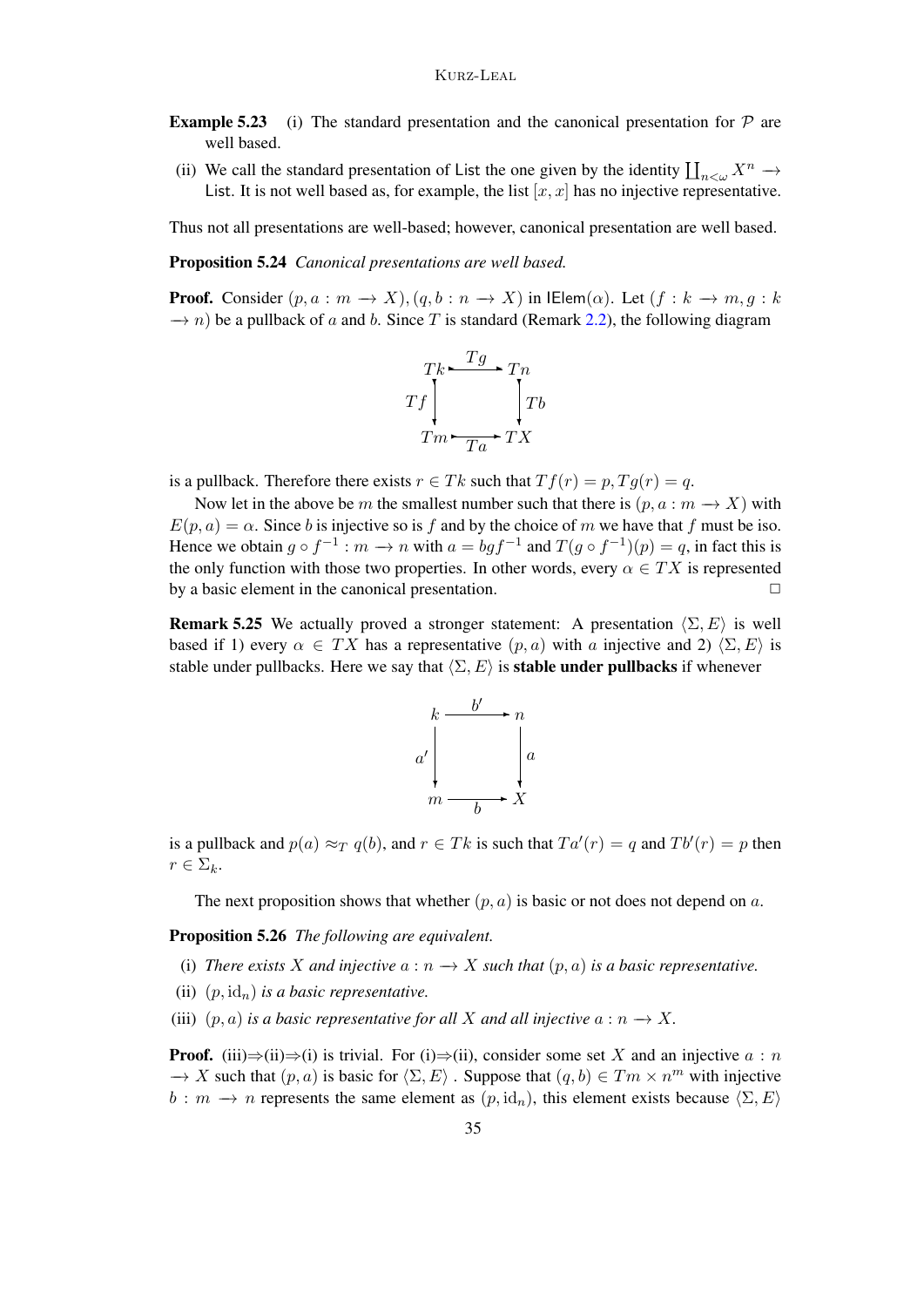is injective. Then  $(q, a \circ b)$  represents the same element as  $(p, a)$ , hence we find an  $f : n$  $\rightarrow$  m, which is the required arrow from  $(p, id)$  to  $(q, b)$ ; it is unique because  $(p, a)$  is basic.

For (ii) $\Rightarrow$ (iii), assume  $(p, id_n)$  is basic and consider some injective  $a : n \rightarrow X$ . Suppose  $(q, b) \in Tm \times X^m$  with injective  $b : m \to X$  represents the same element as  $(p, a)$ , such representation exists because  $\langle \Sigma, E \rangle$  is injective. Let  $b' : k \to n$  be the pullback of b along a, let  $a'$  be the pullback of a along b and denote by r the element of Tk such that  $Tb'(r) = p$  and  $Ta'(r) = q$ . Notice that  $(r, b')$  represents the same element as  $(p, id_n)$ . Since the latter is basic for  $\langle \Sigma, E \rangle$  we have  $k = n$  and b' iso. It follows that  $a' \circ b'^{-1}$  is the arrow from  $(p, a)$  to  $(q, b)$  required to show that  $(p, a)$  is basic.  $\Box$ 

Any two basic representations  $(p, a : n \to X), (q, b : m \to X)$  of an element  $\alpha \in TX$ are isomorphic in  $\mathsf{I}\mathsf{Elem}(\alpha)$ . In particular, a and b define the same subset  $\mathrm{Im}(a) = \mathrm{Im}(b)$ of  $X$ . This justifies the following definition

**Definition 5.27** Consider the canonical presentation  $\langle \Sigma, E \rangle$  and a basic  $(p, a) \in \Sigma X \times X^n$ with  $E(p, a) = \alpha$ . We call Im(a) the base of  $\alpha$  and write  $Base(\alpha) = \text{Im}(a)$ .

Example 5.28 We consider canonical presentations.

- (i) For  $T = \mathcal{P}$ , there is exactly one basic operation in each  $\mathcal{P}(n)$ , namely the full set n.
- (ii) For  $T =$  List, the basic operations in List $(n)$  are those lists that contain all elements of n (note that there are infinitely many basic operations of arity n for each  $n > 0$ ). For example,  $[0, 0]$  is a basic operation of arity 1 and  $[0, 0](x)$  is the list we would usually write as  $[x, x]$ . Since List preserves inclusions, we have that [0, 0] is also an operation of arity 2, but it is not a basic operation of arity 2.

The usual definition of a base, which is also the one used in [\[27\]](#page-43-14), can be formulated for standard functors as follows:  $Base(\alpha)$  is the smallest set  $Y \subseteq X$  such that  $\alpha \in TY$ . The two definitions are equivalent.

The next remark summarises what we will need below for our soundness and completeness results.

**Remark 5.29** If a presentation  $\langle \Sigma, E \rangle$  is well based then for every X and every  $\alpha \in TX$ there exists  $(p, a) \in \Sigma_n \times X^n$  such that (i)  $(p, a)$  represents  $\alpha$  and (ii)  $\text{Im}(a) = Base(\alpha)$ .

Another property that is sometimes nice to have is that all operations are basic.

**Definition 5.30** A presentation  $\langle \Sigma, E \rangle$  is basic if all  $p \in \Sigma_n$  are basic.

The next proposition shows that basic presentations are not rare.

**Proposition 5.31** *Every well based presentation*  $\langle \Sigma, E \rangle$  *contains a basic presentation*  $\langle \Sigma', E' \rangle$ *.* 

Proof. We take

$$
\Sigma'_n = \{ p \in \Sigma_n \mid p \text{ is basic} \}. \tag{25}
$$

The natural transformation

 $E':\prod \sum_{n}^{\prime} \times (-)^{n} \rightarrow T$ 

is defined by restricting E to  $\Sigma'_n$ . To show that E' is onto, pick  $\alpha \in TX$  and let  $(q, b : k)$  $\rightarrow$  X) be a representative of  $\alpha$ . Since  $\langle \Sigma, E \rangle$  is well based we can assume that q is basic and b is injective, but then, by definition,  $q \in \Sigma'_k$ . E' is well-based and basic by construction. ✷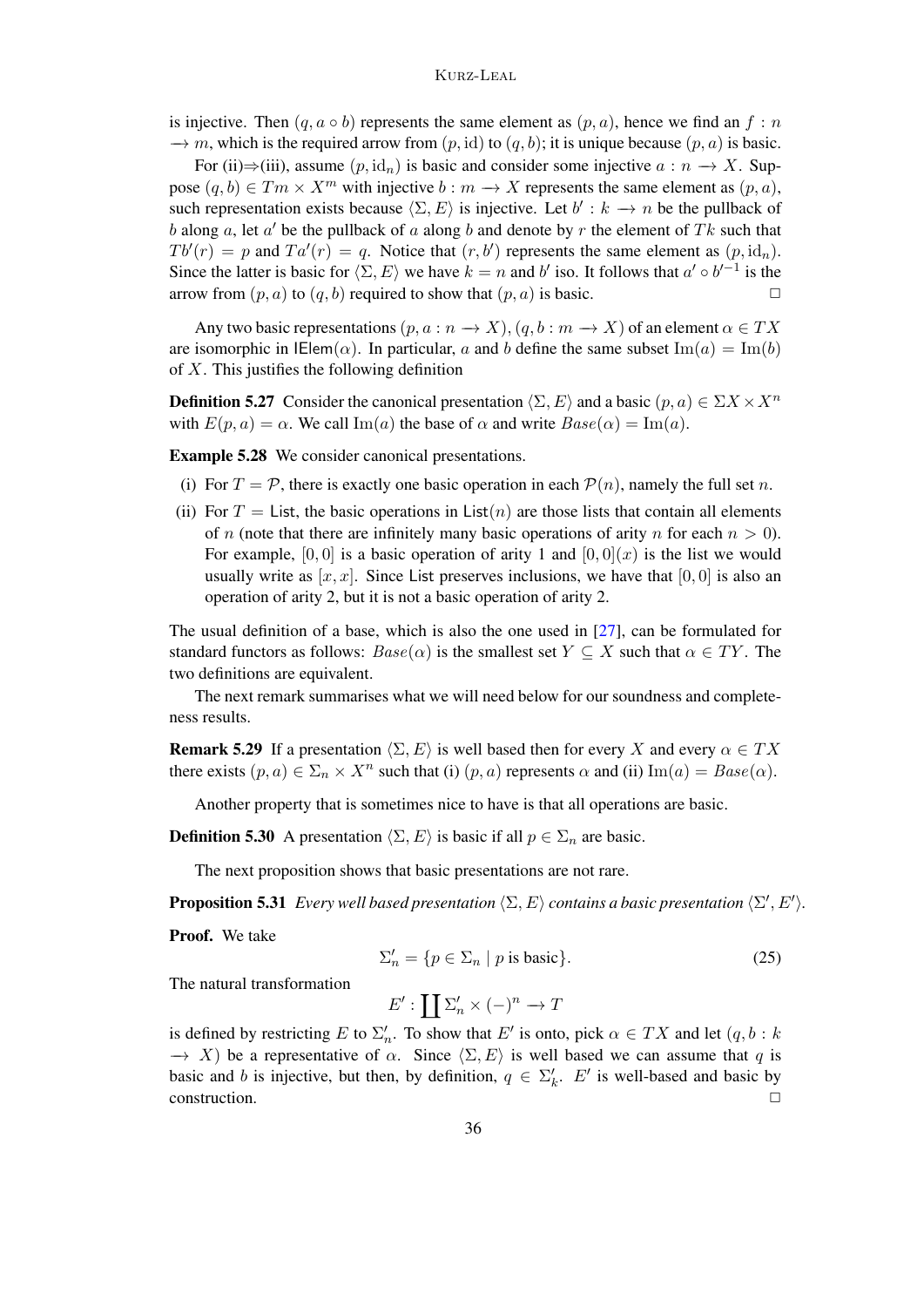Example 5.32 If we apply the procedure described above to the canonical presentation for  $P$  we obtain the standard presentation (see Example [5.4\)](#page-28-0).

### *5.4 A complete equational proof system for* K

We present a proof system for  $K<sub>T</sub>$ . The soundness and completeness proof is based in a translation argument. We will translate the system for the  $\nabla$ -logic presented in [\[27\]](#page-43-14); since this system is complete and sound  $[27]$ , our system will be as well. The system in  $[27]$  is:

$$
(\nabla 1) \quad \text{$\bigwedge$} \{\nabla \alpha \, | \, \alpha \in A\} \leq \text{$\bigvee$} \{\nabla T(\text{$\bigwedge$}) \Phi \, | \, \Phi \in SRD(A)\}.
$$

$$
(\nabla 2) \quad \nabla T(\mathsf{V}) \Phi \leq \mathsf{V} \{ \nabla \alpha \mid \alpha \overline{T}(\in) \Phi \}. \tag{ \nabla 3) \quad \text{From } \alpha \overline{T}(\leq) \beta \text{ infer } \vdash_{\nabla} \nabla \alpha \leq \nabla \beta
$$

where 
$$
\alpha \in T_{\omega} \mathcal{M}, A \in \mathcal{P}_{\omega} T_{\omega} \mathcal{M}, \Phi \in T_{\omega} \mathcal{P}_{\omega} \mathcal{M}
$$

Space forces us to refer to [\[27\]](#page-43-14) for details. Intuitively,  $(\nabla 1)$  eliminates conjunctions,  $(\nabla 2)$  distributes disjunctions over the  $\nabla$  and  $(\nabla 3)$  is a congruence rule. But note that these intuitions are not expressed in standard logical concepts, e.g.  $(\nabla 1)$  involves applying T to the map  $\bigwedge : \mathcal{P}_{\omega} \mathcal{M} \to \mathcal{M}$  and the congruence rule uses relation lifting instead of simply substituting terms into operation symbols. This can be avoided by moving from  $\mathcal{M}_T$  to  $\mathcal{K}_T$ , as we show in the following. We clarify some notation. The set  $SRD(A)$  is the set of slim redistributions of A; we defined and discuss  $SRD(A)$  in the next section.

### *5.4.1 Slim redistributions*

In this section we will define and illustrate the concept of slim redistributions in [\[27\]](#page-43-14). Our explanation is based on that given in  $[9]$ . The reader might want to skip this section and refer to it when needed.

Slim redistributions will play a key role in Lemma [5.43](#page-38-0) and consequently in the proof of our soundness and completeness result (Theorem [5.42\)](#page-38-1).

<span id="page-36-0"></span>**Definition 5.33** A set  $\Phi \in TQ(X)$  is a redistribution of a set  $A \in QT_\omega(X)$  if  $A \subseteq \nabla \Phi$ . More explicitly,  $(\forall \alpha \in A)(\alpha \overline{T}(\in_X) \Phi)$ . A redistribution  $\Phi$  is *slim* if  $\Phi \in T_\omega \mathcal{P}_\omega(\bigcup_{\alpha \in A} Base(\alpha)).$ The set of slim redistributions of  $A$  is denoted by  $SRD(A)$ .

Remark 5.34 In [\[27\]](#page-43-14) slim redistributions are only defined for finite subsets, this restriction is not essential for the completeness proof. The important property is that the set of slim redistributions of a finite set is finite, which follows from our definition.

Before explaining the intuition of slim redistribution we present an illustrative example.

**Example 5.35** In the case of P, a set  $\Phi \in \mathcal{PQ}X$  is a slim redistribution of a set  $A \in \mathcal{QP}X$ iff  $\bigcup A = \bigcup \Phi$  and for every  $\varphi \in \Phi$  and  $\alpha \in A$  we have  $\alpha \cap \varphi \neq \emptyset$ .

The previous example illustrates that slim redistributions are in some sense minimal covers. More explicitly, each  $\alpha \in A$  is cover by  $\Phi$ , i.e.  $\alpha \subseteq \bigcup \Phi$ . Moreover, since  $\alpha \cap \varphi \neq \emptyset$  for each  $\varphi \in \Phi$ , we can say that in fact  $\Phi$  is a "minimal" cover of all the elements of A. The following example, taken from [\[9\]](#page-42-16), illustrates this further.

**Example 5.36** A slim redistribution for a set  $A \in QP(\mathcal{M}_P)$  arises semantically as follows. Fix a P-coalgebra  $(X, \xi)$  and a state  $x_0 \in X$ . Define, for any successor x of  $x_0$ , the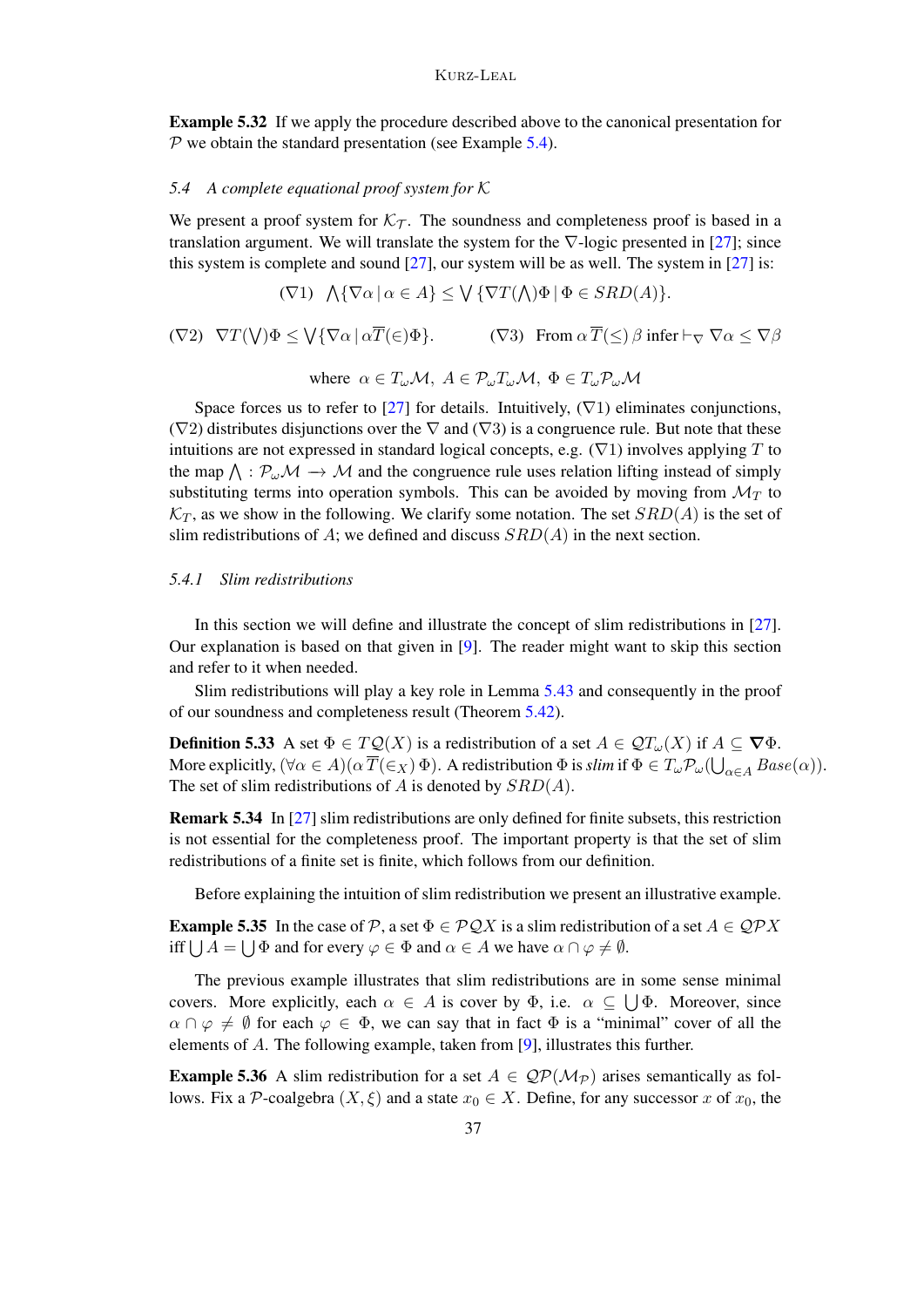set  $\varphi_x := \{ \alpha \in \bigcup A \mid x \in [\![\alpha]\!]_{(X,\xi)} \}.$  Then let  $\Phi_{x_0}$  be the set  $\{\varphi_x \mid x \in \xi(x_0)\}.$  It can now be shown that  $x_0 \in [\![ \bigwedge \{ \nabla \alpha \mid \alpha \in A \}] \!]$  iff  $\Phi_{x_0} \in SRD(A)$ .

As a final example we describe redistributions for the distribution functor.

**Example 5.37** Recall Example [3.14.](#page-12-0) Fix  $\Phi \in \mathcal{DQ}(X)$  and a set  $A \in \mathcal{QD}(X)$ . Recall that  $\Phi$  can be thought as a sequence  $(\varphi_j, q_j)_{1 \leq j \leq m}$  for  $\varphi_j \in \mathcal{QX}, q_j \in [0, 1], q_j > 0, m \in \mathbb{N}$ . In similar fashion each  $a \in A$  can be seen as a sequence  $(a_i, p_i)_{1 \leq i \leq n}$  for some  $a_i \in X, p_i \in A$  $[0, 1], p_i > 0, n \in \mathbb{N}$ . Now we can see that  $\Phi$  is a redistribution of A if for each  $a \in A$ there exists a matrix  $(r_{ij}^a)_{1 \le i \le n, 1 \le j \le m}$ ,  $r_{ij} \in [0, 1]$  such that  $a_i \notin \varphi_j \Rightarrow r_{ij}^a = 0$  and  $\sum_i r_{ij}^a = q_j$  and  $\sum_j r_{ij}^a = p_i$ . The redistribution  $\Phi$  would be slim if each of  $\varphi_i$  is a finite set.

#### *5.4.2 Towards a completeness proof*

The key concept behind ( $\nabla$ 1) is that of slim redistribution. Using Lemma [5.9](#page-30-1) we can present (slim) redistributions in terms of presentations.

**Definition 5.38** Let  $\langle \Sigma, E \rangle$  be a presentation of a functor T. A  $\Sigma$ -redistribution of a set  $A \subseteq \Sigma X$  is an element  $(q, \psi) \in \Sigma_n \times (QX)^n$  such that: for each  $(p, a) \in A$  there exists  $k < \omega, r \in \Sigma_k, b : k \to X$  and  $\varphi : k \to \mathcal{Q}X$  such that

<span id="page-37-0"></span>
$$
r(b) \approx_T p(a) \land r(\varphi) \approx_T q(\psi) \land (\forall i)(b_i \in \varphi_i).
$$
 (26)

Let  $|A| = \{a_i \mid (p, a) \in A\}$ . A  $\Sigma$ -redistribution  $(q, \psi)$  is *slim* if (1)  $n \leq 2^{|A|}$  and (2)  $\bigcup_{i \in n} \psi_i \subseteq |A|$ . The set of slim redistributions of A is denoted  $\Sigma RD(A)$ .

Whereas the concept of a  $\Sigma$ -redistribution is a translation of the concept of redistri-bution in Definition [5.33,](#page-36-0) the concept of slim  $\Sigma$ -redistribution is not a translation of the concept of slim redistribution as in Definition [5.33.](#page-36-0) The equivalence of the two notions will be the key step to prove completeness; we will use well based presentations for that.

We now explain the intuition behind slim  $\Sigma$ -redistributions. Recall that given a presentation  $\langle \Sigma, E \rangle$  we can think of the elements  $p(a) \in \Sigma_n \times X^n$  as algebraic terms, in the algebraic language given by  $\Sigma$ , using variables  $\{a_i \mid i \in n\}$ . With this in mind,  $E_X(p, a)$ is then an equivalence class of terms. A  $\Sigma$ -redistribution of a set  $A \subseteq \Sigma X$  is a term  $q(\psi) \in \Sigma \mathcal{Q}X$ , i.e. a term that uses as variables sets of variables in X, that allows us to rewrite each of the terms in A modulo  $\approx_T$ . Now such a redistribution will be slim if we don't need to use more than  $2^{|A|}$  sets to do this rewriting, condition (1), and we don't use variables that were not present in  $|A|$ , condition (2). In case T preserves finite sets, "slim" makes sure that  $\Sigma RD(A)$  is finite if A finite.

Example 5.39 Recall Example [5.7.](#page-29-1)

- (i) Consider the identity presentation of  $1+Id$ . The  $\Sigma$ -redistributions of a set  $A \subseteq 1+X$ can be described in the following cases: i) If  $A = \{*\}$  then then only redistribution is  $\ast$  itself, is in fact slim. ii) If  $\ast \notin A$  then a redistribution is any super set of A; the only slim redistribution is A itself. iii) In any other case, i.e.  $\{*,x\} \subseteq A$  for some  $x \in X$ , the set of redistributions is empty.
- (ii) For the List presentation of P the redistributions of a set  $A \subseteq \text{List}(X)$  are all the lists  $\Psi = [\psi_1, \ldots, \psi_n]$  of subsets of  $\mathcal{Q}(X)$  such that for each  $[a_1, \ldots, a_m] \in A$  we have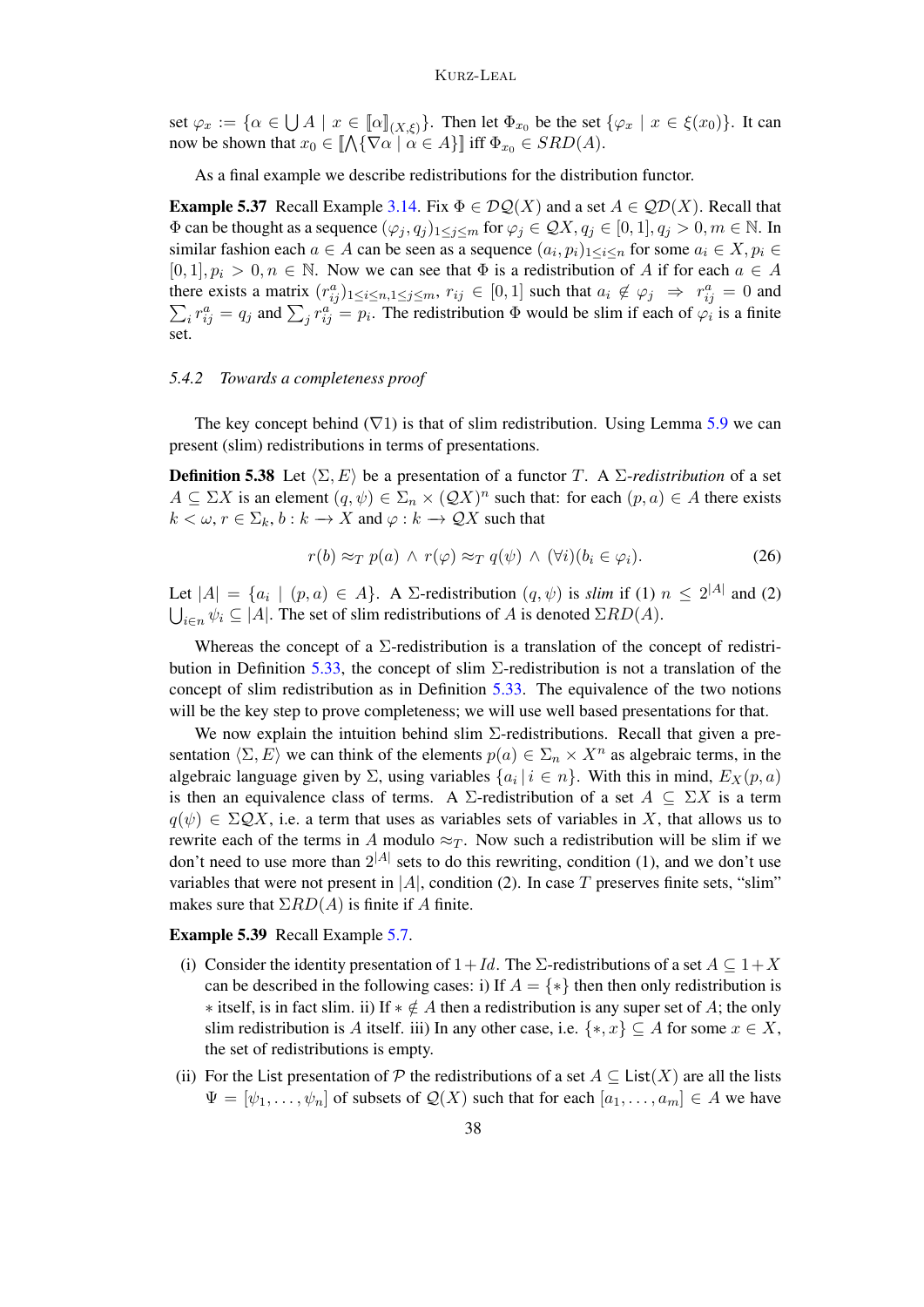$\{a_1,\ldots,a_m\} \subseteq \bigcup \psi_i$ . The redistribution  $\Phi$  is slim if  $\bigcup \psi_i \subseteq \{a_i \mid a \in A\}$  and  $n \leq |\{a_i \mid a \in A\}|.$ 

- (iii) In the case of the canonical presentation of  $P$ , the redistributions of a set  $A \subseteq \Sigma X$  are the pairs  $(q, \psi)$  such that for each  $(p, a) \in A$  we have  $\{a_i \mid i \in p\} \subseteq \bigcup \{\psi_j \mid j \in q\}.$ The redistribution  $\Phi$  is slim if  $\bigcup \psi_i \subseteq \{a_i \mid a \in A\}$  and  $n \leq |\{a_i \mid a \in A\}|$ .
- (iv) In the case of the canonical presentation for  $\mathcal{B}_{\mathbb{N}}$  we have: The redistributions of a set  $A \subseteq \Sigma X$  are the pairs  $(p, \psi) \in \mathcal{B}_{\mathbb{N}}(n) \times \mathcal{Q}(X)^n$  such that for each  $(p, a) \in A$  there exits a matrix  $(r_{ij}^a)_{1 \le i \le n, 1 \le j \le m}$ , such that  $a_i \notin \psi_j \implies r_{ij}^a = 0$  and  $\sum_i r_{ij}^a = q_j$  and  $\sum_j r_{ij}^a = p_i.$

Using slim  $\Sigma$ -redistributions we can translate ( $\nabla$ 1) as follows

$$
\sum(21) \qquad \bigwedge \{\lambda^p(a) \, | \, (p,a) \in A\} \le \bigvee \{\lambda^q(\bigwedge \psi) \, | \, (q,\psi) \in \Sigma RD(A)\}.
$$

where  $\bigwedge \psi$  is short for  $(\bigwedge \psi_1 \dots \bigwedge \psi_n)$ .

**Remark 5.40** Axiom ( $\Sigma$ 1) simplifies some, but not all aspects of ( $\nabla$ 1). In particular, it does not replace the notion of a redistribution in the sense of [\[27\]](#page-43-14) by something fundamentally simpler: A  $\Sigma RD$  lives in the upper row of Diagram [\(23\)](#page-30-2), on page [31,](#page-30-2) and has been defined so that it matches the notion from [\[27\]](#page-43-14) living in the lower row. One way to understand our axiomatisation in general, and Axiom  $(\Sigma 1)$ , and Equation [\(26\)](#page-37-0) in particular, is as an *implementation* of the axiomatisation in [\[27\]](#page-43-14). Indeed, given a set A as in  $(\nabla 1)$  or  $(\Sigma 1)$ , to apply the axiom we need a join over a sufficiently large set of redistributions of A. Equation [\(26\)](#page-37-0) tells us how to compute this set using the equational theory  $\approx_T$ . For such computational purposes, one would not work with the canonical representation but rather a smaller one as e.g. given by List for the powerset in Example [5.4.](#page-28-0)

To translate  $(\nabla 2)$  we make

**Definition 5.41** A *coredistribution* of an element  $(q, \psi) \in \Sigma \mathcal{Q}X$  is an element  $(p, a) \in$  $\Sigma X$  satisfying [\(26\)](#page-37-0) and a injective. The set of coredistributions of  $(p, \psi)$  is denoted  $CRD(p, \psi)$ .

Now  $(\nabla 2)$  can be written as follows:

$$
\sum 2) \qquad \lambda^p(\bigvee \psi) \le \bigvee \{ \lambda^q(a) \, | \, (q, a) \in CRD(p, \psi) \}.
$$

One advantage of our equational axiomatisation is that the rule ( $\nabla$ 3) reduces to the standard congruence rule of equational logic. In summary we have:

<span id="page-38-1"></span>**Theorem 5.42** Let  $\langle \Sigma, E \rangle$  be a well based presentation of  $T_\omega$ . The derivation system given *by the equational logic for* Σ *and the axioms* Σ1 *and* Σ2 *on top of a complete equational presentation for classical propositional logic is sound and complete for the logic*  $K_T$ .

In order to prove this we need two lemmas relating  $SRD$  and  $\overline{T}(\epsilon_X)$  to  $\Sigma RD$  and CRD, respectively.

<span id="page-38-0"></span>**Lemma 5.43** *Let*  $\langle \Sigma, E \rangle$  *be a well based presentation and let*  $A \subseteq \Sigma X$ *. For any*  $\Phi \in$ T QX *the following conditions are equivalent:*

(i)  $\Phi \in SRD(E_X[A]).$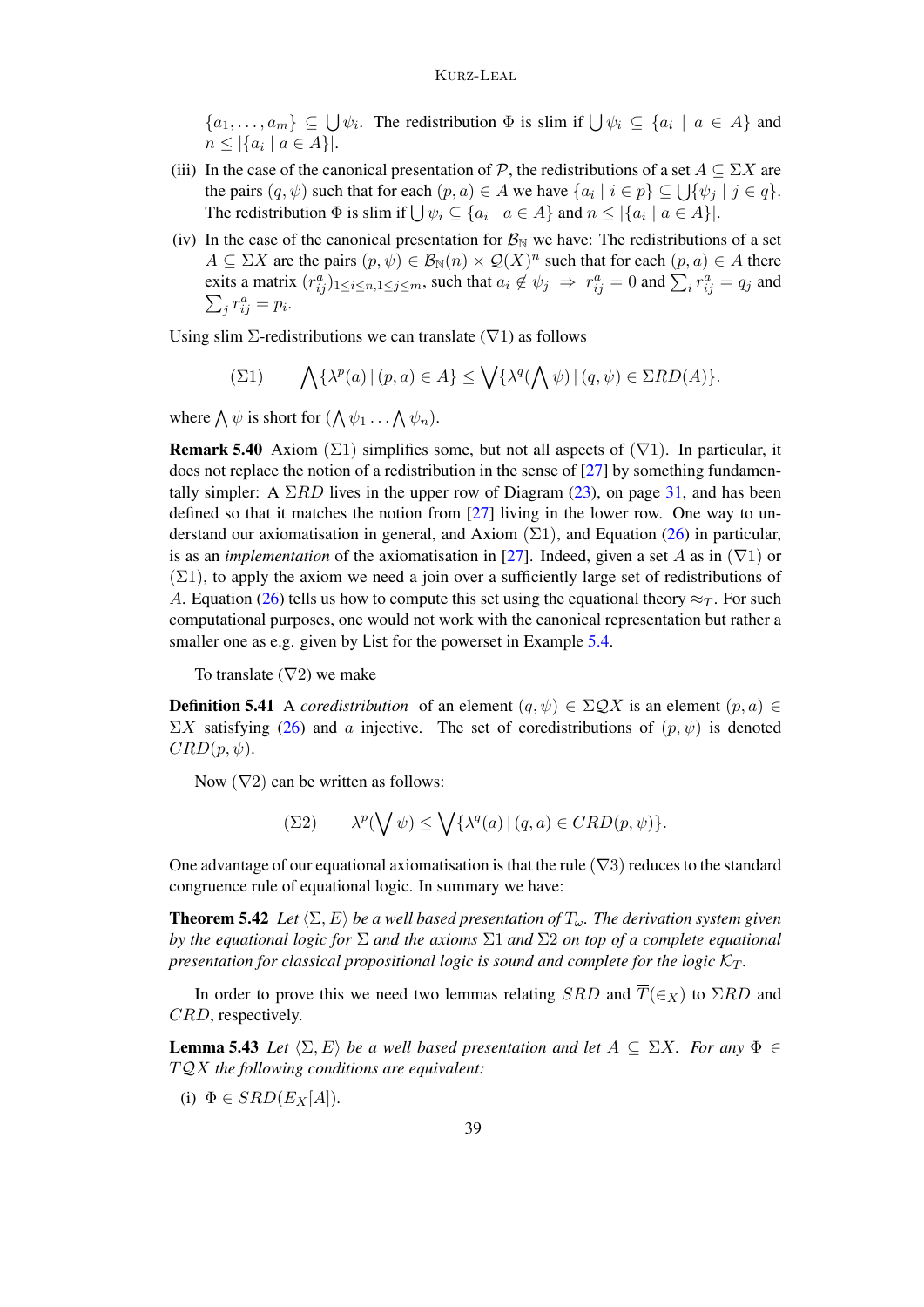(ii) *There exits*  $(q, \psi) \in \Sigma RD(A)$  *such that*  $E_{\mathcal{Q}X}(q, \psi) = \Phi$ *.* 

*In other words, slim redistributions and* Σ*-slim redistributions coincide for well based presentations.*

**Proof.** Since  $\langle \Sigma, E \rangle$  is well based, wlog, we can assume that each  $(p, a) \in A$  is a basic representative of  $E(p, a)$ .

From (i) to (ii): Since  $\langle \Sigma, E \rangle$  is well based Φ has a basic presentation  $(q, \psi)$ ; notice that  $(q, \psi) \in \Sigma \mathcal{Q}X$ . Since  $\Phi$  is a redistribution of  $E_X[A]$  we have  $E_X[A] \subseteq \nabla \Phi$ ; this implies that for each  $(p, a) \in A$  we have  $E(p, a) \overline{T}(\epsilon_X) E(q, \psi)$ . From this, using Lemma [5.9,](#page-30-1) we conclude that  $(q, \psi)$  is a  $\Sigma$ -redistribution of A. Now we show that it is in fact a slim Σ-redistribution.

Since  $\Phi$  is a slim redistribution of  $E_X[A]$  we have

$$
\Phi\in T_{\omega}\mathcal{P}_{\omega}\left(\bigcup_{(p,a)\in A}Base(E(p,a))\right).
$$

Since  $(q, \psi)$  is a representation of  $\Phi$ , this equation implies

$$
\forall i \in dom(\psi) \quad \psi_i \subseteq \bigcup_{(p,a)\in A} Base(E(p,a)).
$$

Since  $(p, a)$  is basic we have  $Base(E(p, a)) = \{a_i | i \in dom(a)\}\$ . From this we conclude

$$
\bigcup_{i \in dom(\psi)} \psi_i \subseteq \{a_i \, | \, (p,a) \in A\}.
$$

It is only left to bound the arity of  $\psi$ , i.e.  $dom(\psi) \leq 2^{|A|}$ , but this follows because  $(q, \psi)$ is basic and then  $\psi$  is injective.

From (ii) to (i): Lemma [5.9](#page-30-1) and the definition of  $\Sigma$ -redistribution imply that for each  $(p, a) \in A$  we have  $E(p, a) \overline{T}(\epsilon_X) E(q, \psi)$ ; that is  $E(q, \psi) = \Phi$  is a redistribution of  $E_X[A]$ . Now we show that it is in fact a slim redistribution in the sense of Definition [5.33.](#page-36-0) Since  $(q, \psi)$  is a slim  $\Sigma$ -redistribution we have  $\bigcup_{i \in dom(\psi)} \psi_i \subseteq \{a_i | (p, a) \in A\}.$ Since each  $(p, a)$  is a basic presentation the right hand of the inclusion can be replaced by  $\bigcup_{(p,a)\in A} Base(E(p,a))$ . Clearly each  $\psi_i$  is finite, because of that we can assume  $\psi$  to be a function as follows:

$$
\psi: n \to \mathcal{P}_{\omega}\left(\bigcup_{(p,a)\in A} Base(E(p,a))\right)
$$

In other words,  $\Phi$  is a slim redistribution of  $E_X[A]$ .

In the case of coredistributions, using well based presentations, we have the following result which is immediate from Lemma [5.9.](#page-30-1)

<span id="page-39-0"></span>**Lemma 5.44** *Let*  $\langle \Sigma, E \rangle$  *be a well based presentation and let*  $(q, \psi) \in \Sigma \mathcal{Q}X$  *for an element*  $\alpha \in TX$  *the following are equivalent:* 

(i)  $\alpha \overline{T}(\epsilon_{X}) E_{\Omega}(q,\psi)$ .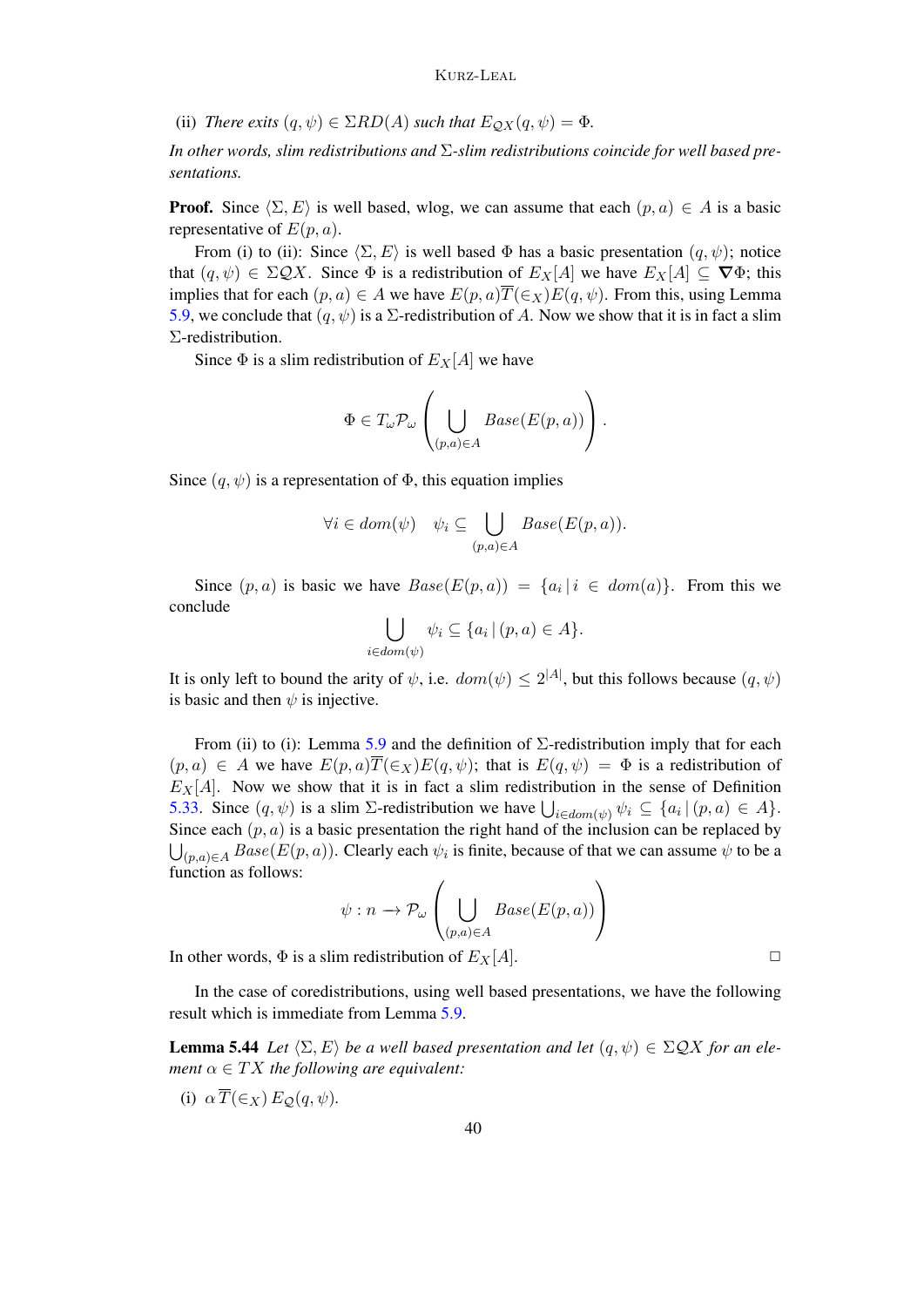(ii) *There exists*  $(p, a) \in CRD(p, \psi)$  *such that*  $\alpha = E(p, a)$ *.* 

**Proof.** It is straightforward from Proposition [5.9](#page-30-1) that we can choose  $(p, a) \in CRD(p, \psi)$ , i.e.  $\alpha$  injective, holds because the presentation is well based.  $\Box$ 

Now we can prove Theorem [5.42.](#page-38-1)

**Proof.** [Proof Theorem [5.42\]](#page-38-1) Let tr be the translation of Moss liftings into the  $\nabla$ -logic obtained from the translators  $E(p, -)$  (Diagram [24,](#page-31-1) page [32\)](#page-31-1). We will show that the axioms (Σ1) and (Σ2) are translated into instances of the axioms ( $\nabla$ 1) and ( $\nabla$ 2); and vice-versa. This will imply our completeness result because the system  $(\nabla 1), (\nabla 2), (\nabla 3)$  is complete. In order to see the translation first notice the following: Let  $B: \mathcal{Q} \to I$  be one of the Boolean connectives  $\bigwedge$ ,  $\bigvee$  Since E is natural the following diagram commutes

<span id="page-40-0"></span>
$$
\Sigma X \xrightarrow{E_X} TX
$$
  
\n
$$
\Sigma(B) \downarrow T(B)
$$
  
\n
$$
\Sigma QX \xrightarrow{E_{QX}} TQX
$$
 (27)

In the following, to make our equations simpler we will avoid  $X$  in the subindex of  $E$ . The left hand of Axiom  $(\Sigma 1)$  is translated as follows:

$$
tr\left(\bigwedge \{ \lambda^p(a) \, | \, (p,a) \in A \} \right) = \bigwedge \{ \nabla E(p,a) \, | \, (p,a) \in A \} = \bigwedge \{ \nabla \alpha \, | \, \alpha \in E_X[A] \}
$$

It is now enough to show that the right hand is

$$
tr\left(\bigvee\{\lambda^q(\bigwedge\psi)\,|\,(q,\psi)\in \Sigma RD(A)\}\right)=\bigvee\{\nabla T(\bigwedge)\Phi\,|\,\Phi\in SRD(E_X[A])\}
$$

This is done as follows

$$
tr\left(\bigvee \{\lambda^{q}(\bigwedge \psi) | (q, \psi) \in \Sigma RD(A) \}\right) =
$$
\n
$$
= \bigvee \{tr(\lambda^{q}(\bigwedge \psi)) | (q, \psi) \in \Sigma RD(A) \} \qquad (tr \text{ is a Boolean morphism})
$$
\n
$$
= \bigvee \{\nabla E_X(q, \bigwedge \psi) | (q, \psi) \in \Sigma RD(A) \} \qquad (\text{Definition of } tr)
$$
\n
$$
= \bigvee \{\nabla E_X \Sigma(\bigwedge) (q, \psi) | (q, \psi) \in \Sigma RD(A) \} \qquad (\text{Making } \Sigma \text{ explicit } )
$$
\n
$$
= \bigvee \{\nabla T(\bigwedge) E_Q(q, \psi) | (q, \psi) \in \Sigma RD(A) \} \qquad (\text{Diagram 27})
$$
\n
$$
= \bigvee \{\nabla T(\bigwedge) E_Q(q, \psi) | E_Q(q, \psi) \in SRD(E_X[A])\} \qquad (\text{Lemma 5.43 (ii) to (i)})
$$
\n
$$
= \bigvee \{\nabla T(\bigwedge) \Phi | \Phi \in SRD(E_X[A])\} \qquad (\text{Lemma 5.43 (ii) to (ii)})
$$

This concludes the case for  $(\Sigma 1)$ .

The situation for  $(\Sigma 2)$  is as follows: The left hand is translated into

$$
tr(\lambda^{p}(\bigvee \psi)) = \nabla E(p, \bigvee \psi) = \nabla E\Sigma(\bigvee)(p, \psi) = \nabla T(\bigvee)E_{Q}(p, \psi).
$$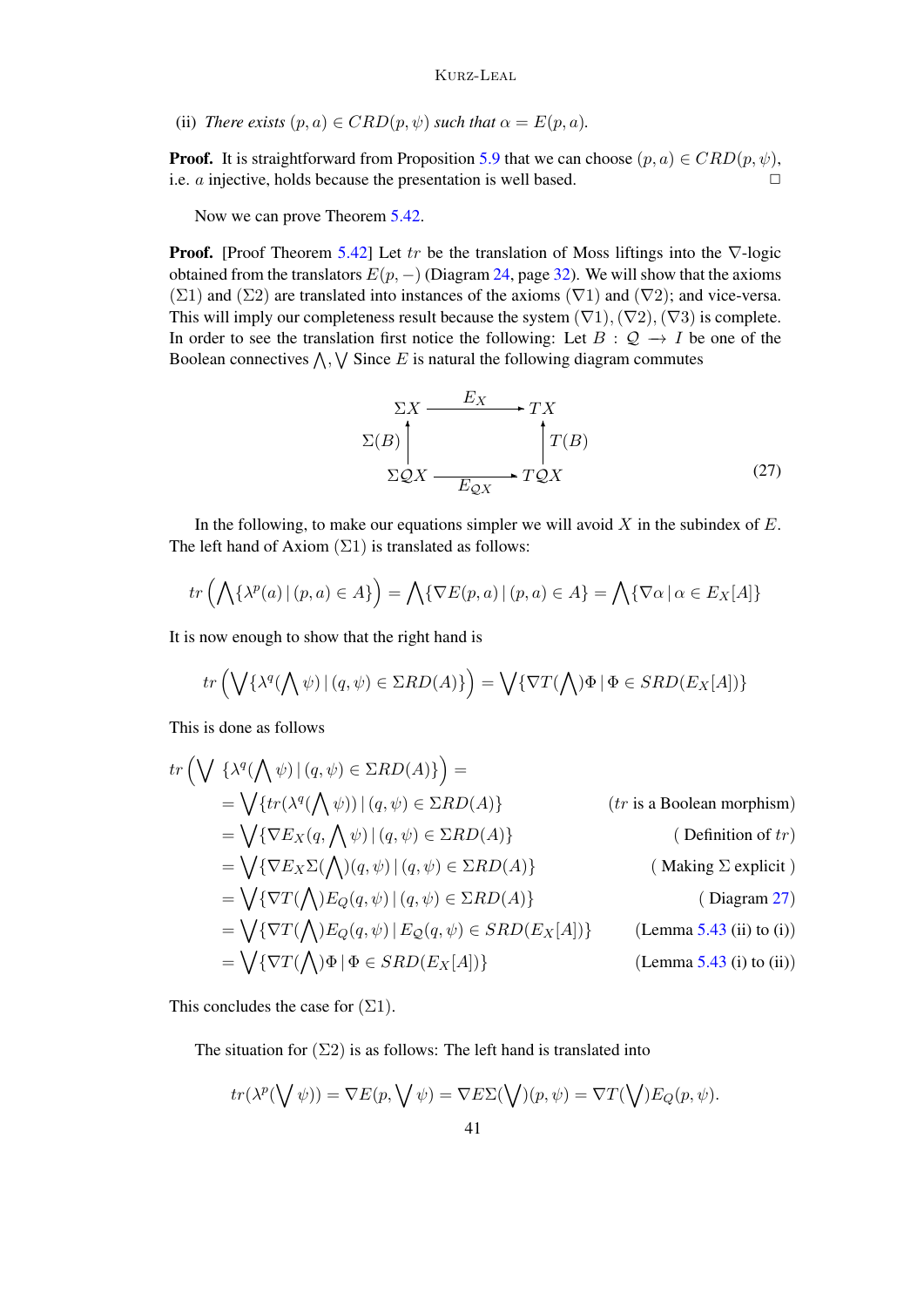Now it is enough to show that the right hand is

$$
tr\left(\bigvee\{\lambda^{q}(a) \mid (q,a) \in CRD(p,\psi)\}\right) = \bigvee\{\nabla \alpha \mid \alpha \overline{T}(\in X) E_{Q}(p,\psi)\}\
$$

This is seen as follows:

$$
tr\left(\bigvee\{\lambda^{q}(a) \mid (q, a) \in CRD(p.\psi)\}\right) =
$$
\n
$$
= \bigvee\{tr(\lambda^{q}(a)) \mid (q, a) \in CRD(p, \psi)\}\
$$
\n
$$
= \bigvee\{\nabla E(q, a) \mid (q, a) \in CRD(p, \psi)\}\
$$
\n
$$
= \bigvee\{\nabla \alpha \mid \alpha \overline{T}(\in_{X}) E_{\mathcal{Q}}(p, \psi)\}\
$$
\n(Definition of *tr*)\n(Lemma 5.44)

Now since the system  $(\nabla 1), (\nabla 2), (\nabla 3)$  is complete so is the logic  $\mathcal{K}_T$ .

 $\Box$ 

# 6 Conclusion

In this paper we depicted a general relation between Moss's coalgebraic logic and the logic of all predicate liftings. The following picture summarises the transaltions discussed.



K is the logic given by Moss liftings,  $\overline{L}$  is the logic of all finitary predicate liftings,  $L_s$  is the logic of all singleton liftings; L is obtained by quotienting  $\bar{L}$  with a complete axiomatisation; M is Moss's coalgebraic logic.

A solid arrow means that the translation works for all  $T$  for which Moss's logic is defined. A dotted arrow means that  $T$  has to preserve finite sets (ie maps finite sets to finite sets). The translations  $K \rightarrow \bar{L}$ ,  $K \rightarrow M$ ,  $\bar{L} \rightarrow L$  are immediate from the definitions, the translations  $\bar{L} \to M$  and  $M \to L$  are Theorems [4.24](#page-26-1) and [4.27,](#page-27-2) respectively. Double arrowheads indicate that the translation is onto and can be reversed, albeit not necessarily by a natural transformation as choices of representatives are involved. Arrows with tails indicate that the translation is one-to-one.

In case T preserves finite sets, the diagram above suggests that L is *the* logic for Tcoalgebras. If T does not preserve finite sets, the situation is not so clear. For example, in the case of the distribution functor,  $L$  has uncountably many formulas and is more expressive than the standard logic for the distribution functor (which happens to be equiexpressive to  $M$  in this example). On the other hand, in the case of the multiset-functor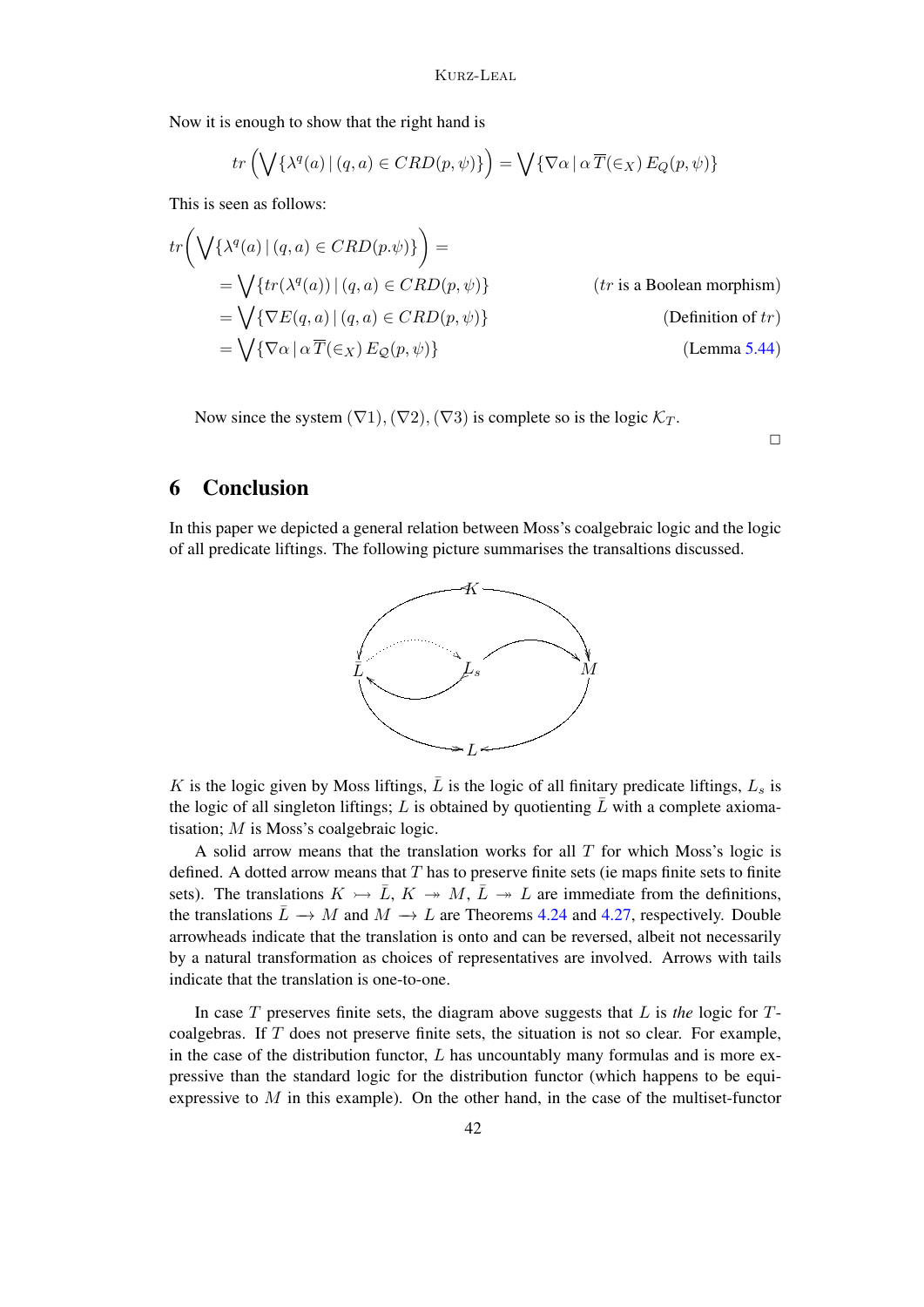M is less expressive than the standard logic as the modality "in more than  $n$  successors" cannot be expressed. So the quest for the coalgebraic logic in general is still open.

In Example [4.25,](#page-26-0) we showed that not all predicate liftings are translatable if  $T$  does not preserve finite sets, even if the underlying logic is classical logic. However, it would be interesting to give a general characterization of the predicate liftings that can be translated into Moss's logic and of those that can not be translated. Our conjecture is: A predicate lifting is translatable into Moss's logic iff it can be presented as a finite disjunction of Moss liftings.

Another issue that we have not studied is related to the computable properties of translators and logical translators. We don't know what is the actual computational cost of a translation using logical translators. Related to this is the computational nature of the set of slim redistributions. It would be interesting to investigate for which  $T$  the set of slim redistributions is enumerable or recursive.

Recall that the translations here depend on the category BA. This suggests that it would be worth studying *coalgebraic non-classical logic*. For example, we expect that some of the results of this paper transfer to coalgebraic logics over DL if we also replace the category Set by the category Poset.

# References

- <span id="page-42-15"></span>[1] Samson Abramsky, *Domain theory in logical form*, Ann. Pure Appl. Logic 51 (1991).
- <span id="page-42-0"></span>[2] Peter Aczel, *Non-well-founded sets*, CSLI, Stanford, 1988.
- <span id="page-42-1"></span>[3] Peter Aczel and Nax Paul Mendler, *A final coalgebra theorem*, Category Theory and Computer Science, Lecture Notes In Computer Science, vol. 389, 1989.
- <span id="page-42-6"></span>[4] Jiří Adámek and Jiří Rosický, *Locally presentable and accessible categories*, London Mathematical Society Lecture Notes Series, vol. 189, Cambridge University Press, 1994.
- <span id="page-42-10"></span>[5] Jiří Adámek, JJiří Rosický, and E. M. Vitale, Algebraic theories: a categorical introduction to general algebra, Cambridge Tracts in Mathematics, vol. 184, Cambridge University Press, 2011.
- <span id="page-42-5"></span>[6] Jiří Adámek and Vera Trnková, Automata and algebras in categories, Kluwer, 1990.
- <span id="page-42-8"></span>[7] Michael Barr, *Relational algebras*, Reports of the Midwest Category Theory Seminar IV, Lecture Notes in Mathematics, vol. 137, Springer Berlin / Heidelberg, 1970.
- <span id="page-42-12"></span>[8] Falk Bartels, Ana Sokolova, and Erik de Vink, *A hierarchy of probabilistic system types*, Theoretical Computer Science 327 (2004).
- <span id="page-42-16"></span>[9] Marta Bílková, Alessandra Palmigiano, and Yde Venema, *Proof systems for the coalgebraic cover modality*, Advances in Modal Logic (Carlos Areces and Rob Goldblatt, eds.), King's College Publications, vol. 7, 2008.
- <span id="page-42-13"></span>[10] Patrick Blackburn, Maarteen de Rijke, and Yde Venema, *Modal logic*, Cambridge Tracts in Theoretical Computer Science, vol. 53, Cambridge University Press, 2002.
- <span id="page-42-11"></span>[11] Marcello Bonsangue and Alexander Kurz, *Presenting functors by operations and equations*, Lecture Notes in Computer Science, vol. 3921, Springer Berlin / Heidelberg.
- <span id="page-42-4"></span>[12] Giovanna D'Agostino and Giacomo Lenzi, *On modal* µ*-calculus with explicit interpolants*, Journal of Applied Logic 338 (2006).
- <span id="page-42-9"></span>[13] Brian Davey and Hilary Priestley, *Introduction to lattices and order*, Cambridge University Press, 1990.
- <span id="page-42-7"></span>[14] Erik de Vink and Jan Rutten, *Bisimulation for probabilistic transition systems: a coalgebraic approach*, Proceedings of ICALP'97, Lecture Notes in Computer Science, vol. 1256, 1997.
- <span id="page-42-3"></span>[15] Ernst-Erich Doberkat, *Stochastic relations*, Chapman & Hall/CRC, 2007.
- <span id="page-42-14"></span>[16] Micheal Dunn, *Positive modal logic*, Studia Logica 55 (1995), no. 2.
- <span id="page-42-2"></span>[17] Gianluigi Ferrari, Ugo Montanari, and Marco Pistore, *Minimizing transition systems for name passing calculi: A coalgebraic formulation*, FoSSaCS'02.